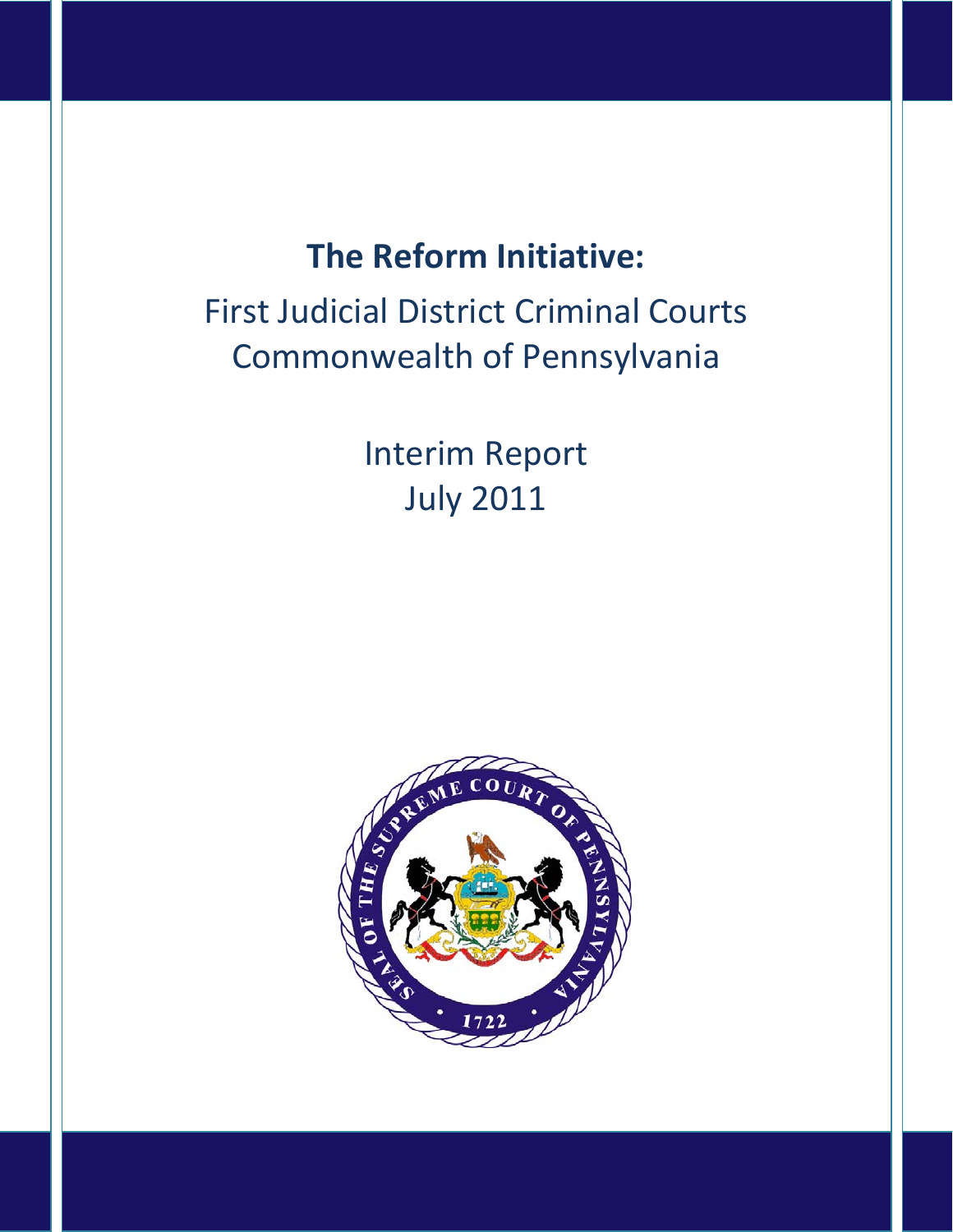#### **ACKNOWLEDGEMENT**

This Interim Report illustrates the substantial steps taken by the all the participants in Philadelphia's criminal justice system to address critical systemic problems in the fair, efficient and timely disposition of criminal justice. The Supreme Court acknowledges and is grateful for the considered involvement of those who contributed positively to the efforts underway to improve Philadelphia's criminal justice system. Special thanks are given to the committee members for their contribution of time, energy and knowledge to this cause. Lastly, the Court acknowledges the leadership of Justice Seamus P. McCaffery for his dedication in addressing these issues in a comprehensive manner as illustrated throughout this interim report.

Ronald D. Castille Chief Justice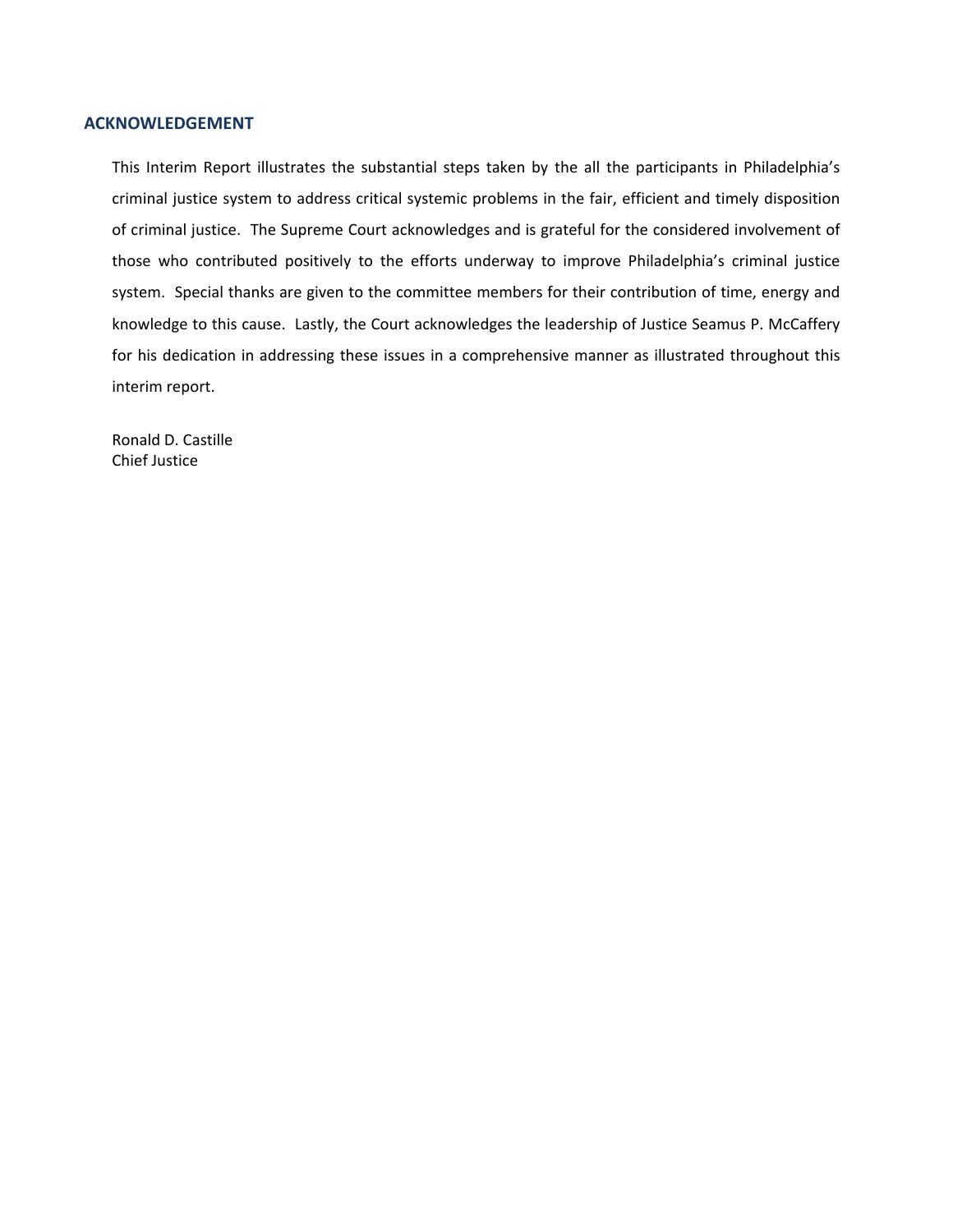| Ensuring the Appearance of Defendants at Judicial Proceedings: Bail, Pretrial Release and<br>Ш. |
|-------------------------------------------------------------------------------------------------|
|                                                                                                 |
|                                                                                                 |
|                                                                                                 |
|                                                                                                 |
|                                                                                                 |
|                                                                                                 |
|                                                                                                 |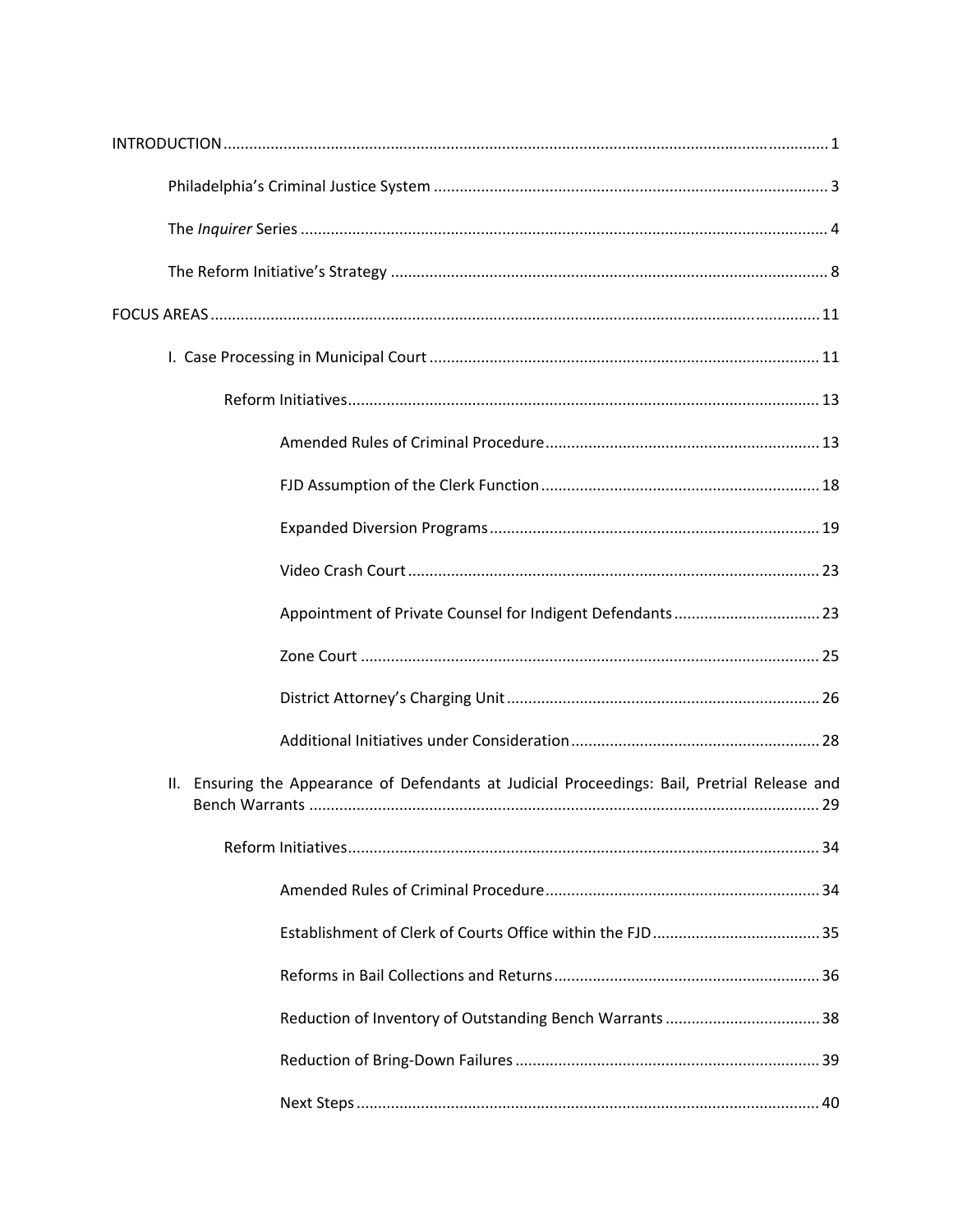| Proposed Amendments to the Rules of Criminal Procedure 44 |  |
|-----------------------------------------------------------|--|
|                                                           |  |
|                                                           |  |
|                                                           |  |
|                                                           |  |
|                                                           |  |
|                                                           |  |
|                                                           |  |
|                                                           |  |
|                                                           |  |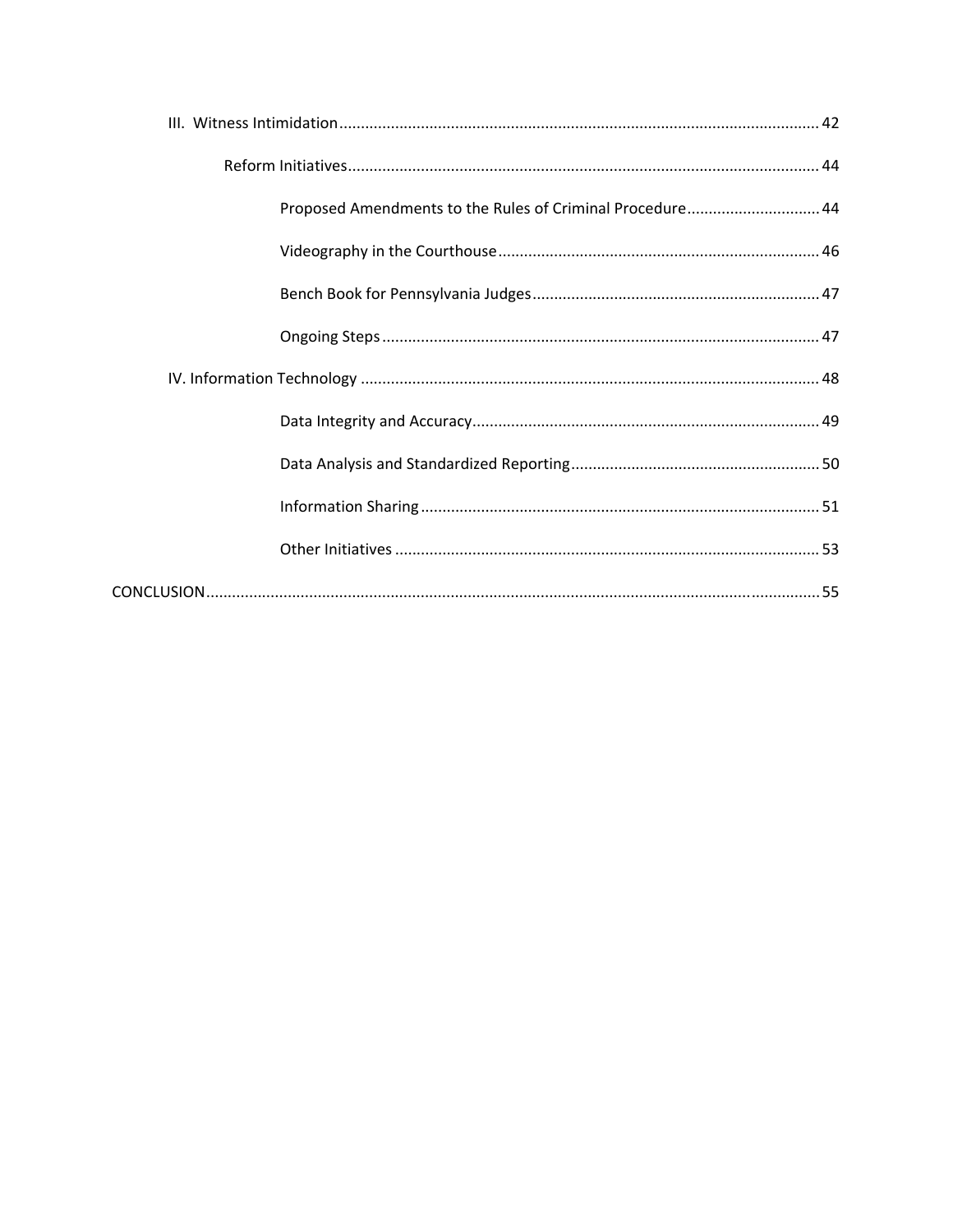## **INTRODUCTION**

This is an interim status report of the First Judicial District ("FJD") Reform Initiative.

The Reform Initiative (the "Initiative") was established by the Pennsylvania Supreme Court following a series of articles published by *The Philadelphia Inquirer* ("*Inquirer"*) in December 2009 that described the Philadelphia criminal justice system as being in disarray. In January 2010, Chief Justice Ronald D. Castille, who is also the Supreme Court's liaison to the FJD, assigned Supreme Court Justice Seamus McCaffery to initiate a comprehensive review of Philadelphia's criminal courts and to implement necessary reforms under the aegis of the Initiative. Justice McCaffery was uniquely qualified to lead this review, as he was intimately familiar with Philadelphia's criminal justice system as a result of his past service as a Philadelphia police officer, Administrative Judge of the Philadelphia Municipal Court and Pennsylvania Superior Court Judge.

To assist Justice McCaffery in the Initiative, the Supreme Court established an Advisory Board comprised of judges, attorneys and criminal justice experts with diverse backgrounds to represent the many perspectives that exist within the criminal justice system. Its members include:

- Thomas A. Bello, Esquire
- **Honorable John L. Braxton, Philadelphia Court of Common Pleas, Senior** Judge
- **Bruce L. Castor, Jr., Esquire, County Commissioner, Montgomery County**
- **EXECTED EXECTED EXECTED EXECTED EXECTED** Steven L. Chanenson, Associate Dean, Beau, Villanova University School of Law
- Roy DeCaro, Esquire
- **EXEC** J. Grant, Esquire
- Syndi L. Guido, Esquire, Deputy Counsel, Pennsylvania State Police
- **Honorable Renée Cardwell Hughes, Philadelphia Court of Common Pleas** (retired)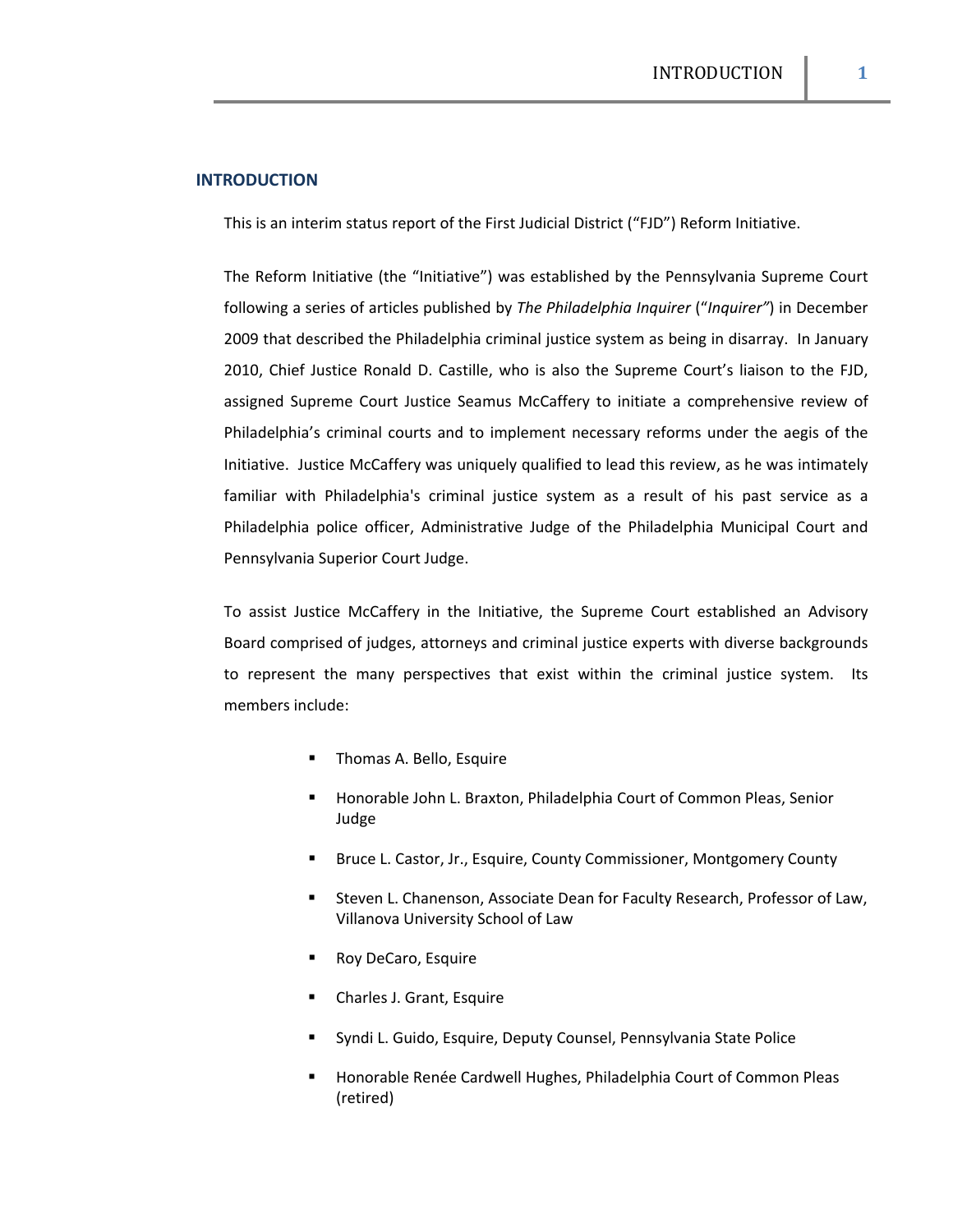- Michael Kane, Esquire, Executive Director, Pennsylvania Commission on Crime and Delinquency (former)
- David L. Lawrence, Court Administrator of the First Judicial District (former)
- Honorable Benjamin Lerner, Philadelphia Court of Common Pleas
- Walter M. Phillips, Jr., Esquire, Chairman, Pennsylvania Commission on Crime and Delinquency (former)
- Honorable Alan M. Rubenstein, Bucks County Court of Common Pleas

To further assist in the Initiative, the FJD engaged the independent consulting services of Chadwick Associates, Inc. ("Chadwick") to assess the performance of Philadelphia's criminal courts and assist in implementing reforms.

## **Advisory Board**

Thomas A. Bello, Esquire Honorable John L. Braxton Bruce L. Castor, Jr., Esquire Professor Steven Chanenson A. Roy DeCaro, Esquire Charles J. Grant, Esquire Syndi L. Guido, Esquire Honorable Renee Cardwell Hughes Michael Kane, Esquire David L. Lawrence Honorable Benjamin Lerner Walter M. Phillips, Jr., Esquire Honorable Alan M. Rubenstein

The Initiative also received technical assistance from the National Consortium for Justice Information and Statistics (also known as "SEARCH"), the Pretrial Justice Institute ("PJI"), The National Center for State Courts ("NCSC") and the Department of Justice, Law and Society at American University. Funding for the technical assistance was secured through the United States Department of Justice, Office of Justice Programs.

Beginning on January 27, 2010, Justice McCaffery held a series of meetings with judges, court officials and other criminal justice stakeholders, including the Philadelphia Police Department, the District Attorney's Office, the Defender Association of Philadelphia, the Philadelphia Prison System, and the private defense bar (collectively "the justice partners") to discuss the *Inquirer*'s findings concerning Philadelphia's criminal justice system. The systemic

problems revealed by the *Inquirer* series presented an unprecedented opportunity to fix a flawed court system. Initially, each of the criminal justice partners was given the opportunity to respond in writing to the *Inquirer*'s findings, to provide an assessment of problems in the criminal justice system from the perspective of the agency each represented, and to offer recommendations for reform.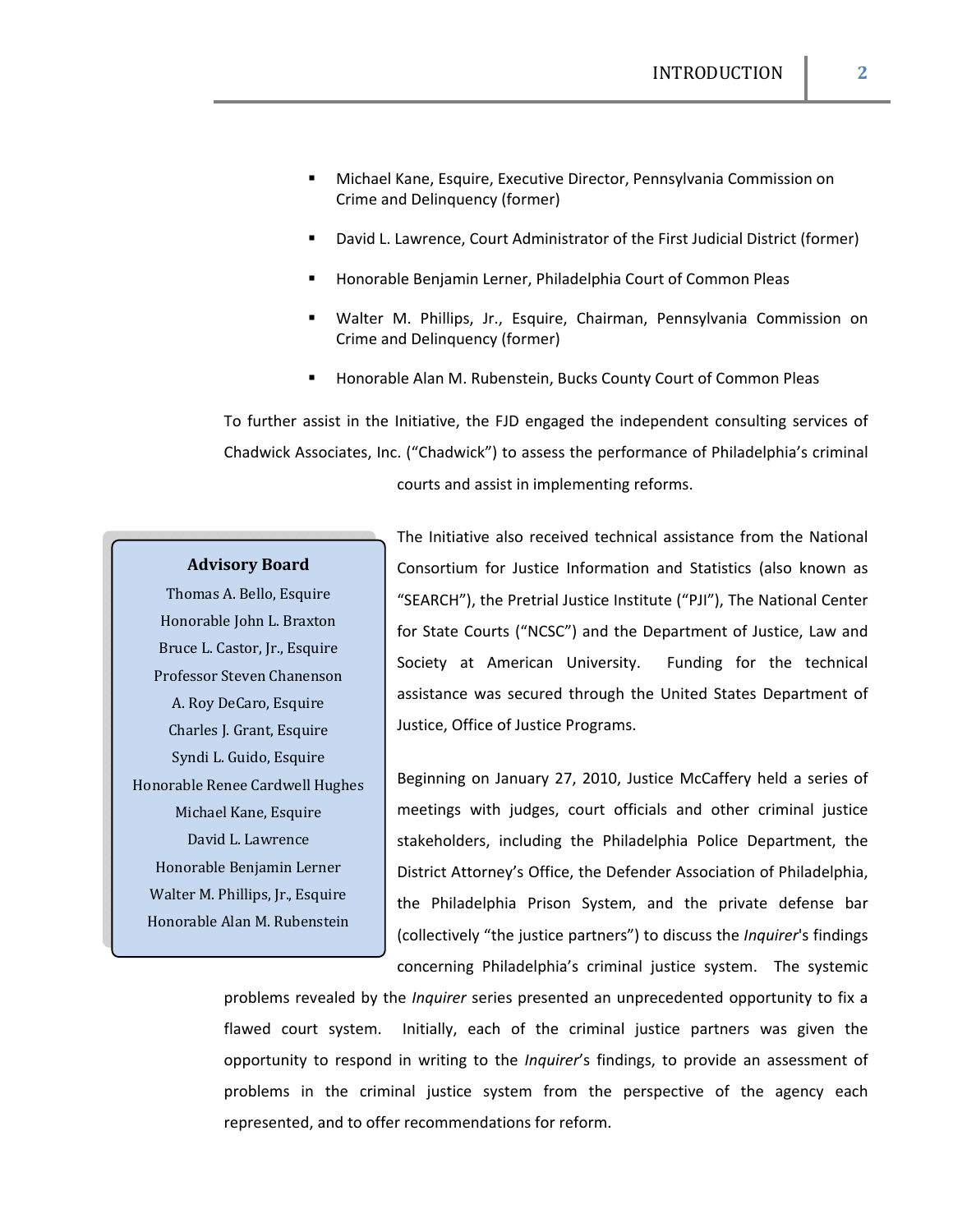For the past eighteen months, Justice McCaffery, the Advisory Board and Chadwick Associates, Inc., have worked with the justice partners to identify systemic problems and to implement reforms. This report describes the Initiative's work to date, the reforms that have been implemented since its inception, and the effect that the reforms have had, where quantifiable.

The term "Initiative," as used in this report, refers collectively to the Advisory Board, Chadwick Associates and FJD officials who collaborated under Justice McCaffery's leadership to address the problems and implement the reforms described in this report.

## **PHILADELPHIA'S CRIMINAL JUSTICE SYSTEM**

Criminal justice in Philadelphia is administered through multiple agencies within the executive and judicial branches of government. These include the Police Department and Prison System, which are departments of Philadelphia city government reporting to the Mayor; the District Attorney's Office and Sheriff's Office, the leaders of which are independently elected; and the criminal courts and support divisions of the FJD, including the Office of the Clerk of Courts, which in 2010 assumed the functions previously performed by the Office of the Clerk of Quarter Sessions.

The FJD is governed by an Administrative Governing Board ("AGB") comprised of the President Judge and the Administrative Judges of each of the three divisions of Common Pleas Court, the President Judge of the Municipal Court, the President and Administrative Judges of Traffic Court, and the Court Administrator of Pennsylvania. The Supreme Court appoints the chairperson of the AGB. The day‐to‐day operations of the FJD are overseen by the FJD Court Administrator.

The Pennsylvania Supreme Court designates one of its justices as liaison to the FJD. The liaison justice is responsible for exercising administrative oversight over the FJD and serving as a link to the Pennsylvania Supreme Court. Chief Justice Castille has been the liaison justice to the FJD since January 2007.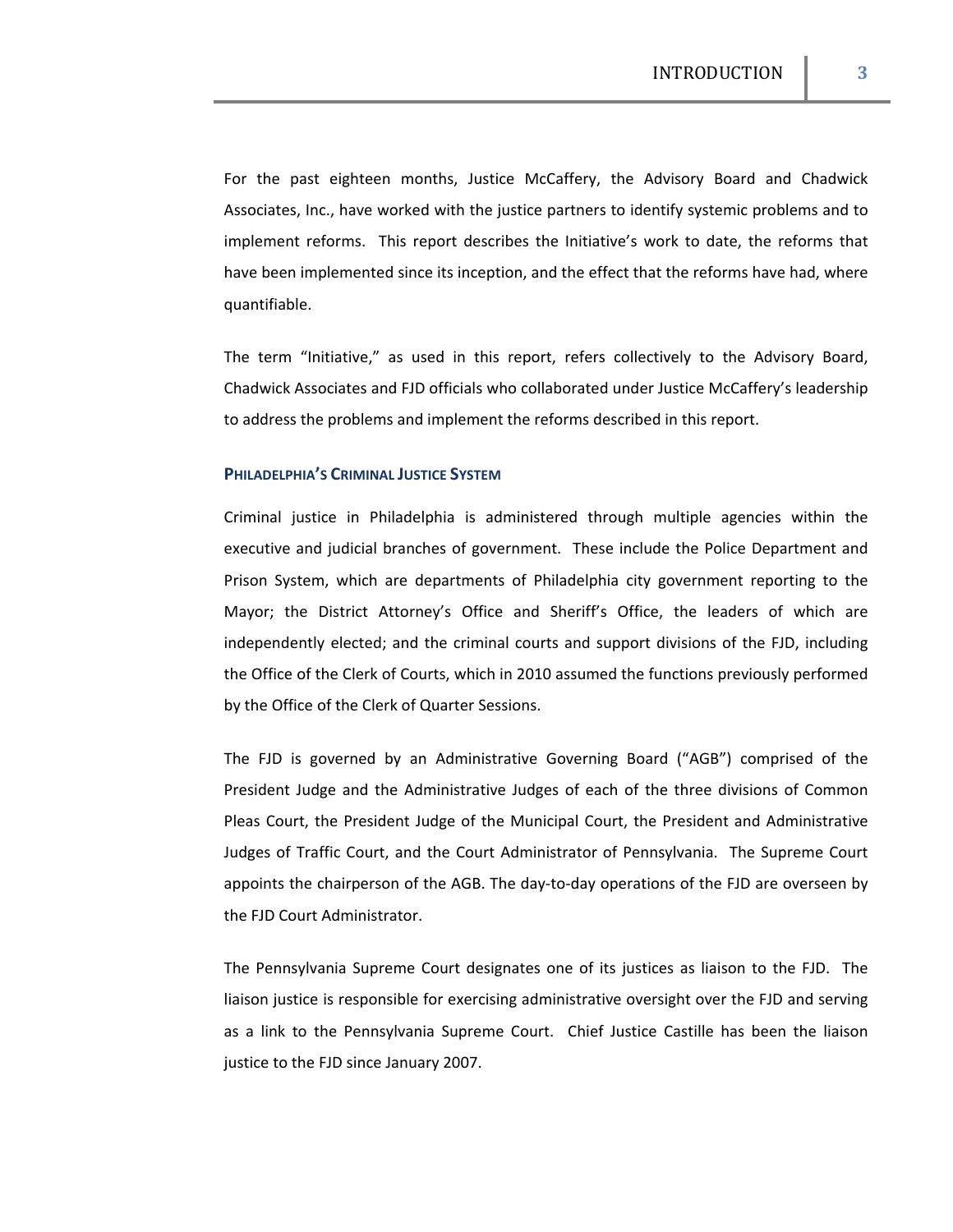Several aspects of the FJD's criminal courts differ from other judicial districts in Pennsylvania. Other judicial districts have a single court of record, the Court of Common Pleas, in which all felony and misdemeanor cases are tried. In those districts, preliminary hearings are conducted by Magisterial District Judges, who are not required to be law‐ trained. Philadelphia, uniquely, has a second court of record, the Municipal Court, in which all felony and misdemeanor cases are heard initially. Municipal Court judges conduct preliminary hearings in felony cases and trials without juries in misdemeanor cases, subject to the defendants' rights to appeal *de novo* to the Common Pleas Court.<sup>1</sup> Because of Municipal Court's dual jurisdiction, its judges handle all of the 55,000 felony and misdemeanor cases that are filed each year in Philadelphia, either as misdemeanor trials or as preliminary hearings in felony cases. Municipal Court's heavy caseload is processed through lengthy daily lists of cases.

The Court of Common Pleas is the court of general jurisdiction and is organized into a Trial Division, a Family Division and an Orphans' Court Division. The majority of criminal cases are tried in the Trial Division of Common Pleas Court after the defendant has been held for court at a preliminary hearing in Municipal Court. Juvenile delinquency matters and cases in which a juvenile is the victim of a crime are handled in the Family Division. The Trial Division also has a number of support units including the Pretrial Services Division, which administers the court's bail and pretrial supervision programs, and the Probation and Parole Department, which produces presentence reports.

#### **THE** *INQUIRER* **SERIES**

The four‐part *Inquirer* series "Justice: Delayed, Dismissed, Denied" was published beginning December 13, 2009. The series examined data concerning the outcomes of four categories of violent felonies (homicide, rape, robbery and aggravated assault) committed in Philadelphia during 2006 and 2007. The series pointed out high withdrawal and dismissal

In other counties, preliminary hearings are heard by Magisterial District Judges and all felony and misdemeanor cases are tried in the Court of Common Pleas.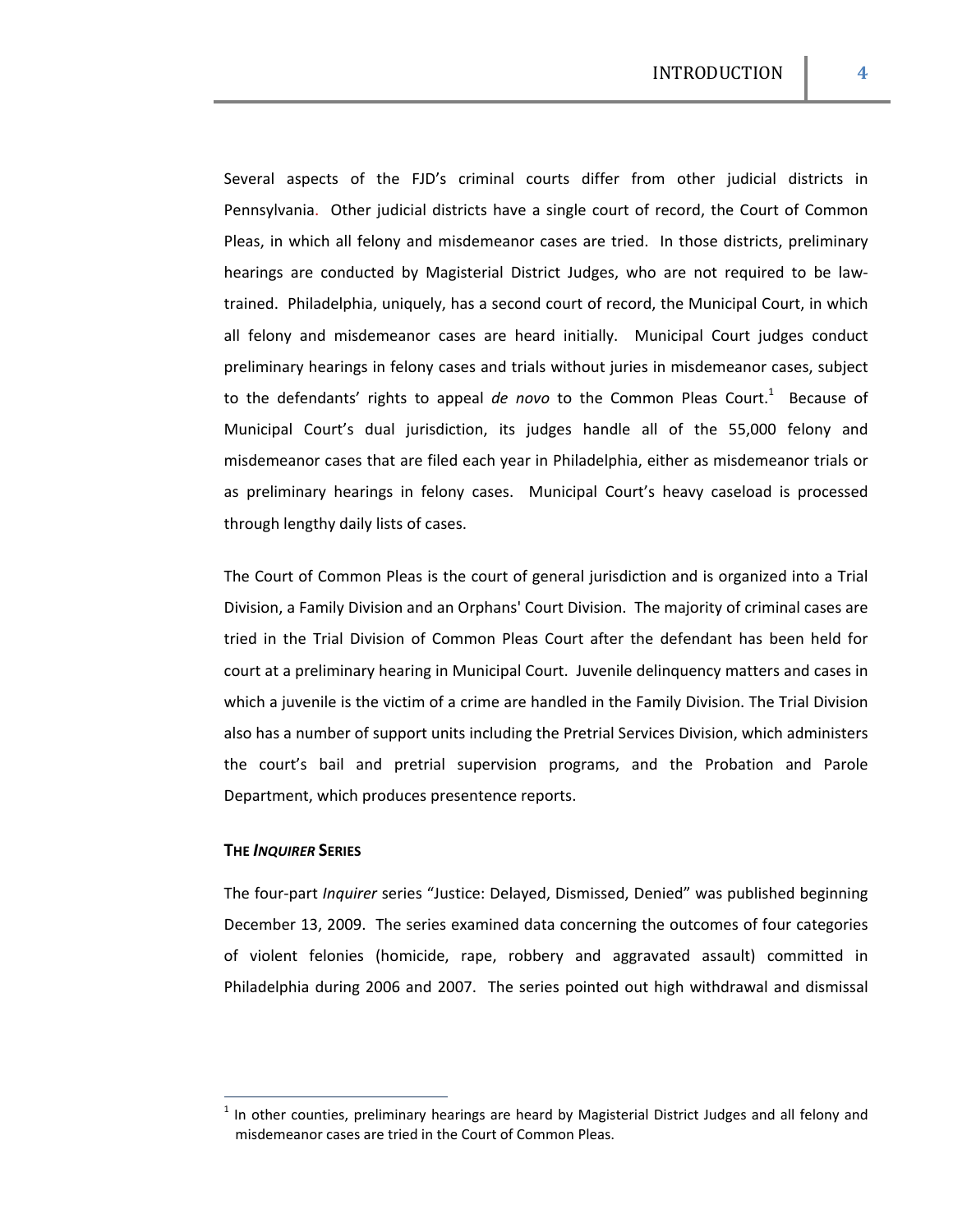rates, $^2$  low conviction rates, evidence of witness intimidation and witness fear, a massive fugitive problem and a bail system in disarray.

Using data supplied by the Administrative Office of Pennsylvania Courts ("AOPC"), the *Inquirer* tracked a cohort consisting of all defendants arrested for the four categories of violent crimes in 2006 and 2007 whose cases had been resolved by the end of 2008. The *Inquirer*'s analysis concluded that conviction rates for violent crimes were alarmingly low, particularly when contrasted with the number of violent felonies that the City of

... of 10,000 defendants who walked free on their violent‐ crime cases … 92 percent had their cases dropped or dismissed [without a trial].

*Philadelphia Inquirer*

Philadelphia reported to the Federal Bureau of Investigations ("FBI") for that two-year period. For example, the *Inquirer* found that of 20,120 aggravated assaults reported to the FBI during the two‐year period, 10,076 defendants were arrested and charged, and 862 had been convicted of aggravated assault by the end of  $2008<sup>3</sup>$ representing a conviction rate of less than 10 percent on the major charge for resolved cases. Similarly, the newspaper found that of 21,229 robberies reported to the FBI during the period, 6,559 defendants were arrested and charged, and 1,143 had been

convicted of robbery by the end of 2008, $<sup>4</sup>$  representing a conviction rate of 19 percent on</sup> the major charge for cases that had been resolved.<sup>5</sup> The conviction rates for both offenses rose to only 35% when convictions for lesser charges were included in the calculations.

The *Inquirer*'s analysis also revealed that half of the robbery and aggravated assault cases filed were never listed for trial in Common Pleas Court because the cases were withdrawn by the District Attorney or dismissed by the court at the preliminary hearing stage.

The newspaper also reported that of 10,000 defendants who walked free on their violent‐ crime cases in 2006 and 2007, 92 percent had their cases dropped or dismissed without a trial. Although reliable data was unavailable to show the underlying reasons for the

 $2$  Cases are withdrawn on the motion of the District Attorney; they are dismissed by order of the court.<br> $38,951$ , or 88.3 percent, of aggravated assault cases were resolved by 12/31/08.<br> $45,992$ , or 91.36 percent, of robbery cases were resolved by 12/31/08.<br> $5$  The conviction rates and held for court rates were highe

filed and the District Attorney's Office and the courts dedicate greater resources to these crimes.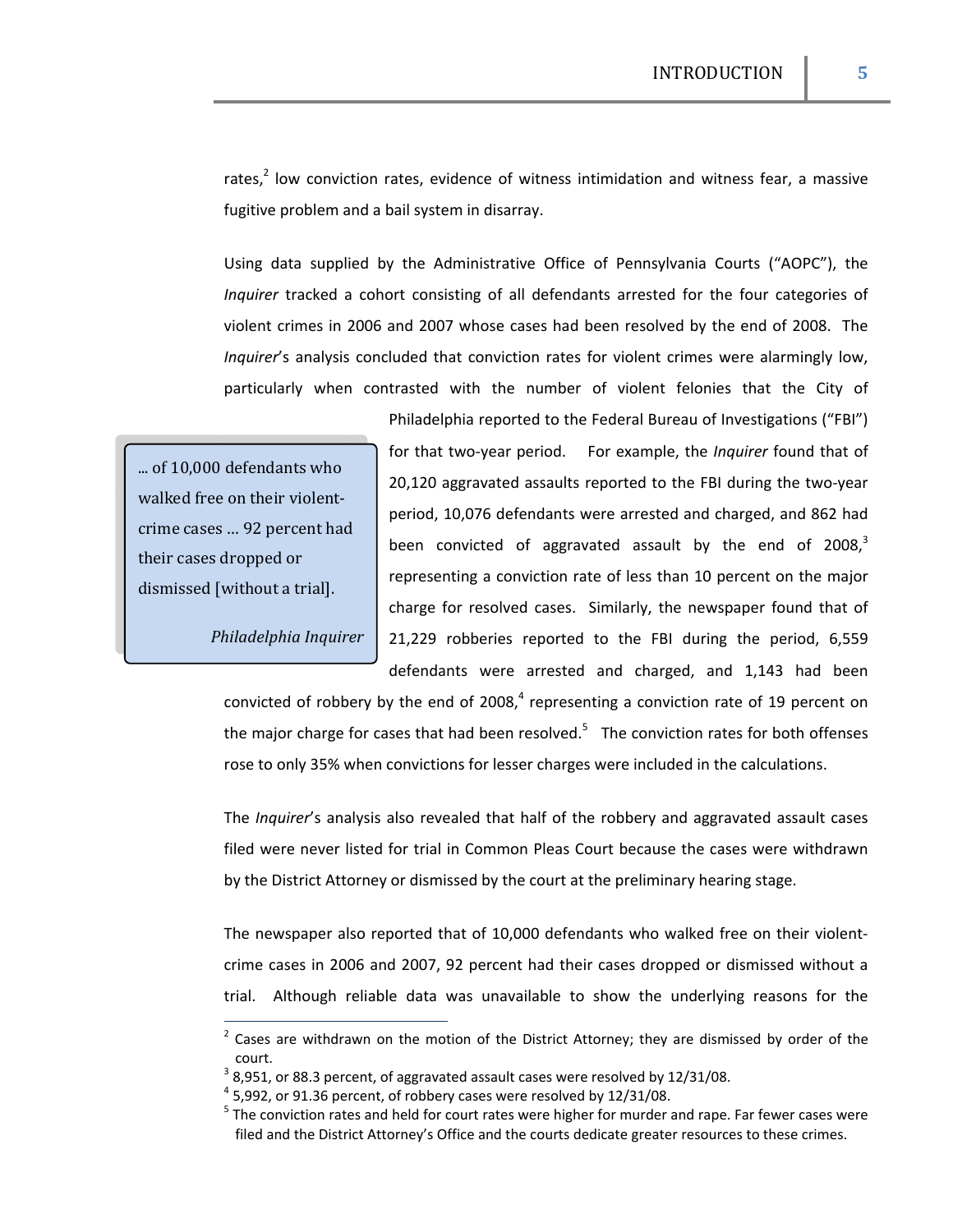withdrawals and dismissals of these violent felony cases, anecdotal evidence supported the following factors as the causes of the systemic failure:

- Witness intimidation
- Witness fatigue caused by multiple listings of cases
- Gamesmanship by defense attorneys
- High failure-to-appear rates by defendants enabled by a bail system with little consequence for absconders
- Unavailability of police witnesses due to scheduling conflicts
- Logistical problems in transporting prisoners to court
- An increasing caseload without a similar increase in the number of judges hearing criminal cases

In addition to its findings about conviction rates for violent felonies, the *Inquirer* series documented high fugitive rates for defendants, a huge backlog of bench warrants for fugitive defendants that had never been served, and approximately \$1 billion in bail owed to the city by fugitive defendants that had never been pursued.

The series and subsequent columns and editorials in the *Inquirer* concluded that the system's poor performance had bred a culture of disrespect for the criminal justice system that had contributed to Philadelphia being "America's most violent big city" with the highest "violent-crime rate among the nation's 10 largest cities" "for three consecutive years."  $6$ 

Reaction to the *Inquirer* series by criminal justice officials was mixed. Police Commissioner Charles H. Ramsey found the reported conviction rates "very unfortunate". Then‐District Attorney Lynne M. Abraham called the national statistics about Philadelphia's crime rate "skewed" and rejected the *Inquirer*'s analysis, saying, "You can't do justice by the numbers."

Court officials were also skeptical of the *Inquirer*'s findings and sensitive to its criticism of the criminal court system. Some officials believed that the newspaper had exaggerated and sensationalized the court system's problems and ignored its positive achievements. They

<sup>6</sup> McCoy, Craig R., Nancy Phillips and Dylan Purcell. "Justice: Delayed, Dismissed, Denied." *Philadelphia Inquirer* 12/13/2009. The article cites FBI figures as the source of its statistics.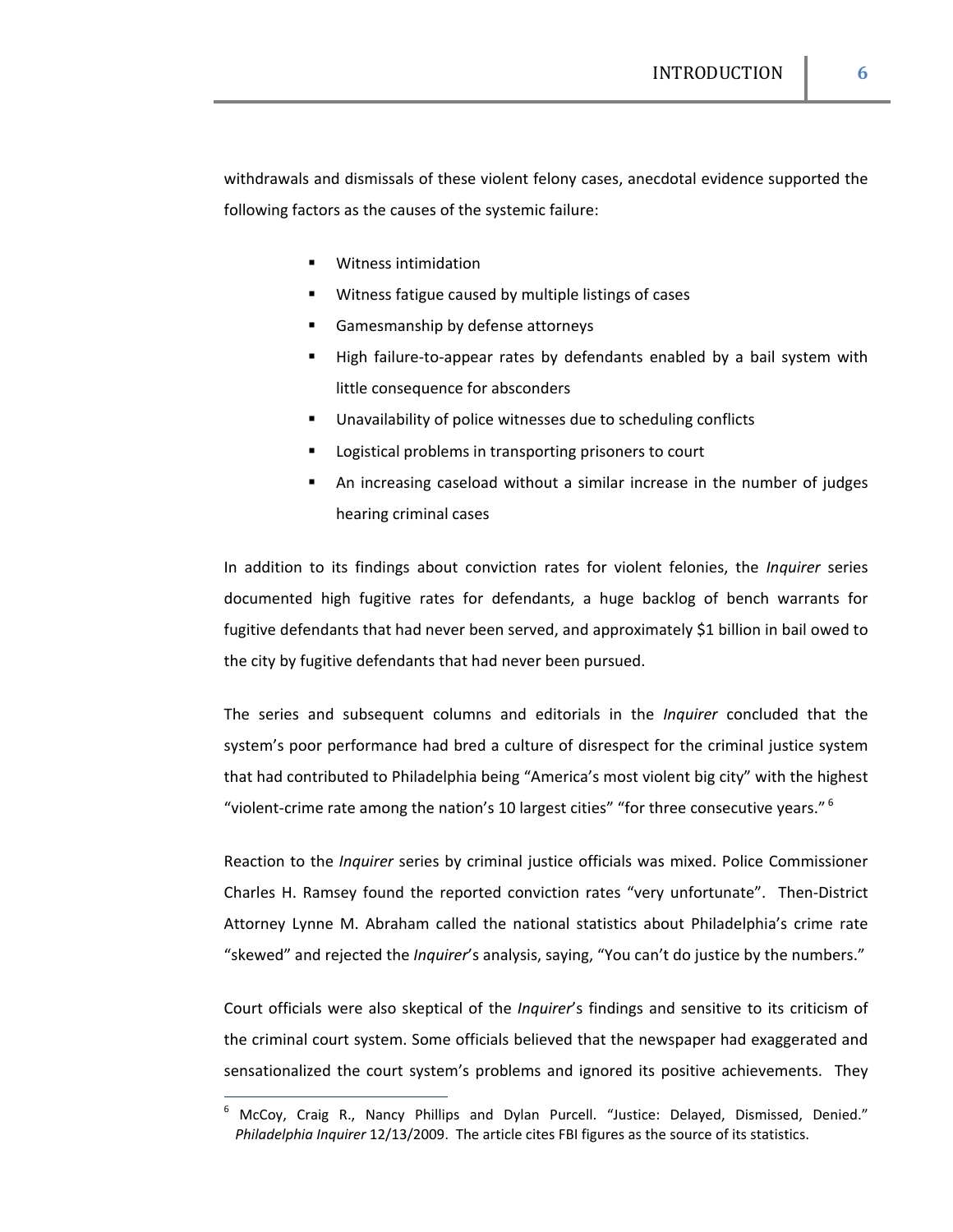also suspected that the *Inquirer* had failed to account for the different case numbering systems used in Municipal Court and Common Pleas Court in calculating withdrawal and dismissal rates for violent felony cases.

To resolve doubts about the *Inquirer*'s analysis and to reconcile the disparate views of the performance of the FJD's criminal courts, Chadwick Associates, at the direction of Chief Justice Castille and Justice McCaffery, examined the *Inquirer*'s methodology, findings and conclusions. Chadwick's review confirmed that the *Inquirer*'s methodology was sound, that its calculations of withdrawal, dismissal and conviction rates were accurate, and that its conclusions drawn from the court data about the performance of the criminal court system were similarly accurate.

The disparity between the *Inquirer*'s assessment and the court system's own view of its performance was attributable to a number of factors.

First, the *Inquirer* measured the extent to which the *criminal justice system as a whole* was holding perpetrators of violent felonies accountable for their crimes. Its analysis included the number of reported crimes and clearance rates in addition to the outcomes of cases actually filed in the court system. FJD court officials were focused primarily on managing their caseloads and secondarily on holding perpetrators of crimes accountable for their offenses. Some court officials believed that tracking case outcomes - conviction rates in particular ‐ was, first and foremost, the responsibility of the District Attorney's Office.

Second, the two criminal courts of the FJD, the Criminal Division of Municipal Court and the Criminal Division of Common Pleas Court, are not unified. Each operates independently and, prior to the Initiative's review, saw its role in isolation without reference to the whole. As a result, no agency in the FJD was tracking case outcomes across the two criminal divisions from arrest through case resolution.

Third, FJD court officials did not measure performance using objective standards derived from the judiciary's overall mission and objectives. To the extent that court officials measured performance, FJD officials tended to focus on case inventory and dispositions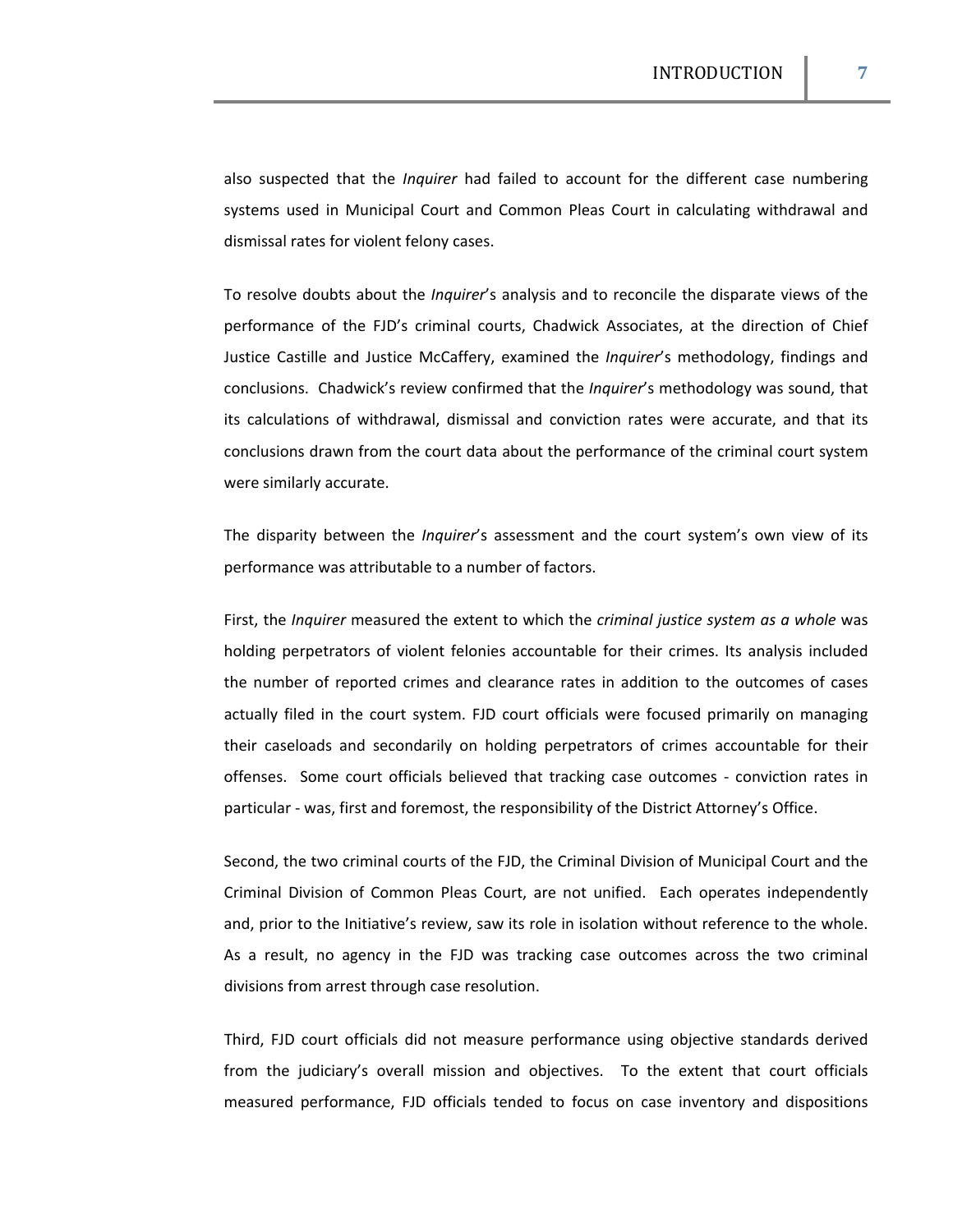without reference to the outcomes of the underlying cases. Although Municipal Court officials were generally aware that a large number of cases were being withdrawn by the District Attorney or dismissed by the court at preliminary hearings, the officials did not track dismissal rates for specific crimes. In addition, the Municipal Court's view of its mission, influenced in large part by its history, was not entirely consistent with the generally accepted role of the judiciary to adjudicate cases fairly, promptly and efficiently. The Municipal Court was established in 1968 to reduce the backlog of cases in Common Pleas Court, primarily by hearing misdemeanor cases without juries, but it had come to see its role at preliminary hearings as filtering felony cases to keep weaker cases out of Common Pleas Court.

Fourth, problems with data integrity, data analysis capabilities and the reliability of standardized reports made it difficult to impossible for FJD officials to understand with certainty how the system was performing, particularly in Municipal Court.

In summary, the absence of a unified organizational structure within the criminal courts, differing views of the court's mission, the absence of objective performance standards, and the problems with data integrity and tools to analyze performance all contributed to the disparity between the *Inquirer*'s assessment of court performance and the court's own view of its performance. These issues demonstrated a compelling need for a comprehensive examination of the operations of FJD's criminal courts.

## **THE REFORM INITIATIVE'S STRATEGY**

The Initiative established as its mission the implementation of reforms necessary to ensure that Philadelphia's criminal courts afford fair, prompt and cost‐effective adjudications of cases, with special attention to the rights of victims and witnesses, to instill public confidence in, and respect for, the administration of justice in Philadelphia.

A two‐pronged approach was devised to accomplish this mission.

The first prong was to implement performance‐based management for the criminal courts of the FJD. Performance based management uses objective performance standards derived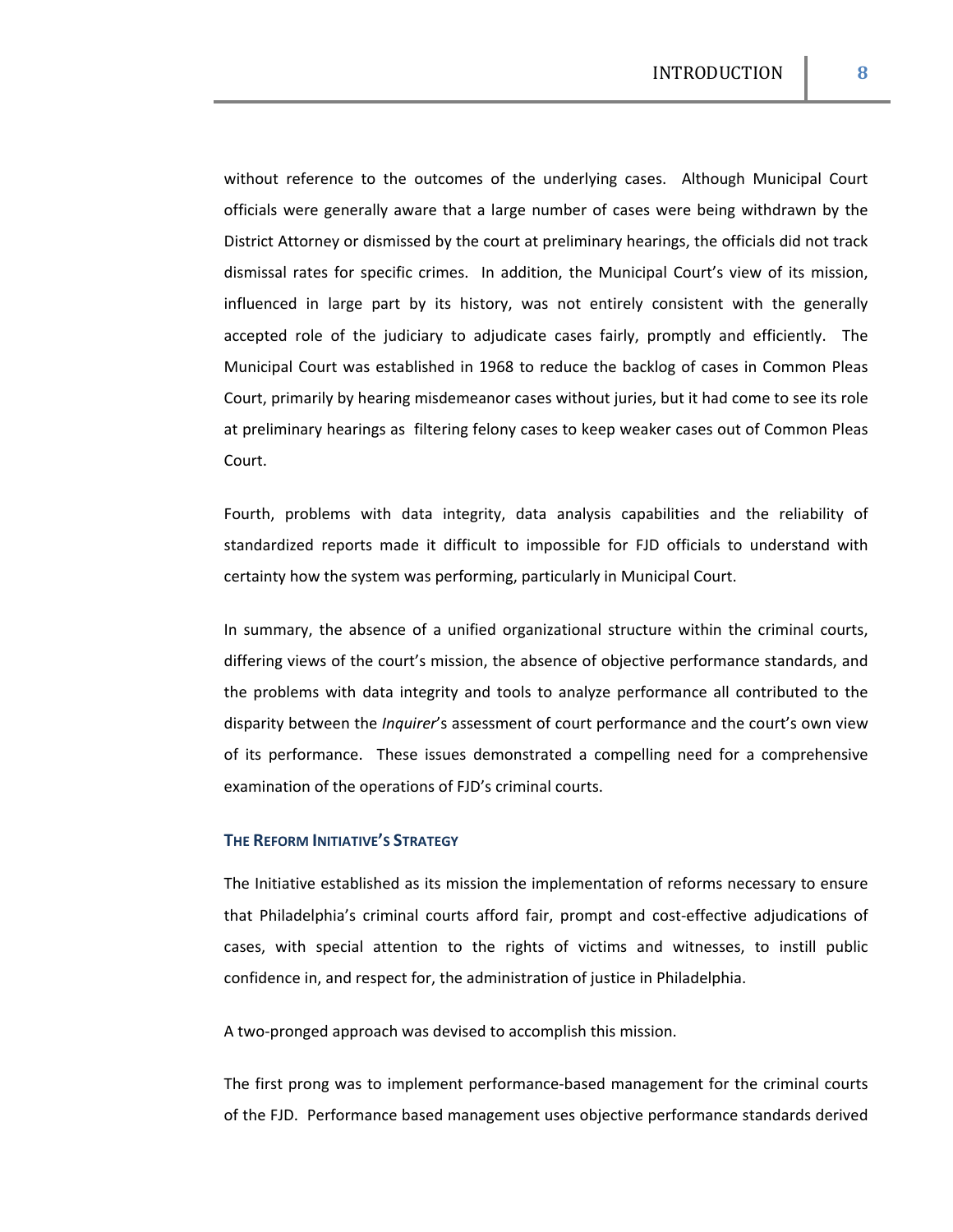from the organization's mission to measure performance. It helps to ensure that the organization achieves its mission by enabling it to hold managers accountable using readily identifiable objective standards.

The National Center for State Courts ("NCSC") advocates performance‐based management as a necessary tool for managing modern court systems and has developed "CourTools," a framework for measuring judicial performance that has been widely adopted by court systems throughout the United States. Of the reasons cited by the NCSC for the need to measure judicial performance, one resonates, in particular, against the backdrop of the *Inquirer* series:

Perceptions and beliefs of court insiders about how work is getting done are not always accurate. As a result, positive anecdotes and personal accounts are dismissed by court critics who see what is happening in terms of their personal, and perhaps negative, experiences. In contrast to endless debate over conflicting images, performance data allow everyone to test the reality of their assumptions of how well things are going. Performance evaluation sorts out whether what court insiders think is going on is, in fact, taking place.<sup>7</sup>

For these reasons, the Initiative is presently in the process of implementing performancebased management for the criminal courts of the FJD. The results of that process will be addressed subsequently.

#### **FOCUS AREAS**

Case Processing in Municipal Court Appearance of Defendants at Judicial Proceedings Witness Intimidation Information Technology

The second prong of the Initiative's approach was to address readily identifiable problems on an expedited basis so that necessary reforms could be implemented while the Initiative's work proceeded. The members of the Initiative had extensive experience with Philadelphia's criminal courts and were well‐acquainted with systemic problems that had persisted for

decades. Areas of focus were:

<u> 1989 - Johann Stein, mars ar breis an t-</u>

<sup>7</sup> National Center for State Courts. "CourTools: Giving Courts the Tools to Measure Success," 2005.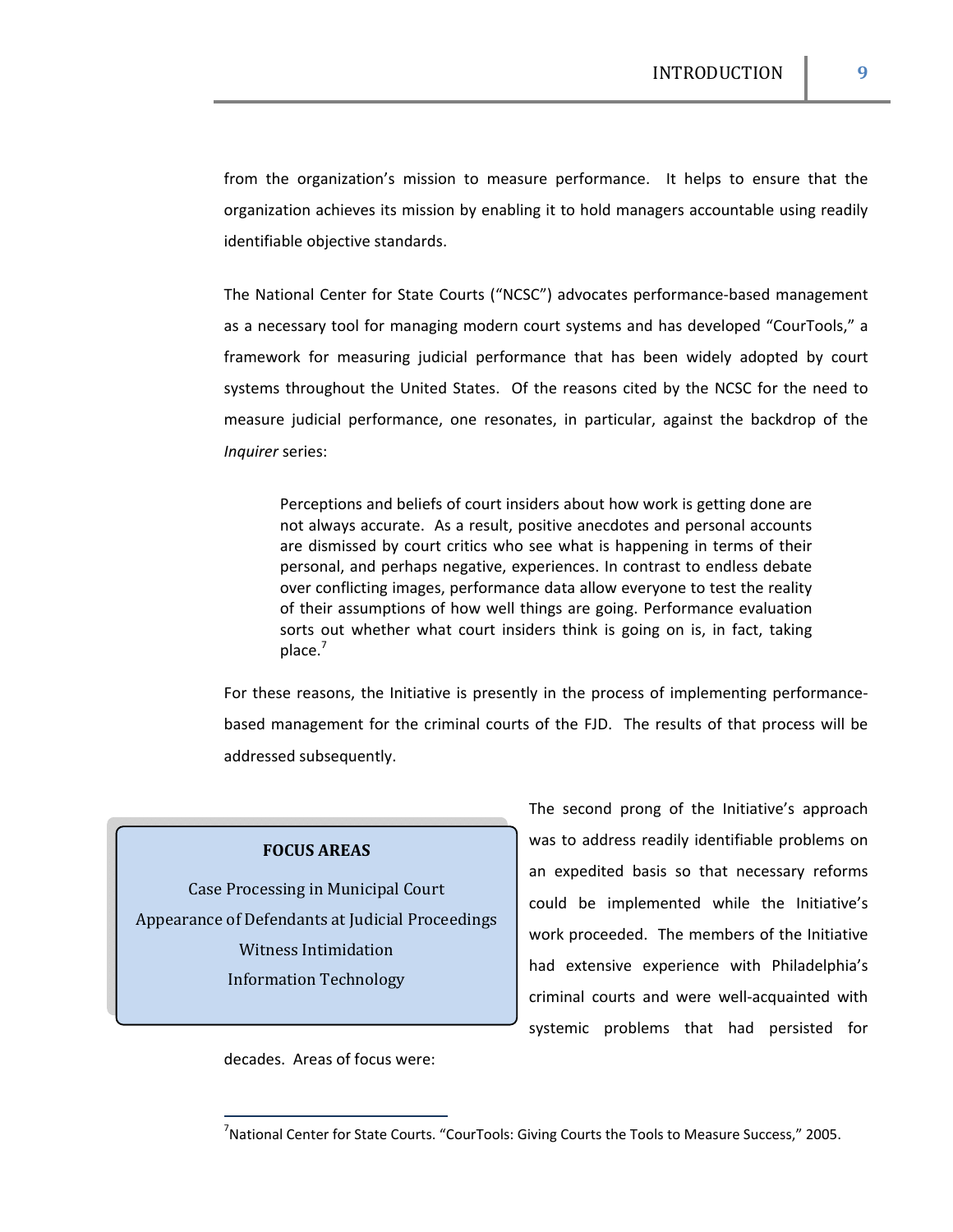- **Case Processing in Municipal Court**
- Ensuring the Appearance of Criminal Defendants at Judicial Proceedings
- Witness Intimidation
- **Information Technology**

The remainder of this report addresses reforms that have been implemented to date.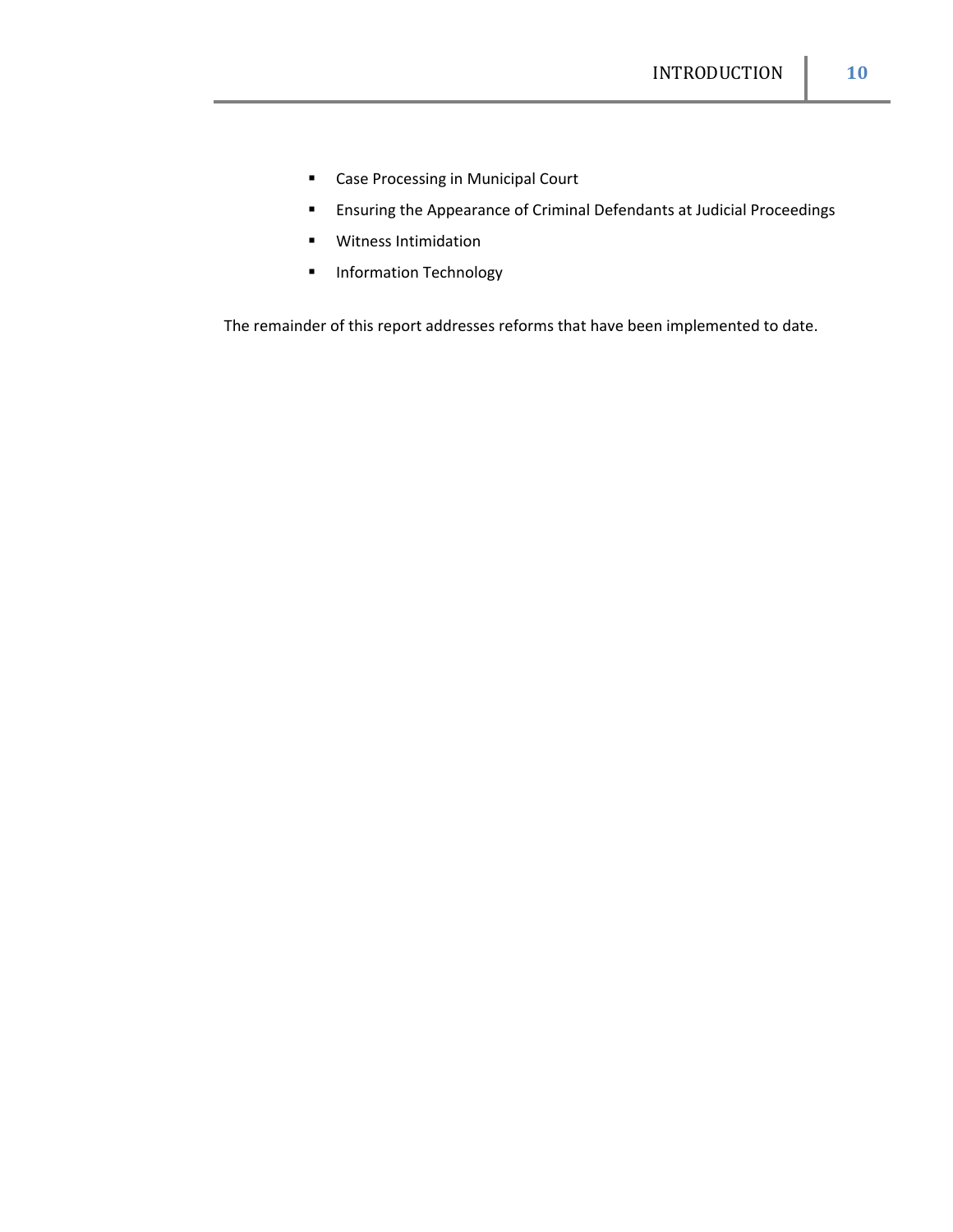## **FOCUS AREAS**

#### **I. CASE PROCESSING IN MUNICIPAL COURT**

The Initiative first examined the manner in which criminal cases were processed in Municipal Court list rooms, where multiple cases are listed each day for preliminary hearings or trials. Preliminary hearings in felony cases were prioritized because of the seriousness of the charges, the high withdrawal and dismissal rates for violent felony cases at this stage of the proceedings, and the consensus of the Initiative that this was the critical area with the greatest need for immediate improvement. Commissioner Bruce Castor of Montgomery County, formerly District Attorney of Montgomery County, and Judge Alan Rubenstein of the Bucks County Common Pleas Court, formerly District Attorney of Bucks County, co‐ chaired the subcommittee that examined case processing at the preliminary hearing stage and recommended reforms.

A key focus was the extent to which preliminary hearings were conducted differently in Philadelphia as opposed to other Pennsylvania counties, and how Philadelphia's unique practices affected the fairness, promptness and efficiency of preliminary hearings and advanced the legal objectives for affording defendants preliminary hearings.

A preliminary hearing affords the defendant the right to have a judge determine whether probable cause exists to require the defendant to stand trial. The burden of proof at a preliminary hearing – establishing a *prima facie* case – is the same in Philadelphia as in other counties and is among the lowest burdens in the law. As a result of the low burden of proof and because law enforcement has already made the probable cause determination at the time of the arrest, held‐for‐court rates at preliminary hearings outside of Philadelphia are generally 80 to 90 percent. In Philadelphia, however, preliminary hearings have become a legal battleground where defense attorneys often succeed in having their cases withdrawn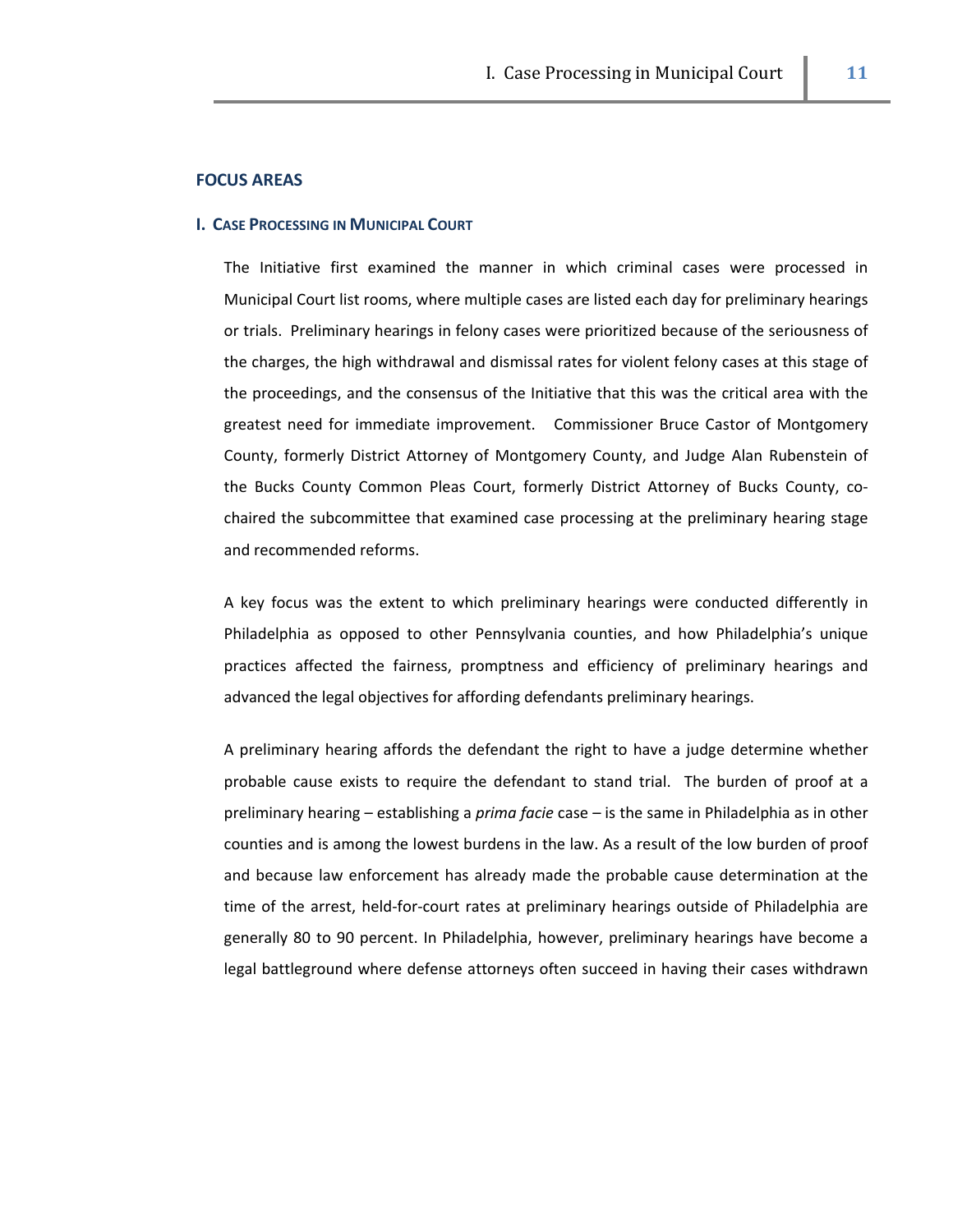or dismissed,<sup>8</sup> and held-for-court rates hovered around 50 percent in the years prior to the Initiative.

The following table shows the outcomes of all felony cases disposed by the Philadelphia Municipal Court between 2007 and 2009:

| <b>Municipal Court Felony Dispositions</b> <sup>9</sup> |        |      |        |      |        |       |  |  |  |
|---------------------------------------------------------|--------|------|--------|------|--------|-------|--|--|--|
|                                                         | 2009   |      | 2008   |      | 2007   |       |  |  |  |
| <b>Held for Court</b>                                   | 16,025 | 51%  | 16,811 | 49%  | 15,528 | 48.5% |  |  |  |
| Guilty                                                  | 1,779  | 6%   | 1,752  | 5%   | 1,974  | 6%    |  |  |  |
| <b>Not Guilty</b>                                       | 169    | 0.5% | 201    | 0.6% | 219    | 0.7%  |  |  |  |
| <b>Other</b>                                            | 921    | 2.9% | 896    | 2.6% | 907    | 2.8%  |  |  |  |
| <b>Dismissed by</b><br>the Court                        | 5,109  | 16%  | 5,917  | 17%  | 5,994  | 19%   |  |  |  |
| Withdrawn by<br>the District<br><b>Attorney</b>         | 7,666  | 24%  | 8.717  | 25%  | 7,407  | 23%   |  |  |  |
| <b>TOTAL</b>                                            | 31,669 |      | 34,294 |      | 32,029 |       |  |  |  |

It was the consensus of the Initiative that Philadelphia's unique procedural practices in conducting preliminary hearings, $10$  many of which have developed informally over time, impair the fairness, promptness, and cost-effectiveness of preliminary hearings while not necessarily advancing the underlying legal purposes for affording defendants preliminary hearings as to the charges.

The Initiative determined that reforms were needed to conform Philadelphia's practices to those in other Pennsylvania counties. Many of these reforms involved amendments to the

<sup>8</sup> The *Inquirer* calculated that of violent felony cases that did not result in a conviction, 92 percent were withdrawn or dismissed.<br>
<sup>9</sup> In the past, felony cases that were remanded to Municipal Court for trial on misdemeanor charges

were not included in felony disposition statistics; however, that practice has changed and these statistics now include remanded cases. The statistics also include certain possession of controlled substance cases that, although graded as felonies, are within the jurisdiction of the Municipal Court because of the maximum statutory penalties.<br><sup>10</sup>These include incorrectly applying evidentiary standards that are applicable at trial; excluding

hearsay testimony even in cases involving property crimes; permitting extensive cross-examination of witnesses; and applying a higher burden of proof than the applicable legal standard.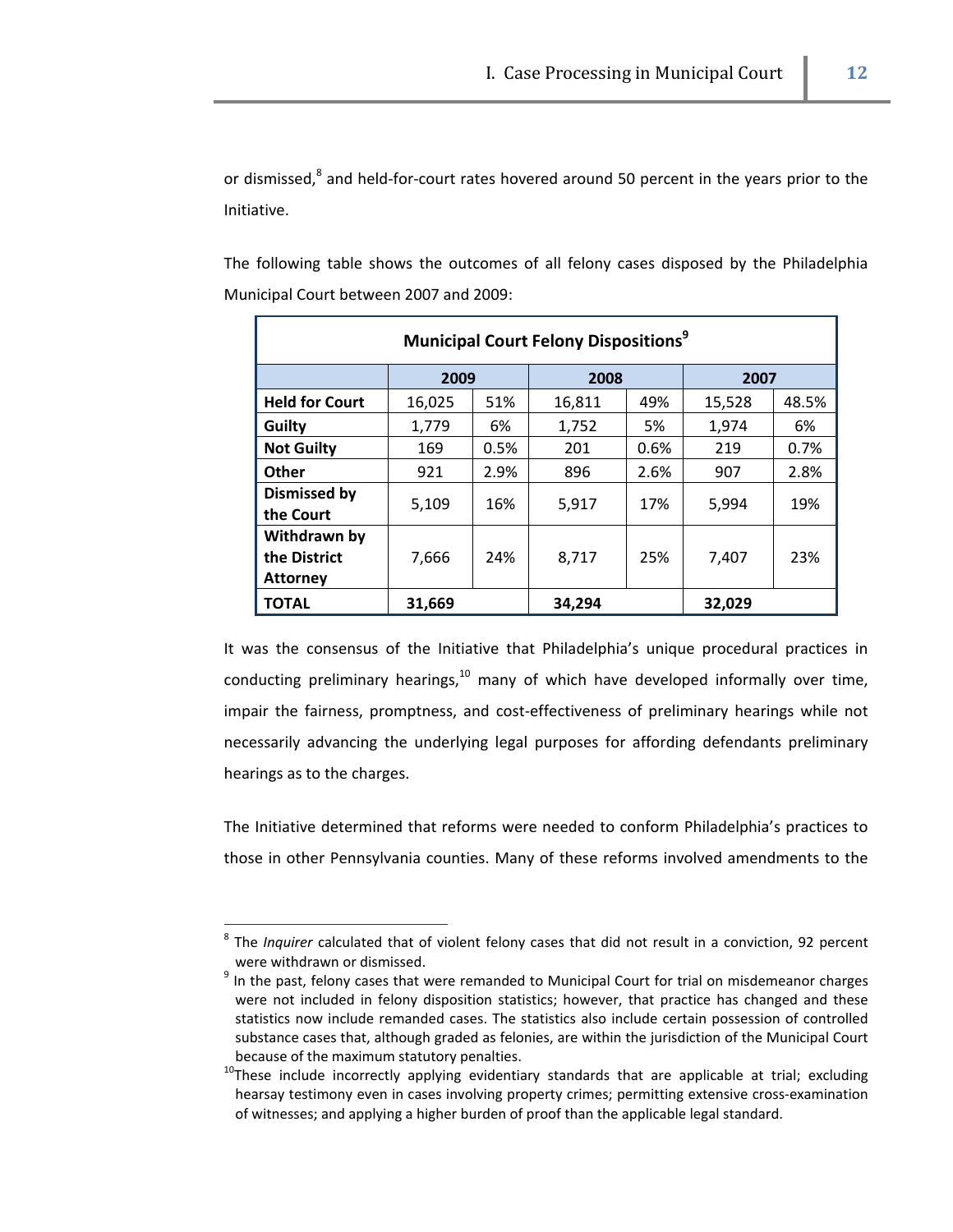Pennsylvania Rules of Criminal Procedure ("Pa.R.C.P.") and Administrative Directives by the Pennsylvania Supreme Court.

In addition, Chief Justice Castille and Justice McCaffery addressed this issue in a meeting with the Municipal Court Board of Judges where they emphasized the court's mission and stressed the need for judges to follow the law as it is written.

Additional reforms to improve case processing focused on:

- **IMPROM** 15 Improving the quality and integrity of case activity information by transferring the duties of the Clerk of Quarter Sessions to the FJD;
- **If** Improving the processing of misdemeanor cases by expanding diversion programs for less serious offenses to enable the courts to prioritize serious cases
- Using video conferencing to expedite hearings for incarcerated defendants
- Reducing continuances caused by requests to appoint conflict counsel for indigent defendants who cannot be represented by the Defender Association
- Reorganizing the criminal courts geographically in the Zone Court model
- Improving the quality of the charges filed by reorganizing the District Attorney's Charging Unit

## **Reform Initiatives**

#### *Amended Rules of Criminal Procedure*

<u> Alexandria de la contrada de la contrada de la contrada de la contrada de la contrada de la contrada de la c</u>

In response to the Initiative's recommendations and advocacy, the Pennsylvania Supreme Court issued an Administrative Directive to improve case processing in Municipal Court and amended several rules of criminal procedure.<sup>11</sup>

 $11$  While the criminal procedural rules are applicable statewide, Rules 1000 through 1037 (Chapter 10) apply exclusively to the Philadelphia Municipal Court and Philadelphia Traffic Court.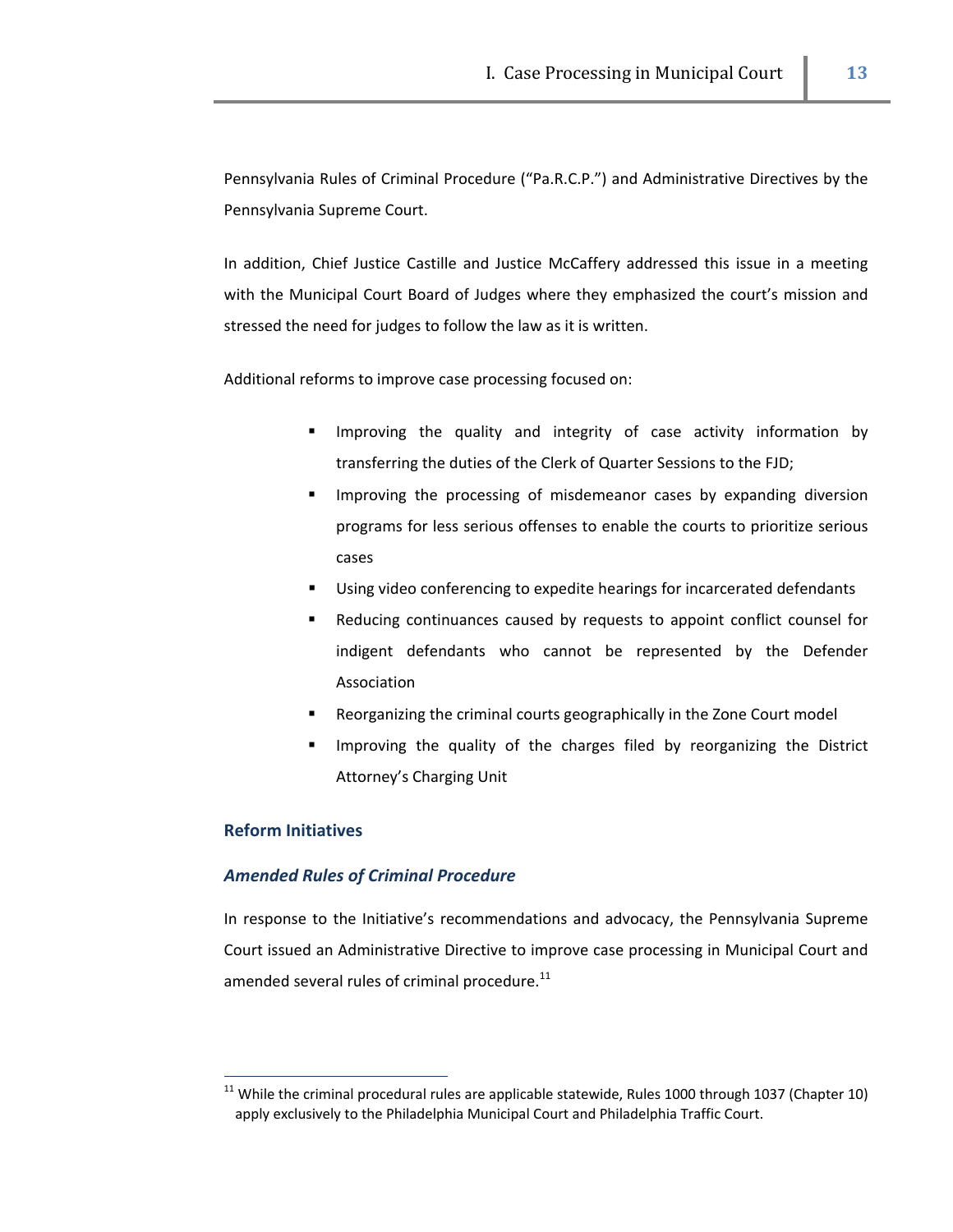On April 5, 2010, the Supreme Court issued Administrative Directive No. 344 establishing rules for processing cases in the Municipal Court of Philadelphia. The directive addressed concerns that gamesmanship by the parties in Municipal Court list rooms was causing cases to be continued unnecessarily, thereby impairing the promptness and effectiveness of the judicial process. The directive provided specific rules for judges to follow in managing lists of cases, including:

- The court must determine first whether defense counsel is ready to proceed; after this determination is made, it may then determine whether the Commonwealth is ready to proceed
- Cases cannot be continued prior to 11 a.m. without prior approval of all counsel
- The list of cases must be called at least three times and no case can be marked "ready not reached", i.e., every case that is ready to proceed must be heard by the court that day
- Preliminary hearings "have the first priority of cases being heard," which requires a defense attorney to attend FJD preliminary hearings before attending any other proceedings in any other judicial district in the Commonwealth or in federal court without prior approval or unless the defense attorney is on trial

On April 5, 2010, the Supreme Court also amended Rule 1003 of the Pennsylvania Rules of Criminal Procedure, extending the time for the first listing of the preliminary hearing from 3 to 10 days after the defendant's preliminary arraignment to 14 to 21 days. This change addressed the concern that only 13 percent of preliminary hearings proceeded at the first listing because 3 to 10 days allowed insufficient time for the prosecution and defense to prepare for the hearing.

On January 27, 2011, the Supreme Court amended Rules 542 and 1003 of the Pennsylvania Rules of Criminal Procedure to clarify that hearsay testimony is admissible at preliminary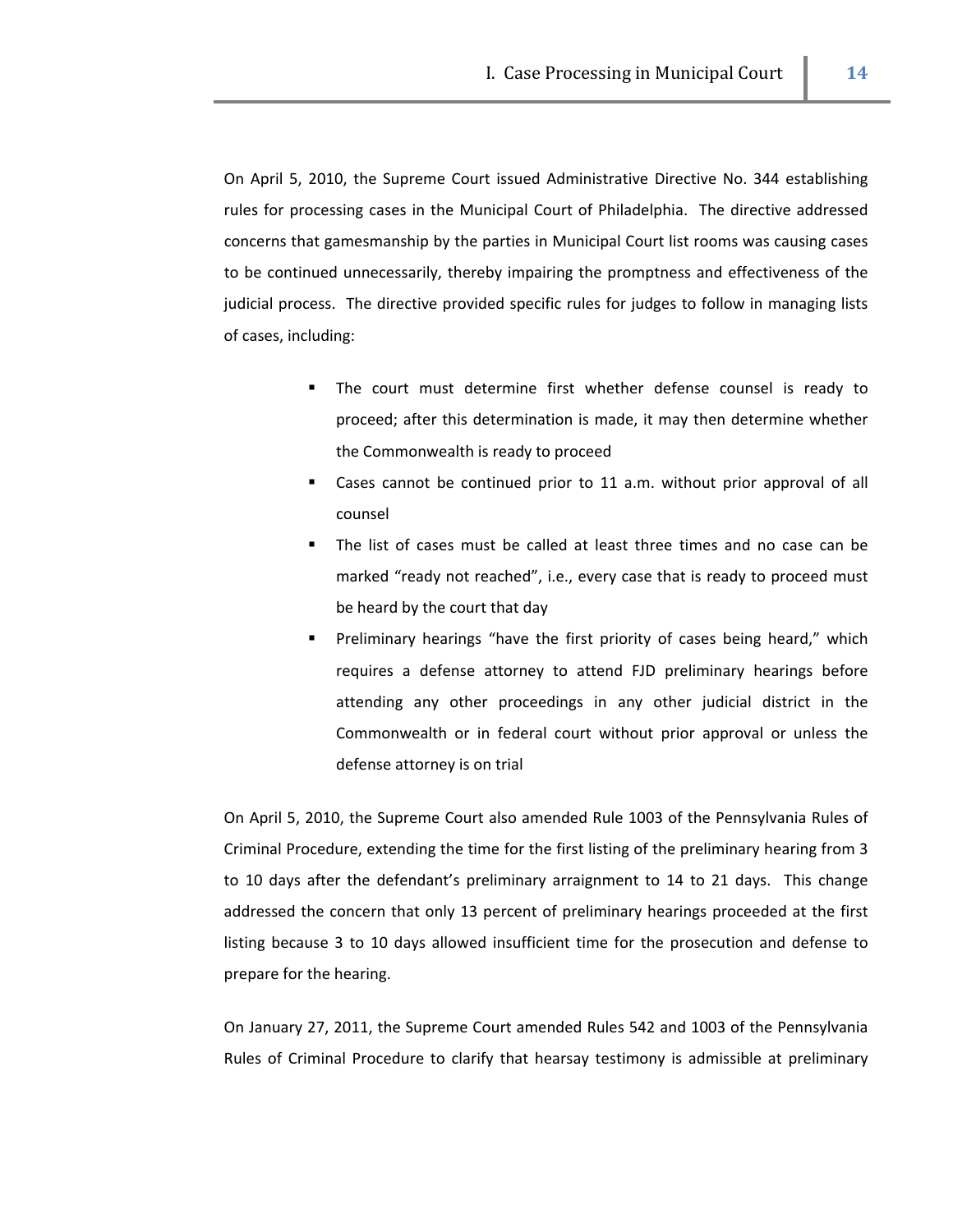hearings to establish ownership, non‐permission, valuation and damage in property crime cases: <sup>12</sup>

Hearsay as provided by law shall be considered by the issuing authority in determining whether a *prima facie* case has been established. Hearsay evidence shall be sufficient to establish any element of an offense requiring proof of the ownership of, non‐permitted use of, damage to, or value of property.

In property crimes such as burglary and auto theft, the victim is often not a witness to the commission of the crime, but in the past had been required to appear at the preliminary hearing to testify as to ownership and non-permission despite having provided that same information to police officers. Although prior case law had already established the admissibility of hearsay evidence at a preliminary hearing to establish ownership and non‐ permission, the ruling had not been codified in the rules of criminal procedure and was not the practice of many Municipal Court judges, despite that it was followed in most other counties.

Since the Supreme Court's rule changes and administrative directive, held-for-court rates have continued to increase and dismissal rates have continued to decline. In 2009, 41 percent of felony cases were withdrawn by the District Attorney's Office or dismissed by Municipal Court judges at the preliminary hearing. By the first quarter of 2011, that number had fallen to 30 percent, with 9 percent of cases dismissed and 21 percent withdrawn. Significantly, dismissal rates were reduced by more than half, falling from 16 percent to 9 percent. During the same period, the held‐for‐court rate increased from 54 percent to 59 percent.

<u> Alexandria de la contrada de la contrada de la contrada de la contrada de la contrada de la contrada de la c</u>

 $12$  After the case is held for court, the standard rules of evidence apply at the trial in Common Pleas Court.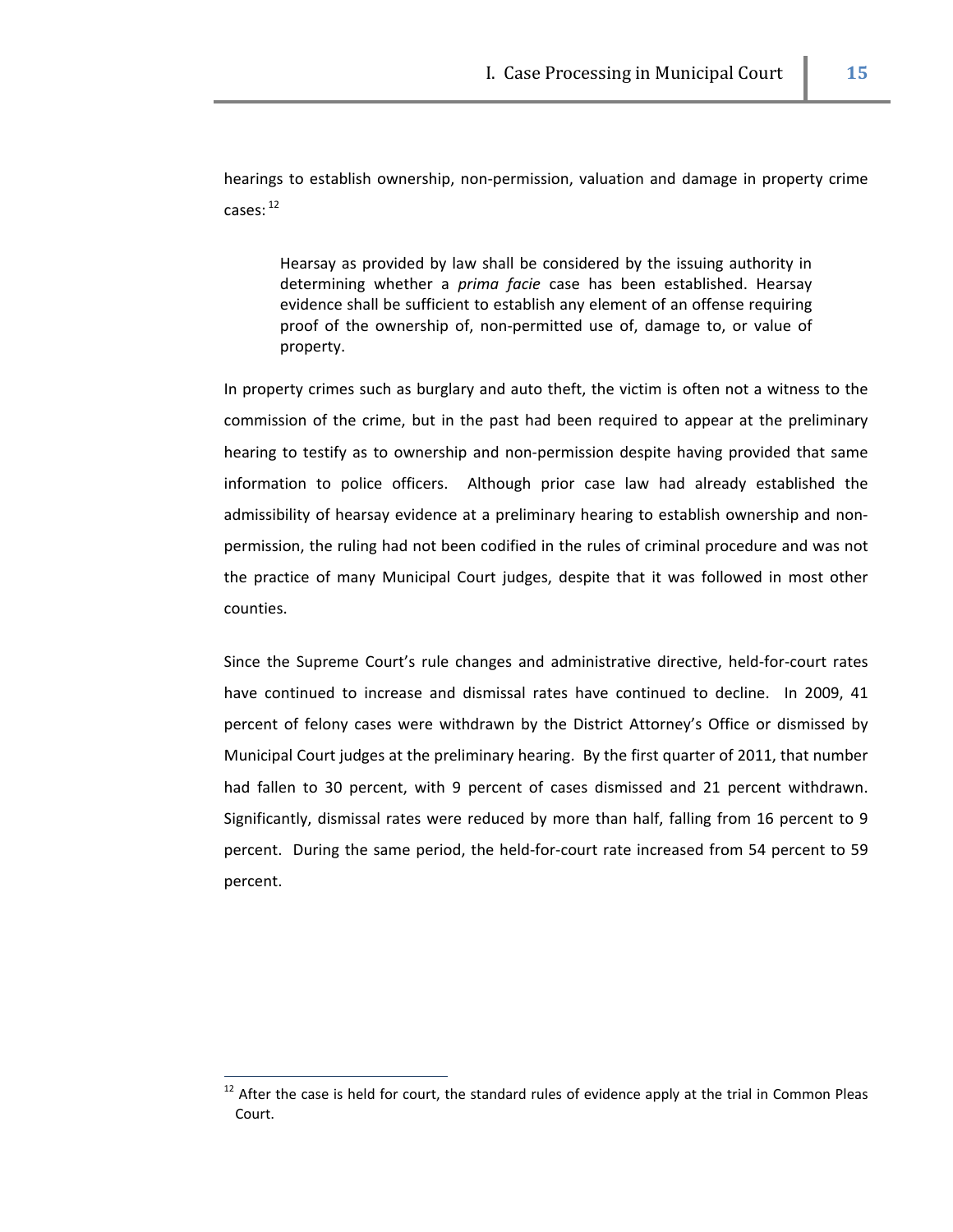| <b>Municipal Court Felony Dispositions</b>   |                    |      |      |      |       |  |  |  |
|----------------------------------------------|--------------------|------|------|------|-------|--|--|--|
|                                              | 2011<br>(thru May) | 2010 | 2009 | 2008 | 2007  |  |  |  |
| <b>Held for Court</b>                        | 57%                | 53%  | 51%  | 49%  | 48.5% |  |  |  |
| Guilty                                       | 11%                | 9%   | 6%   | 5%   | 6%    |  |  |  |
| <b>Not Guilty</b>                            | 0.9%               | 0.6% | 0.5% | 0.6% | 0.7%  |  |  |  |
| Other                                        | 3.2%               | 2.9% | 2.9% | 2.6% | 2.8%  |  |  |  |
| Dismissed by the<br>Court                    | 9%                 | 13%  | 16%  | 17%  | 19%   |  |  |  |
|                                              |                    |      |      |      |       |  |  |  |
| Withdrawn by the<br><b>District Attorney</b> | 20%                | 22%  | 24%  | 25%  | 23%   |  |  |  |



Likewise, since April 2010, when the changes to Rule 1003 took effect, a greater percentage of felony preliminary hearings are being resolved in fewer days and with fewer listings.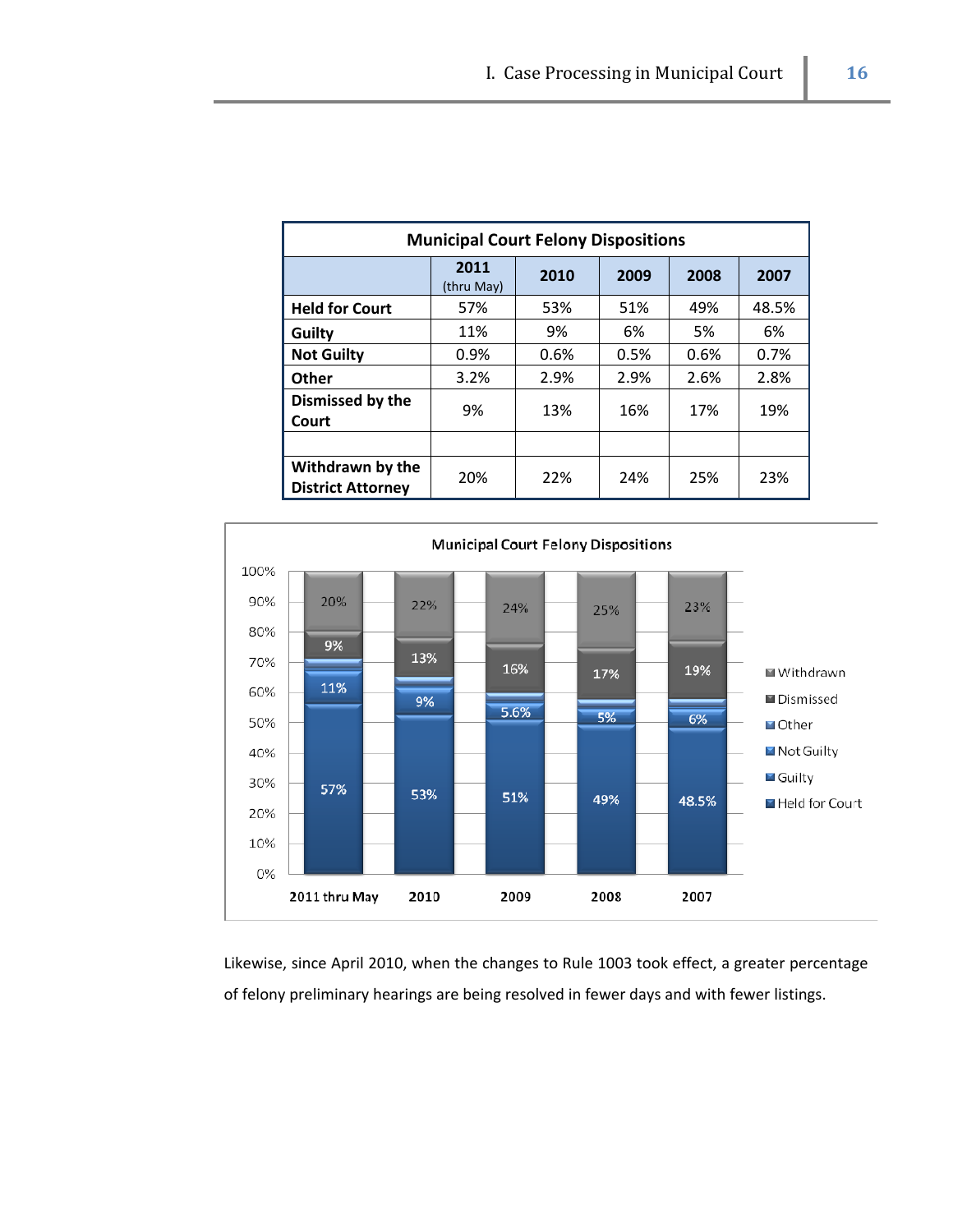| <b>Municipal Court Felony Dispositions</b>            |     |     |  |  |  |  |  |
|-------------------------------------------------------|-----|-----|--|--|--|--|--|
| May – December<br>2009<br>2010                        |     |     |  |  |  |  |  |
| Resolved within 30 days of<br>preliminary arraignment | 27% | 22% |  |  |  |  |  |
| Resolved within 60 days of<br>preliminary arraignment | 48% | 43% |  |  |  |  |  |
| <b>Resolved at first listing</b>                      | 27% | 16% |  |  |  |  |  |

While early statistics are encouraging, more time is needed to gauge the full impact of these rule changes.

On December 22, 2010, the Supreme Court amended Rule 1002 of the Pa.R.C.P. to revise procedures for Philadelphia Municipal Court cases in which the defendant is charged with a summary offense. The previous rule, which required that a bench warrant be issued when a defendant failed to appear for trial on a summary charge, had resulted in a large inventory of outstanding bench warrants for defendants charged with summary offenses. The amended rule now requires that, if the defendant fails to appear:

the trial shall be conducted in the defendant's absence, unless the judge determines that there is a likelihood that the sentence will be imprisonment or that there is other good cause not to conduct the trial in the defendant's absence. If the trial is not conducted in the defendant's absence, the judge shall issue a bench warrant for the defendant's arrest.

The revised rule now requires that defendants be advised at the time of the issuance of the citation that their failure to appear at trial will constitute consent to a trial in their absence.

The revised rule also dispenses with the requirement that the observing law enforcement officer testify at the summary trial, and allows, as an alternative, for the allegations in the citation to be recited by the law enforcement officer's representative or designee.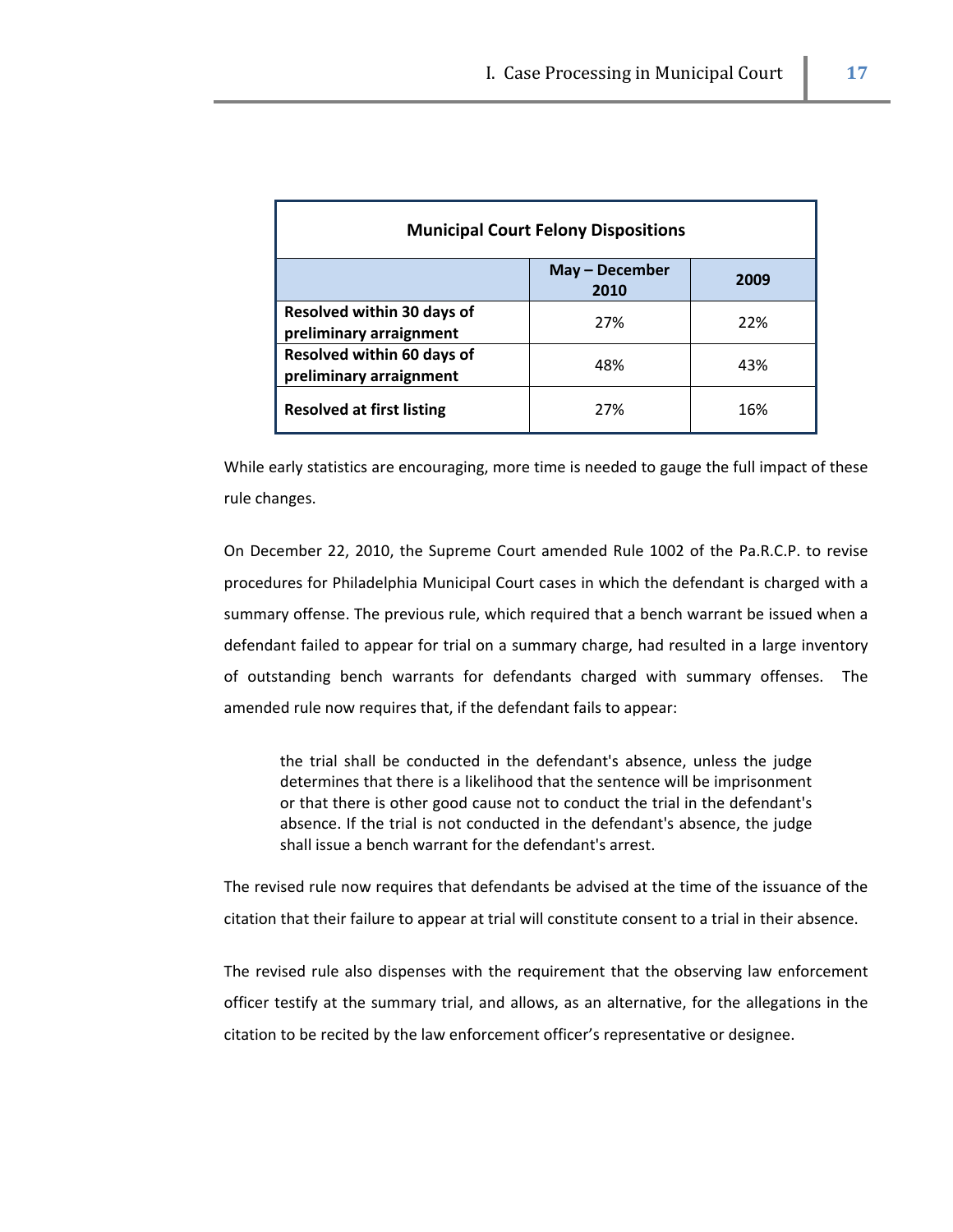As a result of these rule changes, most defendants charged with summary offenses who fail to appear for their trials are now tried in absentia, fined, and the judgment is referred to a private agency for collection. This has greatly reduced the number of outstanding bench warrants for summary cases and has increased collection of fines, fees and court costs. During the period February 20, 2011, the effective date of the revised rule, to May 31, 2011, 2740 summary cases were listed in Municipal Court. 1862 (68%) of these cases resulted in convictions and a total of \$759,712 in fines was imposed, \$24,365 of which has been collected. During the same period, 451 bench warrants were issued. The number of bench warrants issued has declined substantially each month from 234 in March, to 138 in April, and 79 in May.

## *FJD Assumption of the Clerk Function*

<u> 1989 - Johann Stein, mars ar breis an t-</u>

The court clerk is responsible for maintaining the official record of criminal judicial proceedings. The clerk's office records, indexes and files all Municipal Court transcripts and Common Pleas bills of information; posts case activity information and judicial orders and decisions to case dockets; accepts bail payments and executes judicial orders for bail forfeitures; and collects fines and costs. The performance of these duties in a diligent, accurate and timely manner affects every aspect of the criminal court system. Accurate data is critical to measuring performance and identifying problems as they develop.

Prior to April 2010, when the clerk function was performed by the independent Office of the Clerk of Quarter Sessions, a crisis of confidence existed in the ability of that office to perform its duties.<sup>13</sup> In April 2010, at the direction of the Supreme Court and with legislation from Philadelphia City Council and Mayor Michael Nutter, the FJD assumed the functions of the Clerk of Quarter Sessions. Joseph Evers, the Prothonotary of the FJD's civil division, heads the recently created Office of the Clerk of Courts, while maintaining the role of Prothonotary. Upon assuming these functions, the Clerk of Courts Office undertook numerous reforms, including:

 $13$ In the words of one stakeholder "all statistical data extracted ... is suspect until a comprehensive audit [of the Office of Clerk of Quarter Sessions] is performed."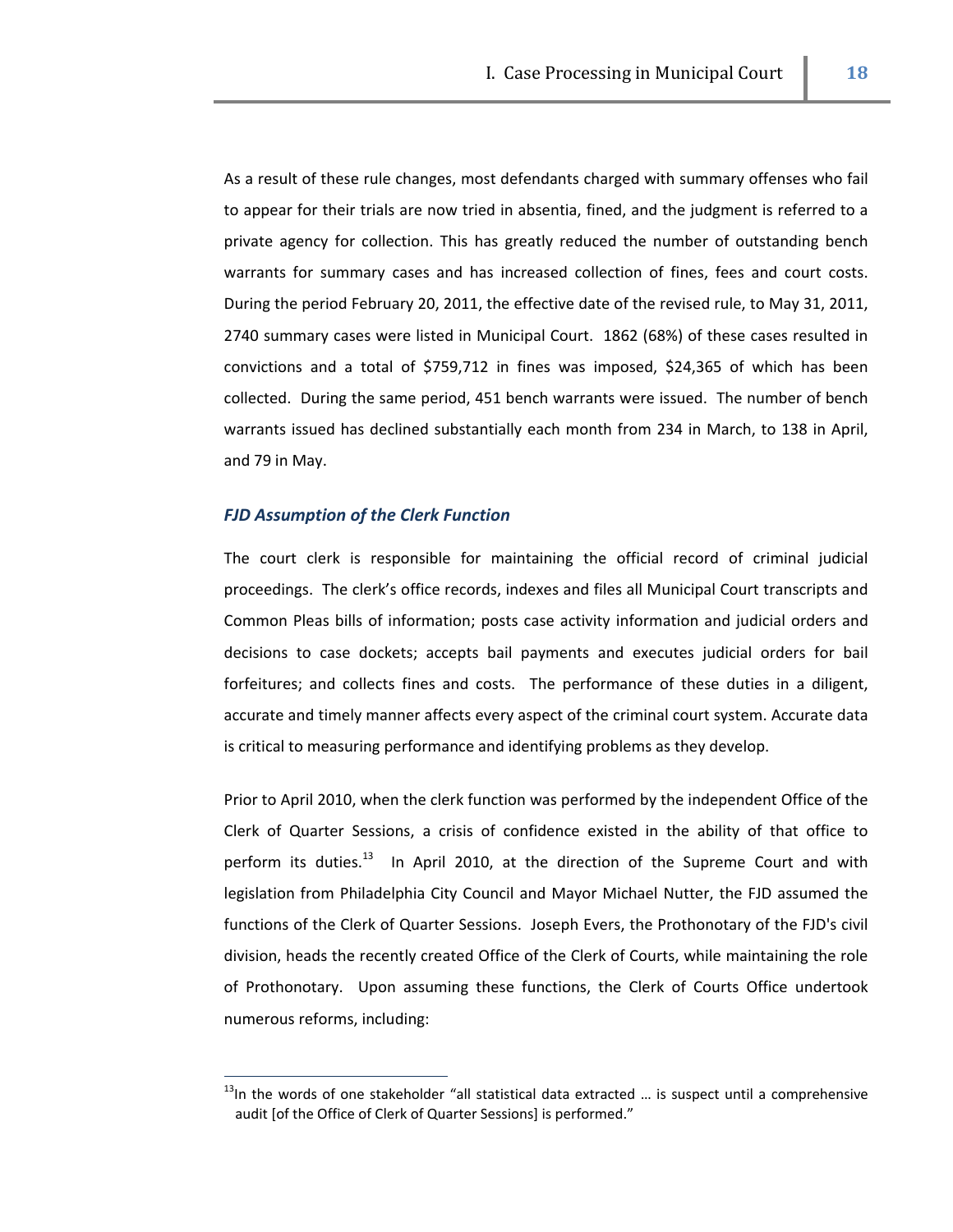- Stringent quality control measures to improve data integrity
- Organizational restructuring to promote accountability
- A renewed emphasis on creating a culture of customer service
- Additional staffing to improve the clerk‐to‐courtroom ratio to address the problem of unattended courtrooms
- Revised communication procedures, including the "Print to Prison" program that ensures the prison receives timely case information, and another initiative ensuring that the Department of Transportation receives timely information regarding dispositions that affect drivers' privileges
- Enhancements to information technology, including the FJD's first paperless courtroom and a new Clerk of Court Intranet to enable staff to share information more effectively
- Enhanced education and training programs

The Office of the Clerk of Courts is also planning to introduce an electronic document management system for the criminal courts that will enable the transfer of documents from the state's court management system to a Philadelphia‐based document management system.

## *Expanded Diversion Programs*

Municipal Court officials, working with the District Attorney's Office, added two new diversion programs ‐ Accelerated Misdemeanor Program and Small Amounts of Marijuana – designed to reduce case inventories and to conserve judicial resources for more serious cases. Misdemeanor diversion programs afford offenders the opportunity to avoid criminal convictions by attending classes and other programs related to their particular needs and infractions. When an offender successfully completes the requirements imposed by the program, which range from fines, fees and restitution, to performing community service, the case is discharged and a defendant can seek to expunge his or her arrest record.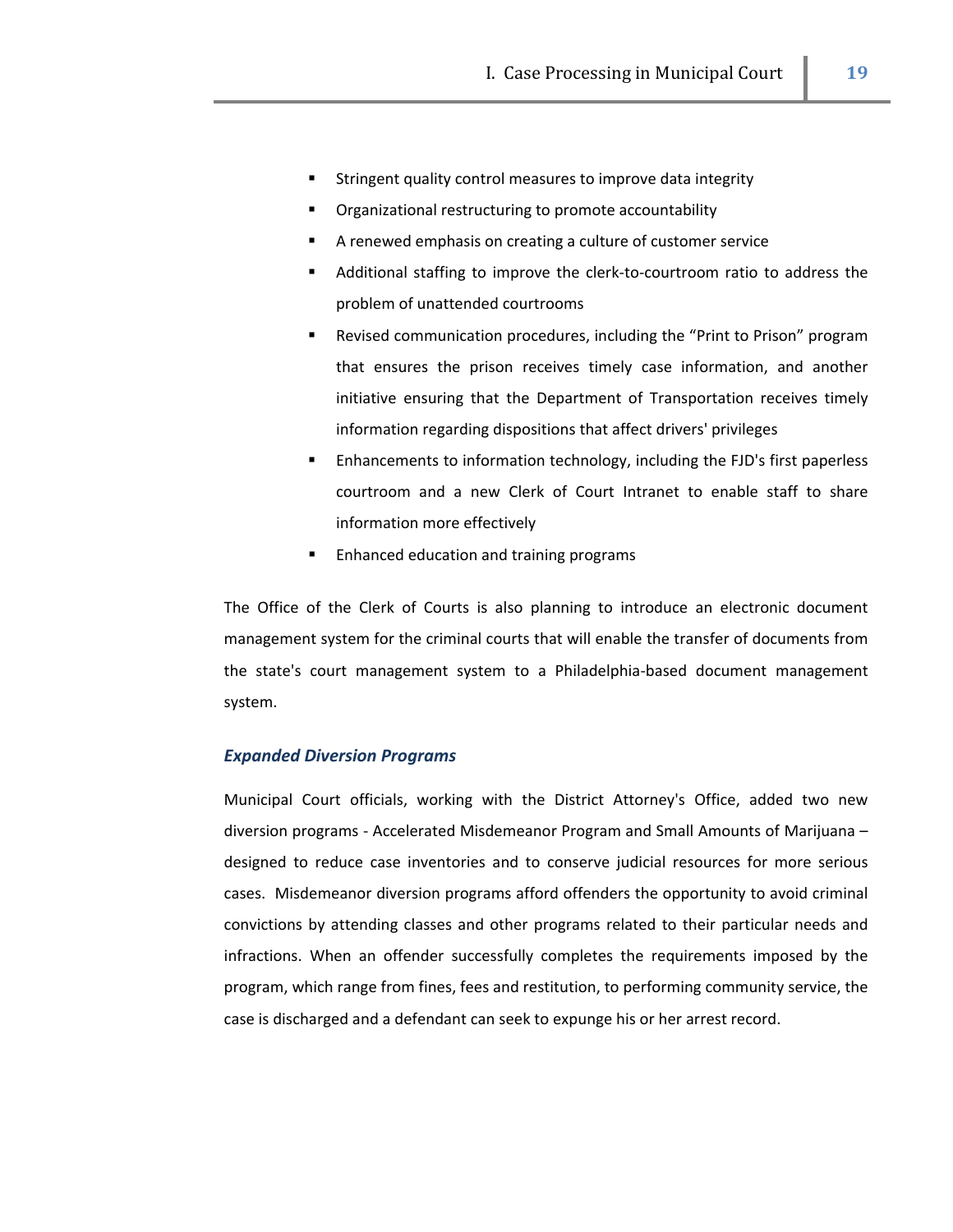## *Accelerated Misdemeanor Program*

The Accelerated Misdemeanor Program ("AMP") was created to address the limitations of two existing programs, Accelerated Rehabilitative Disposition ("ARD") and Community Court. ARD is available only for first-time offenders, and funding for the current Community Court program expired June 30, 2011. Community Court has been administered by Philadelphia's Center City District since 2002 as a problem‐solving court that combines criminal justice and social services to address quality‐of‐life crimes committed in Center City and surrounding neighborhoods. Community Court was designed to reduce repeat offenses by providing on‐site social services to address defendants' underlying needs.

In creating AMP, the FJD drew on its experience with other community-based court programs. In June 2010, Justice McCaffery, members of the Advisory Board and court officials visited the Red Hook Community Justice Center in Brooklyn, New York, to observe a successful community court operation. Established in 2002, Red Hook was the nation's first multi‐jurisdictional community court. It was designed to solve neighborhood problems associated with drugs, crime, domestic violence and landlord‐tenant disputes. In Red Hook, one judge hears neighborhood cases that would otherwise proceed through three different courts. The goal is to address problems in a coordinated manner. The judge has a variety of sanctions to impose and services available to provide, including community restitution, educational workshops, General Equivalency Diploma classes, drug treatment and mental health counseling, all with rigorous monitoring. In addition, the Red Hook courthouse was designed to accommodate programs that engage the community in aggressive crime prevention in an attempt to solve local criminal issues before they are addressed in court hearings.

The FJD's current AMP program is a first step in developing a more extensive community‐ based court along the lines of the Red Hook initiative program. Originally established in the Southwest Police Division, AMP's initial aim was to channel defendants at the time of their arrests into diversion programs that imposed community service and court costs. AMP was an immediate success and now operates citywide. It has resulted in cost savings for the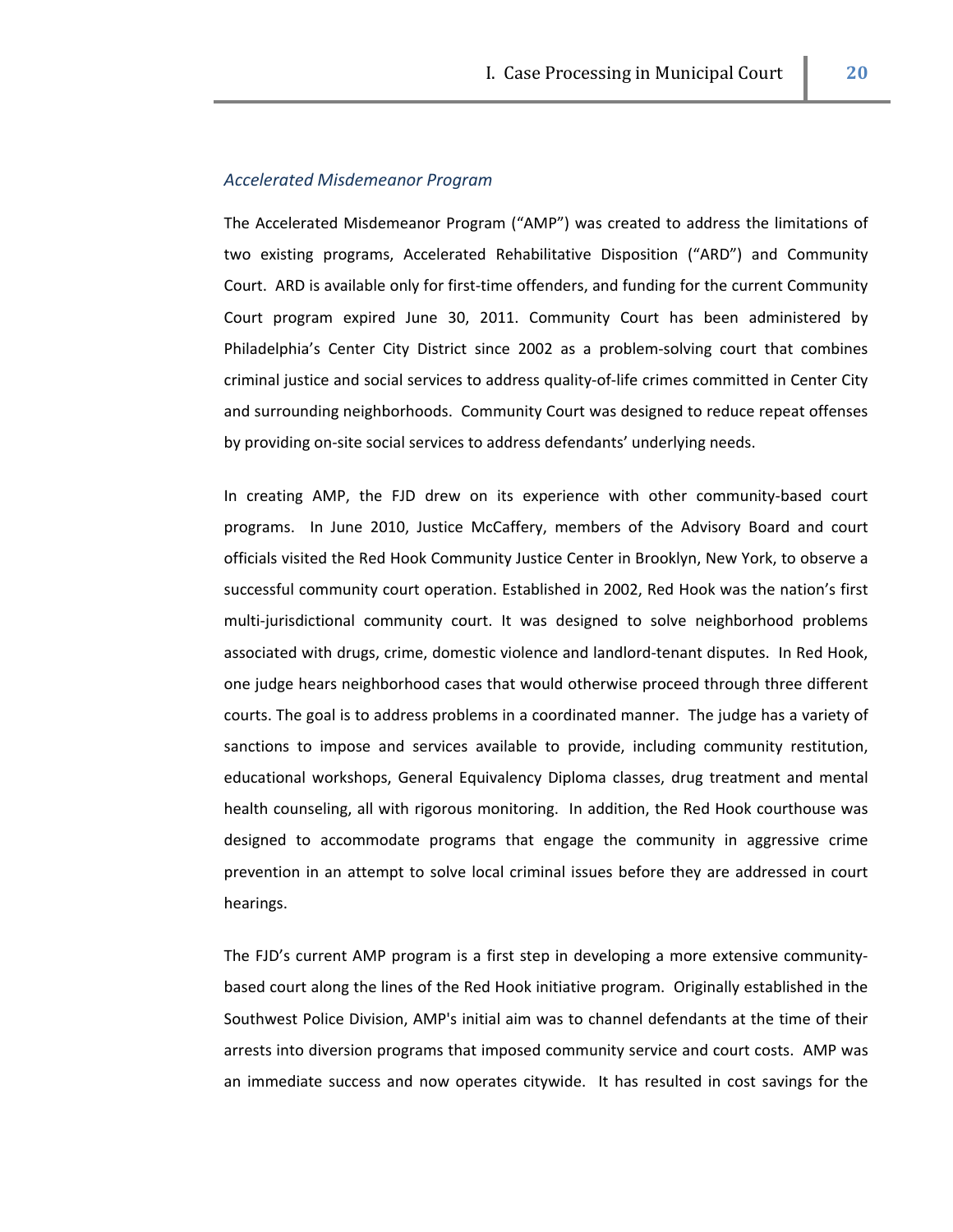court and for the Police Department by eliminating the need for police officers to attend multiple trial listings of misdemeanor cases. From July through December 2010, 618 cases were diverted through the AMP program.

The City of Philadelphia provided the FJD with an additional \$280,000 for AMP in 2011, which partially funds the program. Expanding AMP into all areas of the City would require an estimated \$800,000 in combined funding to the FJD, the District Attorney's Office, the Defender Association and Philadelphia's Public Health Management Corporation. It is estimated that such an expansion would save \$1.4 million annually in police overtime and the costs of incarcerating and transporting detained defendants to court.<sup>14</sup> Moreover, AMP cases are resolved more quickly than other misdemeanor cases; the time to disposition is about 30 days compared to an estimated six months for other misdemeanor cases.

The FJD is receiving technical assistance from the National Center of State Courts and American University to create a strategic plan to expand AMP and its ancillary services. The strategic plan will:

- Document the current processes and performance of the program
- Document the operational and inter‐agency and private sector relationships involved in the program
- **EXECT** Review the design and performance characteristics of other community courts
- Develop a preliminary design, garner feedback and provide recommendations for a full‐service, community‐based Municipal Court program for a range of offender categories handled by the Municipal Court, including case processing, staffing, facility and intervention resources, and related cost estimates

<sup>&</sup>lt;sup>14</sup> Cost savings are based on the following: \$95 per day per person for incarceration, \$48 per hour for police appearances in court; \$79 per trip for transportation from prison and \$150 per test for laboratory analysis.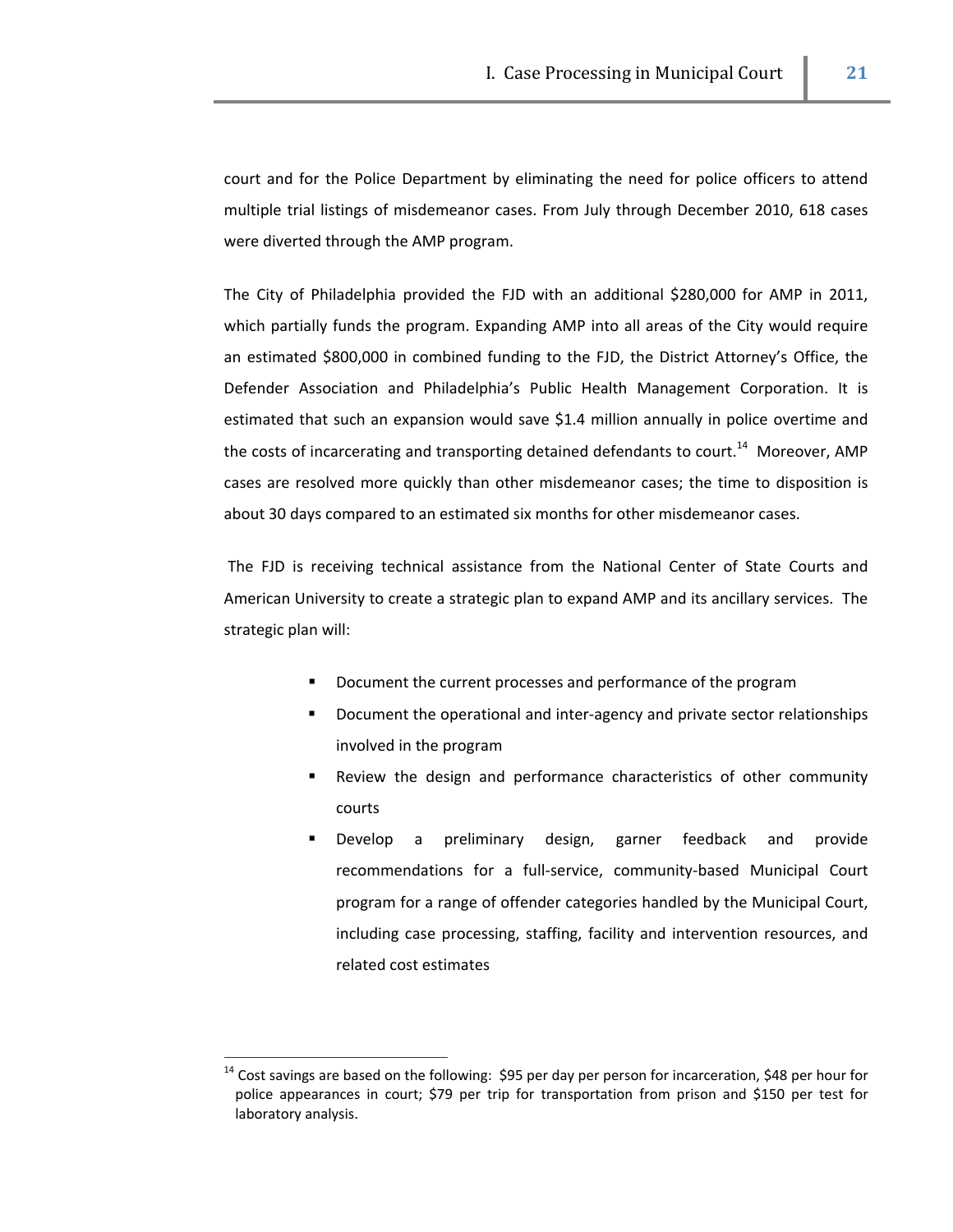Provide a timetable for implementation, including necessary agreements between judicial system agencies and private sector collaborators and partners

While limited resources might necessitate a scaled back version of the Red Hook model, the FJD has fully embraced the advantages that community-based courts offer to the court system, defendants and the community.

## *Small Amounts of Marijuana Program*

Working with the District Attorney's Office and the Defender Association, the FJD instituted the Small Amounts of Marijuana ("SAM") program to divert cases involving small amounts of marijuana from traditional prosecution. The Chief Defender shared her perspective in a comment to the Advisory Board:

There are far too many minor cases coming into the system that should never have been charged criminally in the first place, or the charge should have been diverted at an early stage … for example, defendants charged with possession of a small amount of marijuana. Many of these minor cases clog up the trial rooms.

Under the SAM program, the District Attorney may elect to divert cases involving possession of less than 30 grams of marijuana into the SAM program where the defendant is required to attend classes and pay fines and court fees. When these court-imposed requirements are met, the criminal charge is dismissed and the defendant's record can be expunged.

SAM is expected to divert 4,000 cases a year that would otherwise have been listed for trial in Municipal Court.

SAM is expected to divert 4,000 cases a year that would otherwise have been listed for trial in Municipal Court.

It is estimated that the SAM program will save approximately \$2.5 million annually in police overtime, in the costs of laboratory analyses of evidence, and in the costs of incarcerating and transporting detained defendants. The minimal additional costs associated with overtime for Saturday SAM classes are offset by the fees paid by SAM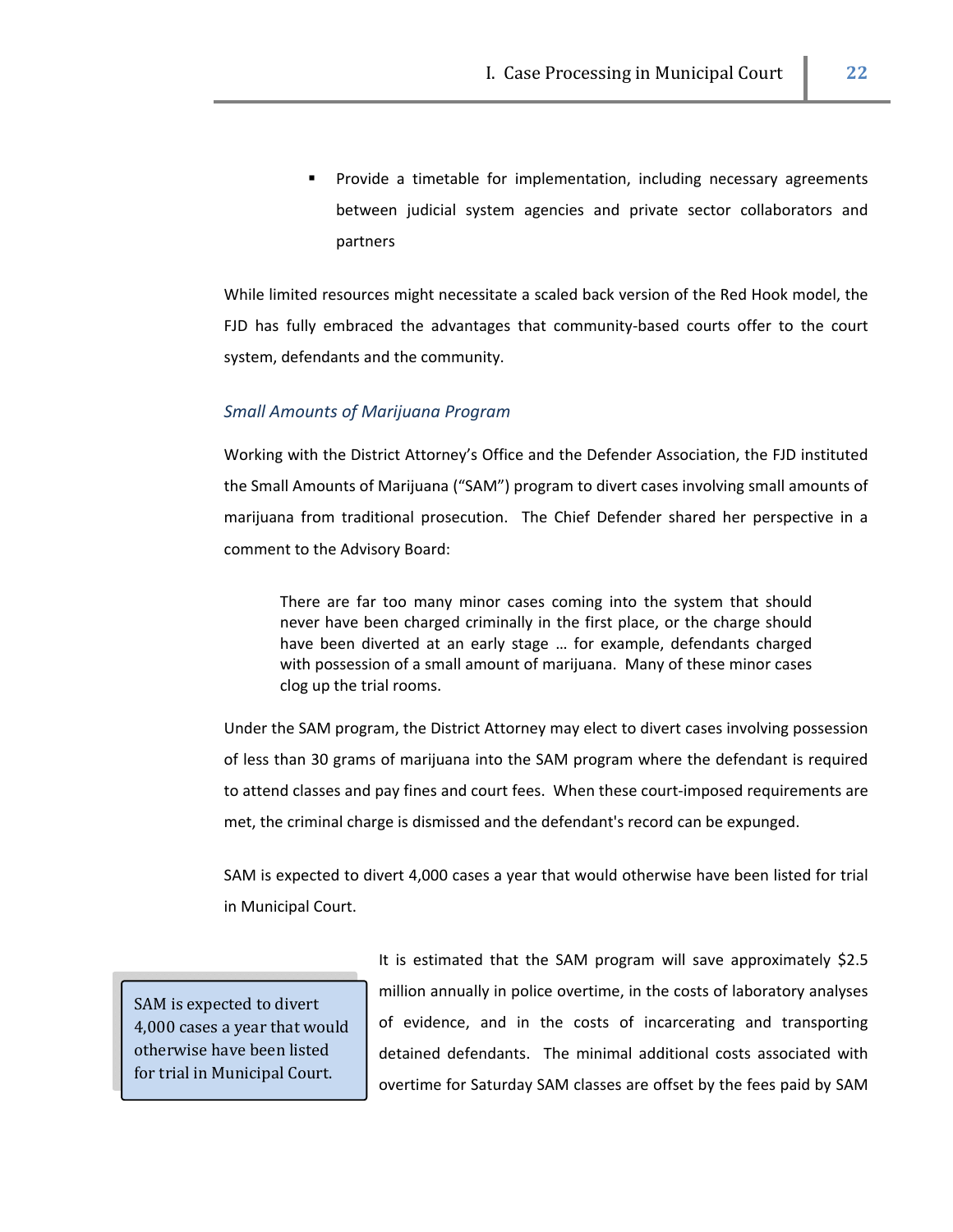#### participants.

Although the program has been successful in reducing caseloads and achieving cost‐savings, the failure‐to‐appear rate for program participants has been high. The FJD is presently exploring strategies with the District Attorney to ensure that there are consequences for SAM participants who fail to appear in court or for the required class.

## *Video Crash Court*

The FJD has conducted some judicial proceedings at the prison for more than twenty years. Known as Crash Court, the program's purpose is to resolve open misdemeanor cases against incarcerated defendants - most often by stipulated trial - and eliminate the need to transport the prisoners to the Criminal Justice Center ("CJC"). In the past, judges and attorneys went to the prison and conducted Crash Court in person. In February 2010, Municipal Court began holding Crash Court by video conference. Video Crash Court further expedites the adjudication of open misdemeanors and saves the costs of transporting judges, attorneys and court personnel to the prison.

Following the implementation of Video Crash Court, the number of negotiated guilty pleas increased substantially. In 2009, 450 negotiated guilty pleas were entered in Crash Court. In the last 11 months of 2010, after Video Crash Court was implemented, 1,105 negotiated guilty pleas were entered, even as the number of misdemeanor cases filed fell from 2009 to 2010. It is estimated that Video Crash Court will save the criminal justice system \$2.3 million annually, primarily by reducing the amount of time that defendants are held in custody. Additional savings will be realized from eliminating the need for police and civilian witnesses to appear to appear in court.

## *Appointment of Private Counsel for Indigent Defendants*

Most criminal defendants in Philadelphia are indigent and are provided counsel at public expense. Seventy percent of these defendants are represented by the Defender Association. In cases with multiple defendants, conflicts among the defendants can prevent the same attorney or law firm from representing more than one defendant in the case.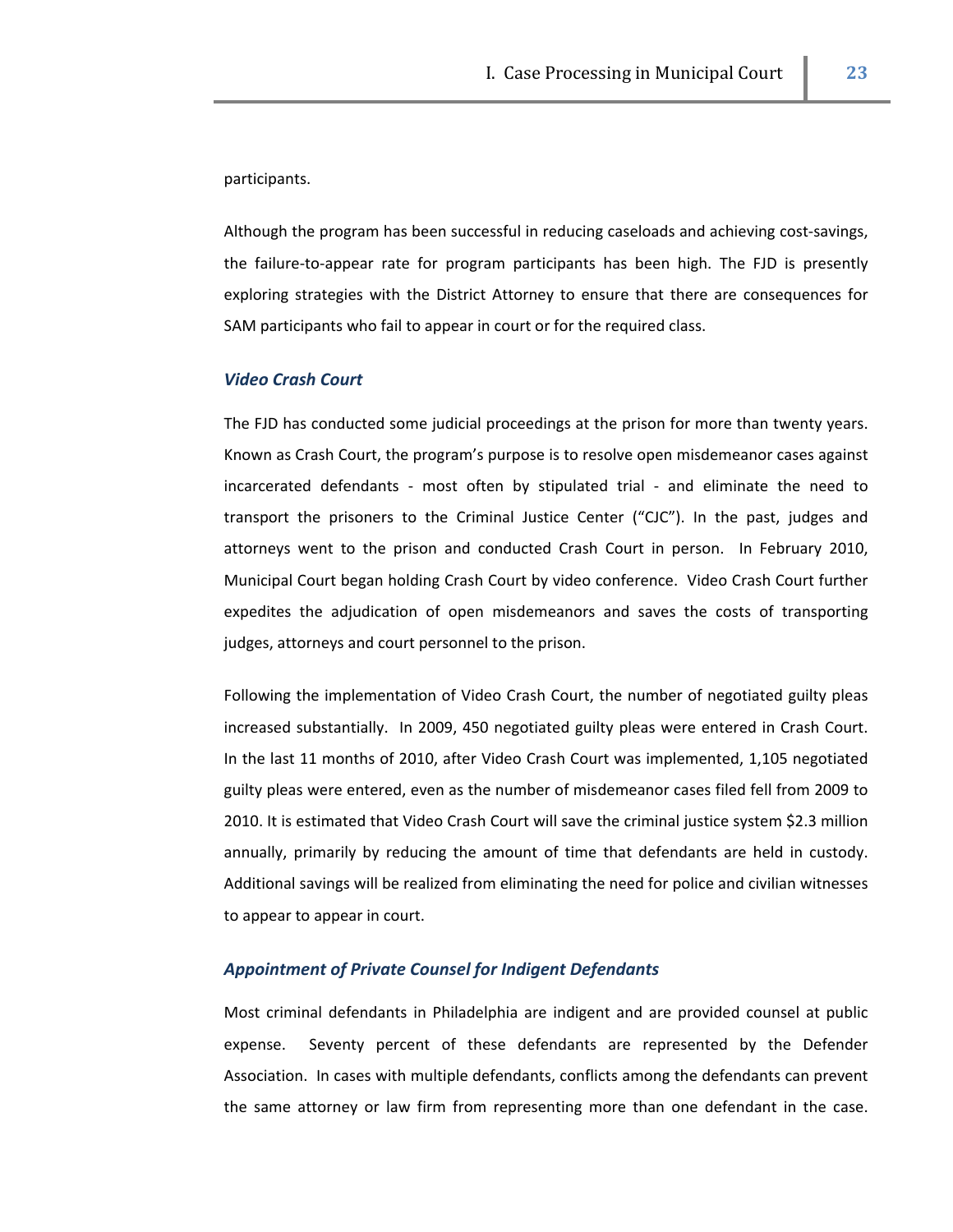When this happens, and the other defendants are also indigent, private attorneys must be appointed to represent the other defendants. Two problems arise in this situation.

First, because the conflict often is raised for the first time at the bar of the court at the listing of a case that is otherwise ready,  $^{15}$  the case is usually continued so that counsel can be appointed and prepare to represent the defendant. Continuing a case that is otherwise ready inconveniences the victim, the witnesses and the defendant, deprives everyone of a prompt hearing of the case, and wastes judicial resources. Moreover, the Initiative was informed that, in the past, Municipal Court judges frequently continued cases on conflict grounds without making specific inquiries into the nature of the alleged conflict or applying the legal standard for determining whether a conflict exists. Commissioner Bruce Castor, co-chair of the subcommittee on Municipal Court case processing, noted in his report:

I observed that the court routinely continued cases where co-defendants were both represented by the Public Defender without considering whether there was truly a conflict requiring the appointment of counsel. It was just presumed that a conflict situation existed and both cases were continued. My guess is that both cases would ultimately be resolved with guilty pleas and they both could be handled by the public defender. In any event, delays for the appointment of counsel based on a conflict should occur only upon showing that a reasonable likelihood of a conflict exists, and should not simply just be presumed to be the case.

Two reforms addressed the problem of continuances caused by requests for the appointment of conflict counsel. As previously described, the Supreme Court amended the Pa.R.C.P. to extend the time for the first listing of the preliminary hearing from 3 to 10 days to 14 to 21 days. This allowed more time between the preliminary arraignment and the first listing of the preliminary hearing for the Defender Association to prepare the case and identify and resolve conflicts prior to the first listing. Second, Municipal Court judges are now required to examine conflict claims more closely at preliminary hearings to ensure that only cases with actual conflicts are continued.

 $<sup>15</sup>$ This happens most frequently at the first listings of felony cases for preliminary hearings.</sup>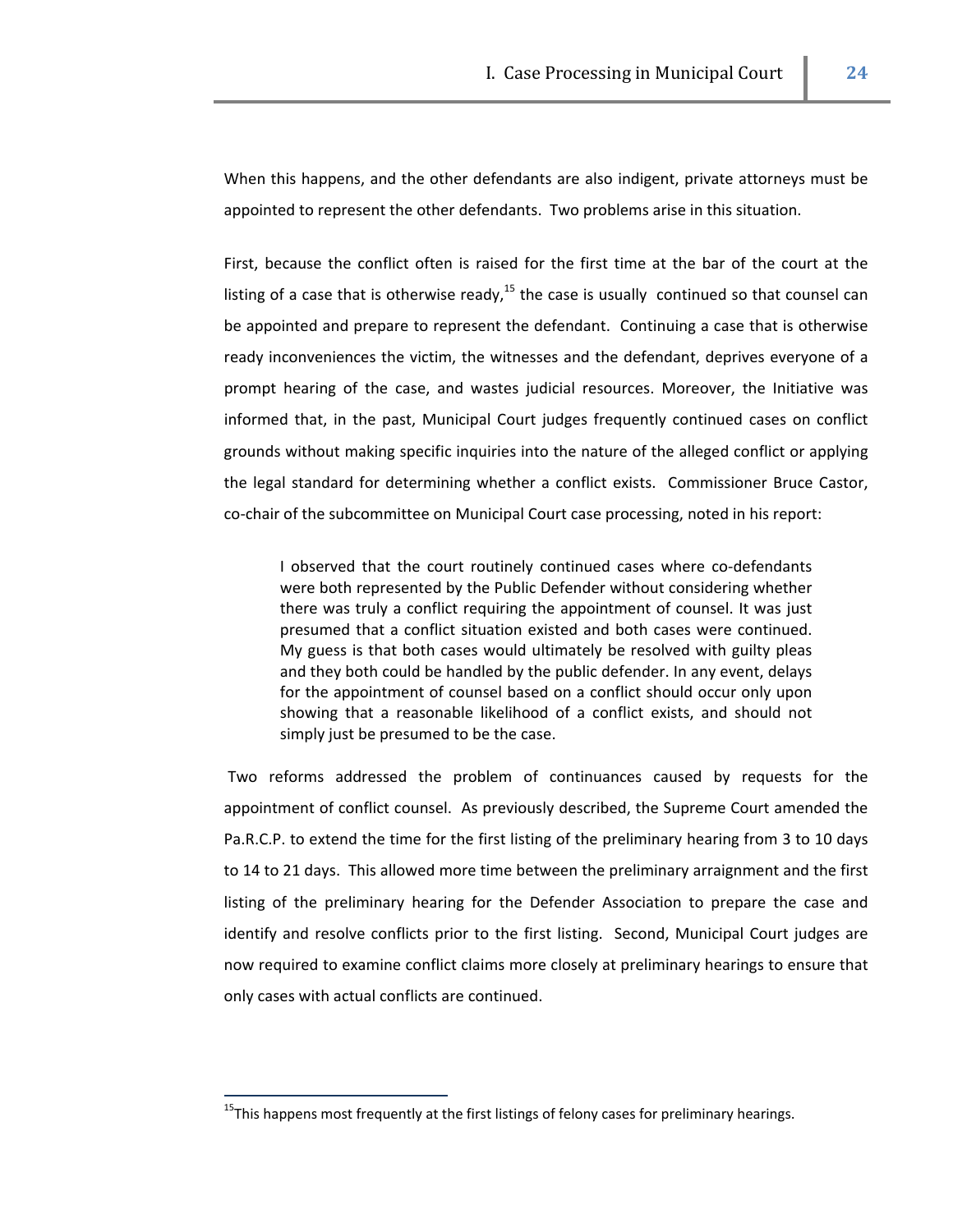A problem that arises when private conflict attorneys must be appointed to represent co‐ defendants is the cost associated with such an appointment. Philadelphia's conflict counsel program is funded by City Council and administered by the FJD. Pennsylvania is the only state in which representation of indigent defendants is funded entirely by the individual counties.<sup>16</sup> Moreover, it is not typical for courts to administer conflict counsel programs directly, particularly the payment of conflict counsel, because "a public defense system managed and operated by the court probably violates [the] principle"  $^{17}$  that public defense is supposed to be independent.<sup>18</sup>

To compound the problem, City Council routinely underfunds the program that provides private legal representation to indigent defendants both in its initial appropriation to the FJD and in later supplemental appropriations. For fiscal year 2011, City Council initially appropriated \$7 million for the private representation of indigent defendants, which included funding for conflict counsel, and later supplemented the appropriation with an additional \$2 million. For fiscal year 2012, despite the FJD's request for \$10.5 million for the program, City Council appropriated \$8.5 million, which, again, will necessitate a supplemental appropriation. Inadequate and untimely funding significantly impairs the ability of FJD officials to manage this program.

Because of the funding issues and the concerns raised by the National Center for State Courts about the propriety of the FJD administering the program, the FJD is examining alternate approaches to funding and administering the program including transferring responsibility for the program to the executive branch of city government.

## *Zone Court*

On November 2, 2010, with the support of the Initiative and criminal justice stakeholders, the FJD, the District Attorney's Office, and the Defender Association of Philadelphia established the Zone Court structure for criminal cases.

<sup>&</sup>lt;sup>16</sup>National Center for State Courts. Correspondence, February 2011.<br><sup>17</sup>National Center for State Courts. Correspondence, February 2011.<br><sup>18</sup>"ABA Ten Principles of a Public Defense Deliver System," February 2010.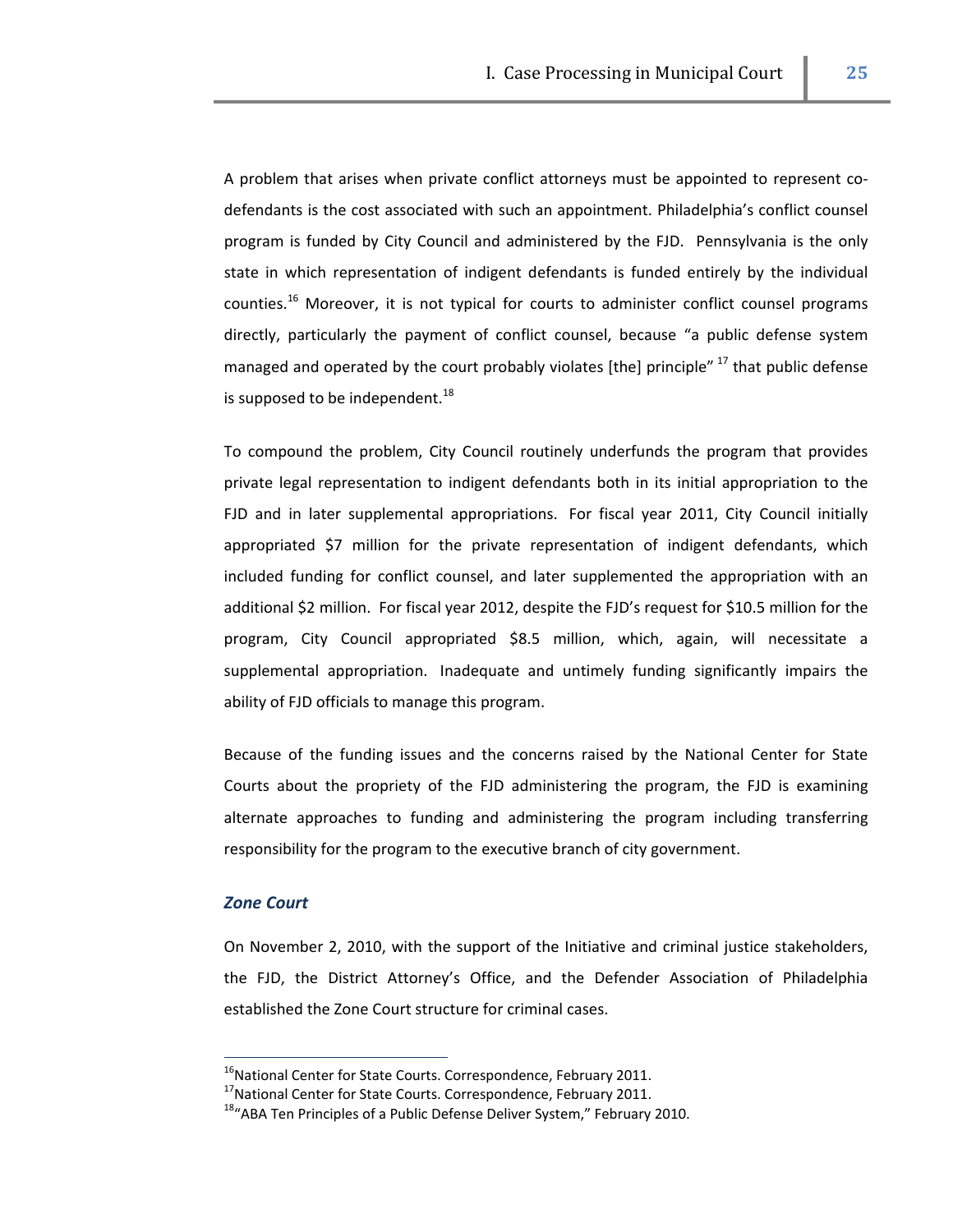Zone Court organizes criminal cases geographically by police division and vertically by prosecutors; it enables the same team of assistant district attorneys to handle all cases from a particular police division from the first listing in Municipal Court through Common Pleas Court to final disposition. The structure also enables prosecutors to become familiar with specific neighborhoods in order to identify crime patterns as they develop.<sup>19</sup>

In announcing the Zone Court structure, the FJD, the District Attorney's Office, and the Defender Association of Philadelphia jointly stated:

[Zone Court is] a wide-ranging plan to tackle some of the major challenges presented by the thousands of criminal cases that come into the courts each year. The aim is [to] wisely invest judicial resources ‐ including time, space, finances, and personnel - in order to schedule and dispose of the remarkable volume of criminal cases each year.

Implementing Zone Court required moving preliminary hearings from outlying police districts into the CJC so that all cases from a particular police division could be heard on the same floor with the same prosecutors. Centralizing victims, witnesses, police and prosecutors on the same floor of the CJC is believed to reduce witness intimidation, continuances caused by unavailability of police witnesses, and police overtime costs.

To address concerns that Zone Court would strain the capacity of the CJC by adding 25,000 preliminary hearings a year, court officials analyzed visitor flow and made substantial adjustments to accommodate the additional traffic. As a result, anticipated problems of long lines and crowding did not materialize. In fact, many have commented that the CJC seemed less crowded and more efficiently run after the transition to the Zone Court model. Court officials continue to monitor the flow of visitors, judges, staff, and attorneys to ensure smooth operations.

#### *District Attorney's Charging Unit*

In most other Pennsylvania Counties, police departments file criminal charges directly with the courts. In Philadelphia, however, the District Attorney's Office has elected to exercise

 $19$ Certain cases, such as homicide and sexual assault cases, are excluded from Zone Court.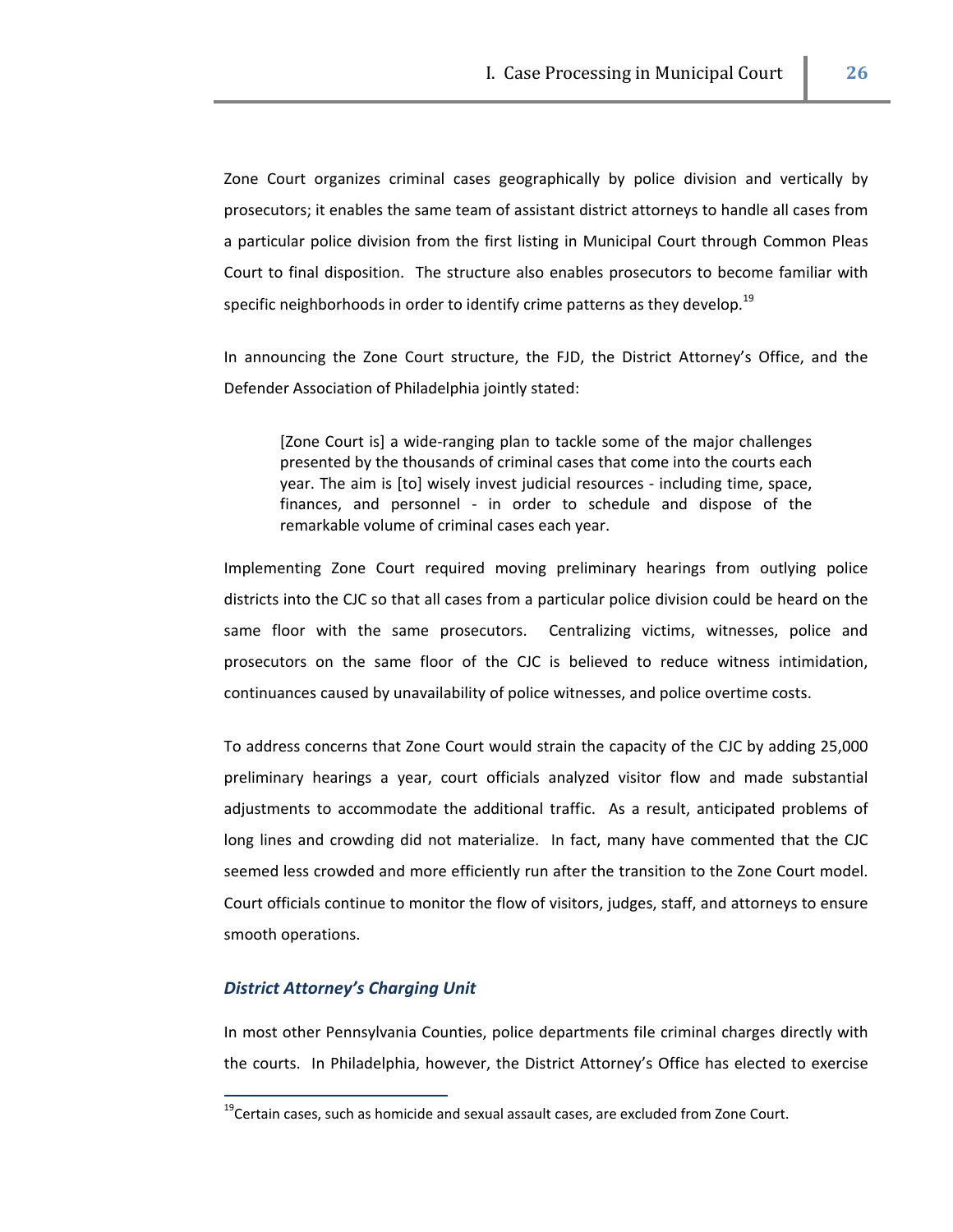the charging function, and its prosecutors file charges based on recommendations made by the police department. In the past, Municipal Court officials had expressed concerns that the District Attorney's Office was charging indiscriminately, and in many cases overcharging, which required Municipal Court judges at preliminary hearings to sort out the appropriate charges. This concern is supported, to some extent, by withdrawal and dismissal rates that approached 50 percent during the period of the *Inquirer's* analysis.<sup>20</sup>

To address this problem, in January, 2010 the District Attorney made two key changes to improve the quality of charging decisions made by the District Attorney's Office. First, he appointed a prosecutor with courtroom experience as Chief of the Charging Unit and assigned seasoned senior attorneys to serve in the unit. Second, with the assistance of the police department, the District Attorney's Office developed investigative protocols to promote more thorough police work and ensure that cases presented to the District Attorney were supported by sound evidence.

Charging accurately from the outset allows cases to enter the system on the right track, which has several benefits: it reduces the instances in which misdemeanor charges are reduced to summary charges, or felony charges are reduced to misdemeanor charges, after several listings of the case; it leads to fewer continuances and thereby more prompt adjudications; and it enables the early identification of cases that are appropriate for diversion programs such as AMP or SAM.

The impact of these measures to date has been inconclusive. One indication is the percentage of cases in which the District Attorney's Office declined police recommendations to charge felonies and instead charged misdemeanors. In 2010, felony declinations rose to 11.5 percent of felony recommendations. However, by the first quarter of 2011, the declination rate had returned to its previous level.

<u> 1989 - Johann Stein, mars ar breis an t-</u>

<sup>&</sup>lt;sup>20</sup>However, withdrawal and dismissal rates may also be affected by witness intimidation, witness fatigue and other factors.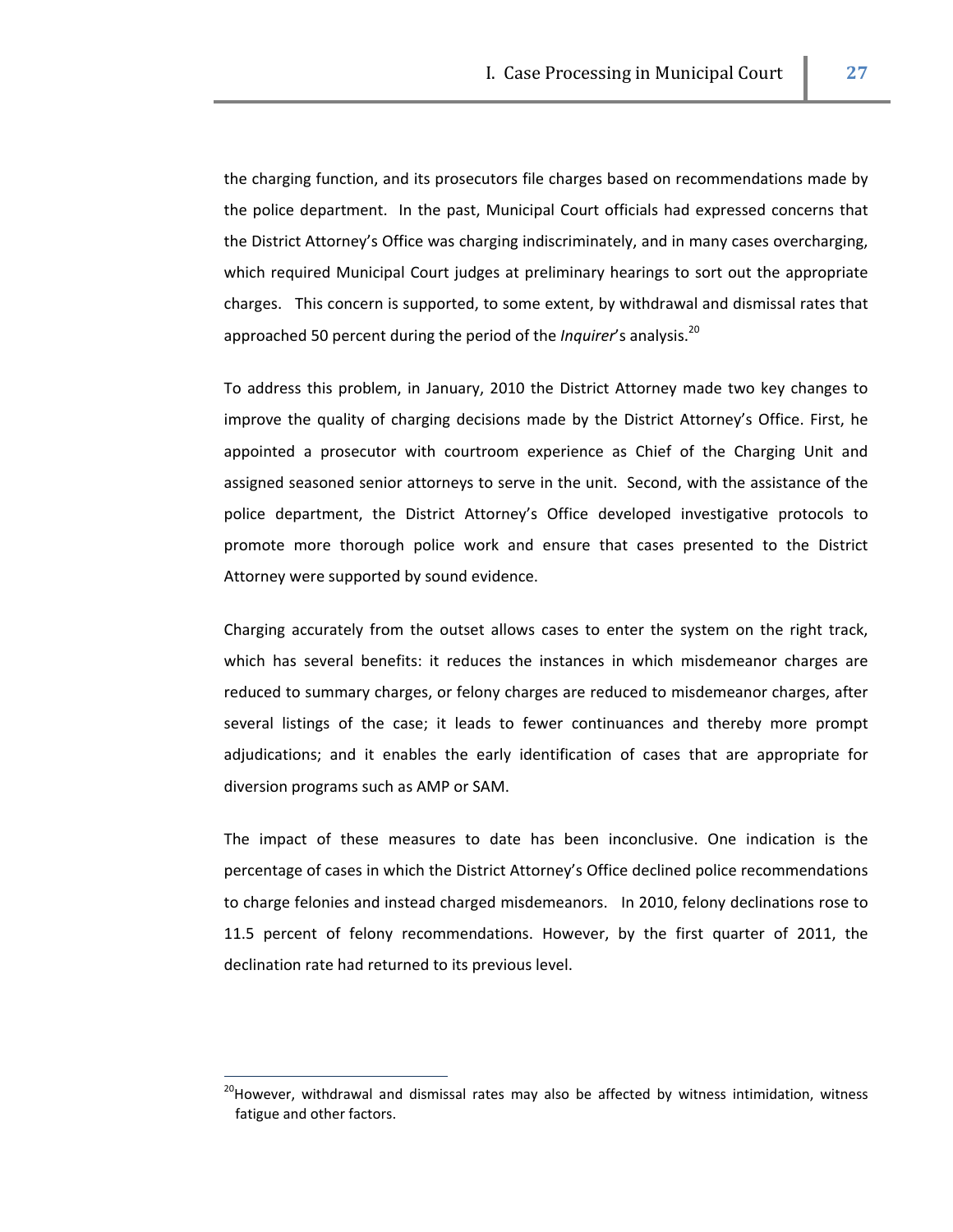| <b>Charging Decisions - District Attorney's Office</b>              |               |           |               |           |               |           |               |           |               |           |
|---------------------------------------------------------------------|---------------|-----------|---------------|-----------|---------------|-----------|---------------|-----------|---------------|-----------|
|                                                                     | 2011 1st QTR  |           | 2010          |           | 2009          |           | 2008          |           | 2007          |           |
|                                                                     | <b>Police</b> | <b>DA</b> | <b>Police</b> | <b>DA</b> | <b>Police</b> | <b>DA</b> | <b>Police</b> | <b>DA</b> | <b>Police</b> | <b>DA</b> |
| Felony                                                              | 6,850         | 6,163     | 29,193        | 25,825    | 31,907        | 28,674    | 35,007        | 32,067    | 34,496        | 31,806    |
| Misdemeanor                                                         | 6,459         | 7,146     | 26,107        | 29,385    | 26,608        | 29,841    | 27,767        | 30,707    | 25,474        | 28,164    |
| <b>TOTAL</b>                                                        | 13,309        |           | 55,210        |           | 58,515        |           | 62,774        |           | 59,970        |           |
| Recommended<br><b>Felonies Charged</b><br>as Misdemeanors           | 687           |           | 3,368         |           | 3,233         |           | 2,940         |           | 2,690         |           |
| $%$ of<br>Recommended<br><b>Felonies Charged</b><br>as Misdemeanors | 10.0%         |           |               | 11.5%     |               | 10.1%     | 8.4%          |           | 7.8%          |           |

Other indicators of the quality of charging decisions are withdrawal, dismissal and held‐for‐ court rates at preliminary hearings, which have consistently been improving, as mentioned previously.

## *Additional Initiatives under Consideration*

Other opportunities exist to improve case processing in Municipal Court courtrooms. Some, such as enforcing the cap on the number of criminal cases that a defense attorney is permitted to handle at one time, can be implemented administratively. Others, such as merging the Philadelphia Municipal Court into the Court of Common Pleas, require amending the Pennsylvania Constitution.

Initiatives currently under consideration include:

- Reducing the length of time between continuances for defendants charged with rape and murder by adding an additional court day per week to hear these preliminary hearings
- Reducing the size of case lists for misdemeanor trials to a maximum of 20 cases per day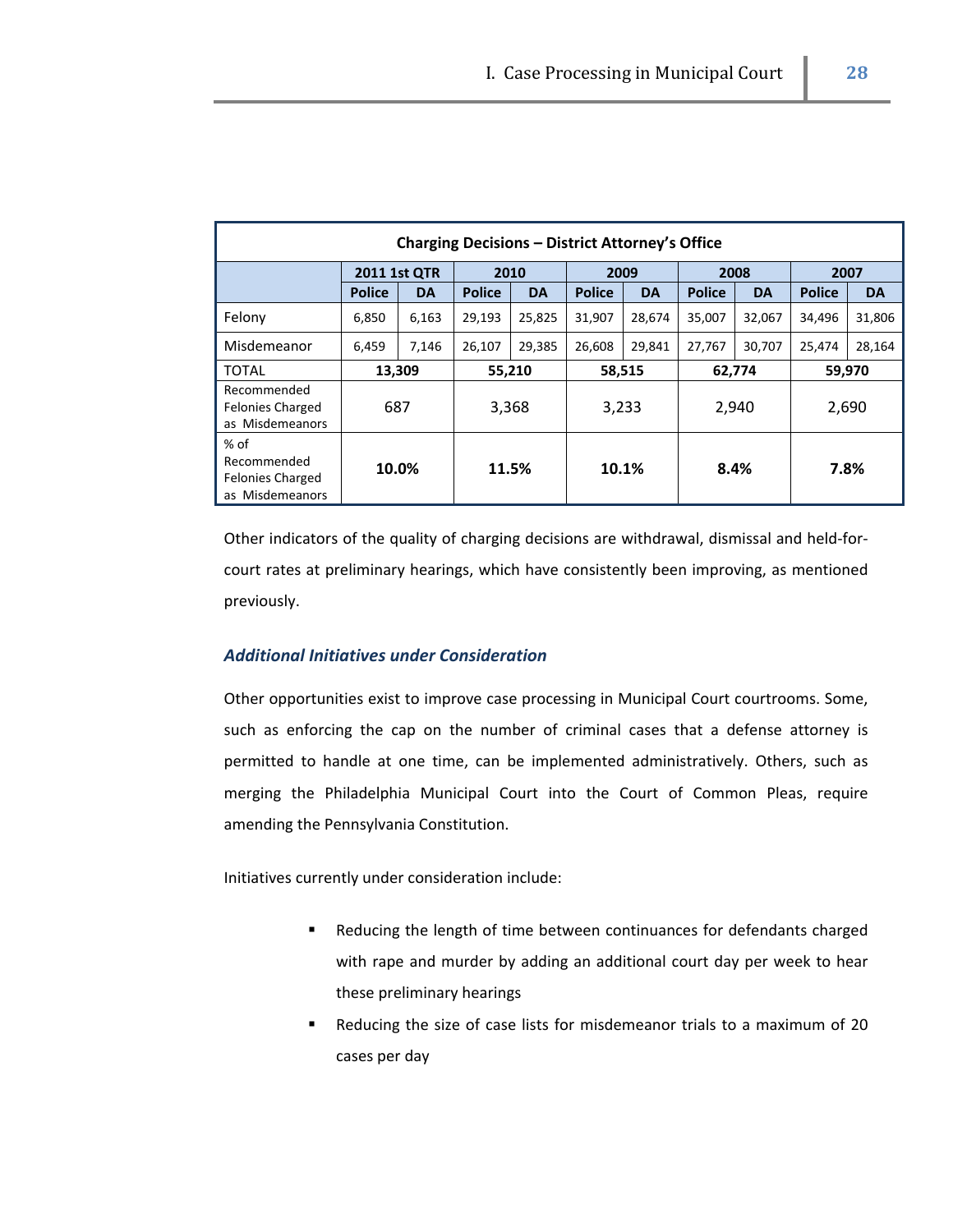- **Expanding the role of Arraignment Court Magistrates to handle routine** matters that do not require a judge
- **Eliminating suppression hearings in Municipal Court**
- Assigning experienced prosecutors and defenders to bench warrant revocation hearings to resolve cases at the revocation hearing instead of automatically relisting the case for a plea
- Enforcing the timeliness with which Municipal Court judges appear on the bench
- Developing a bench book for judges referencing common rules, procedures and practices and providing, in particular for Municipal Court judges, more continuing legal education
- Soliciting input from court personnel and others (defense bar, District Attorney's Office, victims, etc.) regarding suggestions for improvements in the system
- Developing a team approach to courtroom operations by cross-training court personnel so they can share job duties and responsibilities
- Increasing hiring standards for all court personnel, developing better training manuals and providing regular training

Instituting an internal audit function within the FJD to bring a disciplined

systematic approach to evaluating and improving the operations of the court system

# **II. ENSURING THE APPEARANCE OF DEFENDANTS AT JUDICIAL PROCEEDINGS: BAIL, PRETRIAL RELEASE AND BENCH WARRANTS**

The Initiative's second area of focus was the FJD's processes for ensuring the appearance of criminal defendants at judicial proceedings. The FJD suffers from a severe breakdown in this area. The *Inquirer*, Temple University Professor John Goldkamp,<sup>21</sup> and the Philadelphia

<sup>&</sup>lt;sup>21</sup>Goldkamp, John S., E. Rely Vilcica, Doris Weiland, and Wang Ke, "Confinement and the Justice Process in Philadelphia: Its Features and Implications for Planning." Crime and Justice Research Center, November, 2006.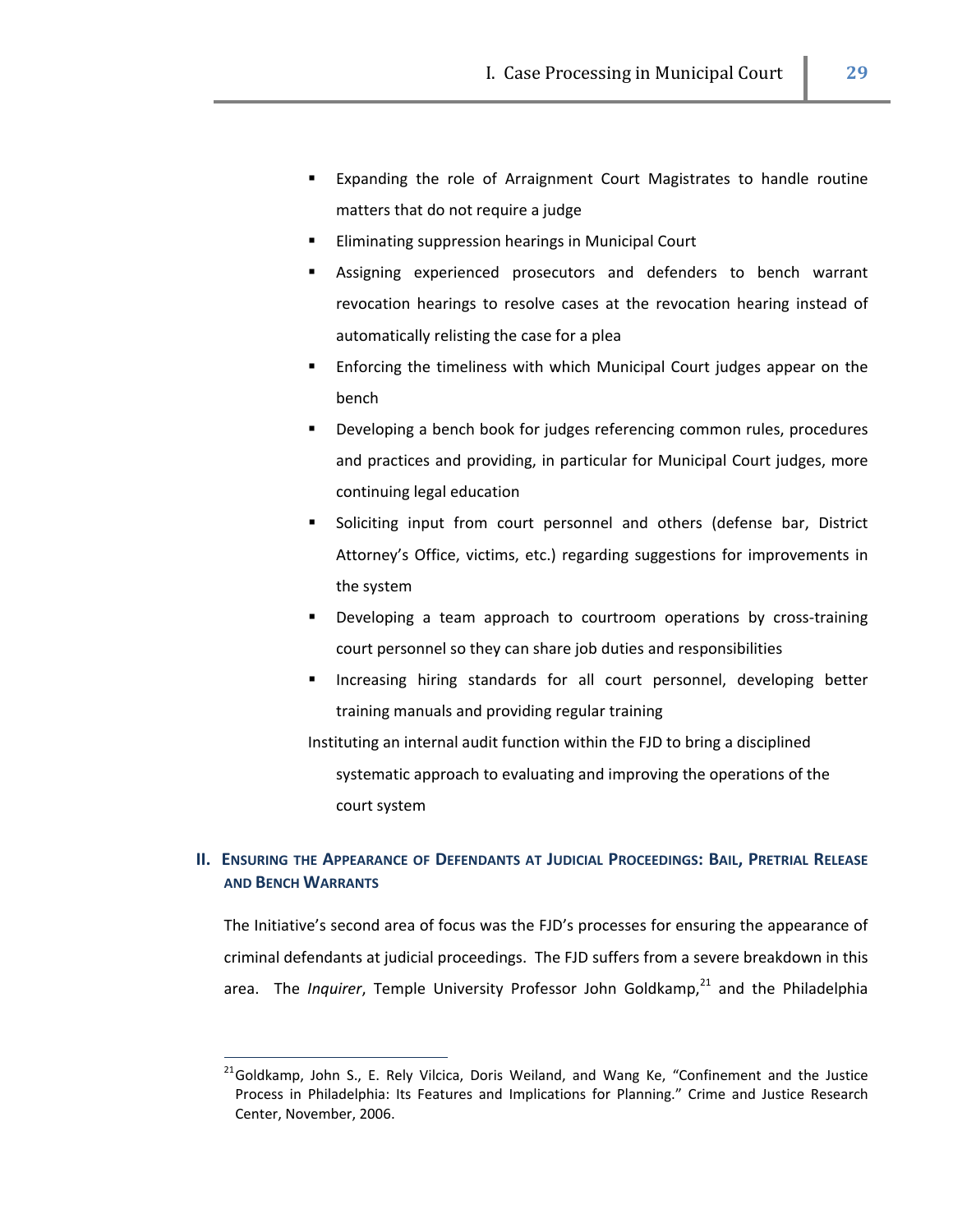Research Institute of the Pew Charitable Trusts, $^{22}$  in research that predated the Initiative, each independently found failure-to-appear ("FTA") rates in excess of 30 percent in Philadelphia. The Pretrial Justice Institute, which assessed the court's bail program, confirmed that figure, calculating the FTA rate in the range of 33 percent.<sup>23</sup> Moreover, \$1 billion is owed by defendants who violated the conditions of their bail by failing to appear in

- A failure‐to‐appear rate in excess of 30 percent
- \$1 billion in bail owed by defendants who had jumped bail
- 61,000 outstanding bench warrants dating back fifty years

<u> 1989 - Johann Stein, mars ar breis an t-</u>

court, and, as of the beginning of 2010, approximately 61,000 bench warrants were outstanding, some of which were issued as long as fifty years ago. John F. Patrignani, acting United States

Marshall of the Eastern District of Pennsylvania, has called Philadelphia's fugitive problem "one of the worst in the country."<sup>24</sup>

The willful failure of a criminal defendant to appear at a judicial proceeding risks undermining the mission of the criminal courts in at least three ways. First, it diminishes the efficiency of the judicial process by wasting the resources of the judiciary, law enforcement and civilian witnesses who take time from their lives and incur personal expenses to attend criminal proceedings. Second, it increases the likelihood that the case will not be adjudicated on its merits because multiple listings wear out witnesses and reduce the likelihood that they will appear at subsequent listings. Third, it undermines public confidence in the administration of justice and, even further, breeds disrespect for the criminal justice system, particularly when defendants suffer no consequences for

<sup>&</sup>lt;sup>22</sup> Shubik-Richards, Claire. "Philadelphia's Crowded and Costly Jails: The Search for Safe Solutions."

The Pew Charitable Trusts, May 2010.<br><sup>23</sup> For years, the FJD has used a different formula for calculating its FTA rate and has reported that its FTA rate has been in the range of 6.1 percent. The PJI, in connection with its engagement by the FJD, analyzed this discrepancy and reported that the FJD's "6.1 percent rate also included all defendants who were incarcerated at the time of their scheduled appearance, thus having no opportunity to fail to appear. As a result, the 6.1 percent figure is not a valid measure of the extent of failure to appear in Philadelphia." Clark, John, Daniel Peterca, and Stuart Cameron, "Assessment

of Pretrial Services in Philadelphia." Pretrial Justice Institute, February 2011. 24McCoy, Craig R, and Nancy Phillips. "U.S. Marshals Offer Phila. Help with Fugitives." *Philadelphia Inquirer*, 2/26/2010.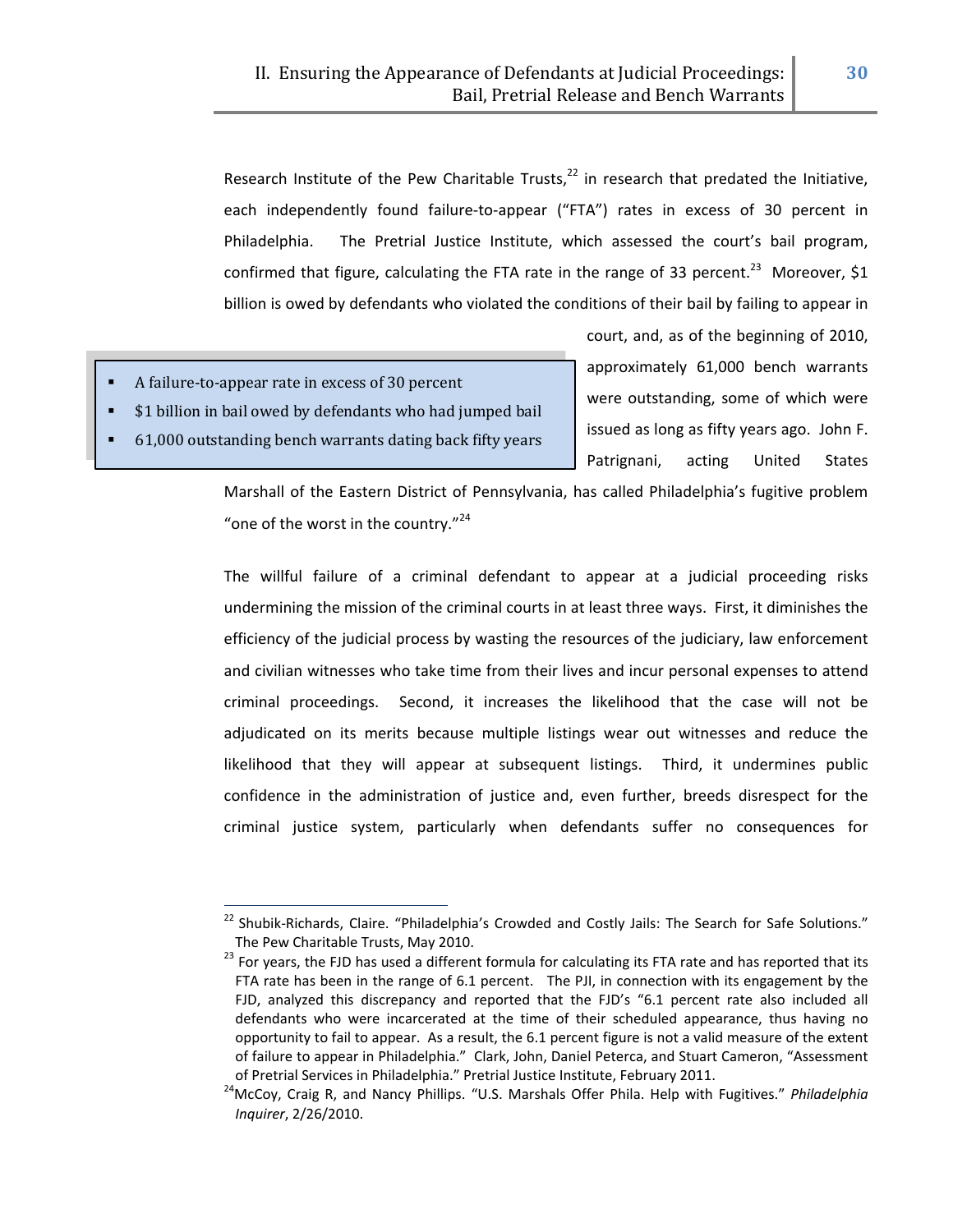disregarding judicial process; as a result, victims and witnesses are often more reluctant to cooperate with the police.  $25$ 

The Pretrial Services Division of Common Pleas Court ("Pretrial Services") is responsible for supervising criminal defendants who are released prior to trial. Pretrial Services assesses each defendant after arrest using an empirically derived matrix designed to determine the likelihood of the defendant appearing in court. The matrix was last updated in 1995 and should be revised.

An Arraignment Court magistrate<sup>26</sup> uses the pretrial assessment to arraign the defendant, to determine whether the defendant should be released pretrial, and to determine the terms of that release – whether and how much bail is required and the level of supervision upon release. In 2010, 61 percent of defendants arraigned in Municipal Court were required to post bail; 37 percent were released with some level of supervision; and less than one percent were held without bail.<sup>27</sup>

One of the key reasons for Philadelphia's high FTA rate is that there are few meaningful consequences for a defendant who fails to appear. For example, defendants who are released with some level of supervision are required to attend an orientation within four days of their release. In 2009, more than half of these defendants - 56 percent - did not appear for the orientation.<sup>28</sup> The only consequence these defendants suffer as a result of their violation of the release conditions is the receipt of a letter from Pretrial Services informing them of their violation. No further action is taken.

In the past, stakeholders pointed to the decades‐long problem with prison overcrowding as the rationale for many criminal justice decisions, including decisions made about the terms and conditions of a defendant's pretrial release. But the prison population declined by 23

<sup>&</sup>lt;sup>25</sup>Phillips, Walter M., Esquire, "Report of Subcommittee on Trying Fugitive Defendants in Absentia,"

May 21, 2010.<br><sup>26</sup>Arraignment Court Magistrates are judicial officers appointed by the Municipal Court Board of Judges.<br><sup>27</sup> "Trends Report for Common Pleas Court," 2008-2009-2010.

<sup>&</sup>lt;sup>28</sup>Clark, John, Daniel Peterca, and Stuart Cameron, "Assessment of Pretrial Services in Philadelphia." Pretrial Justice Institute, February 2011.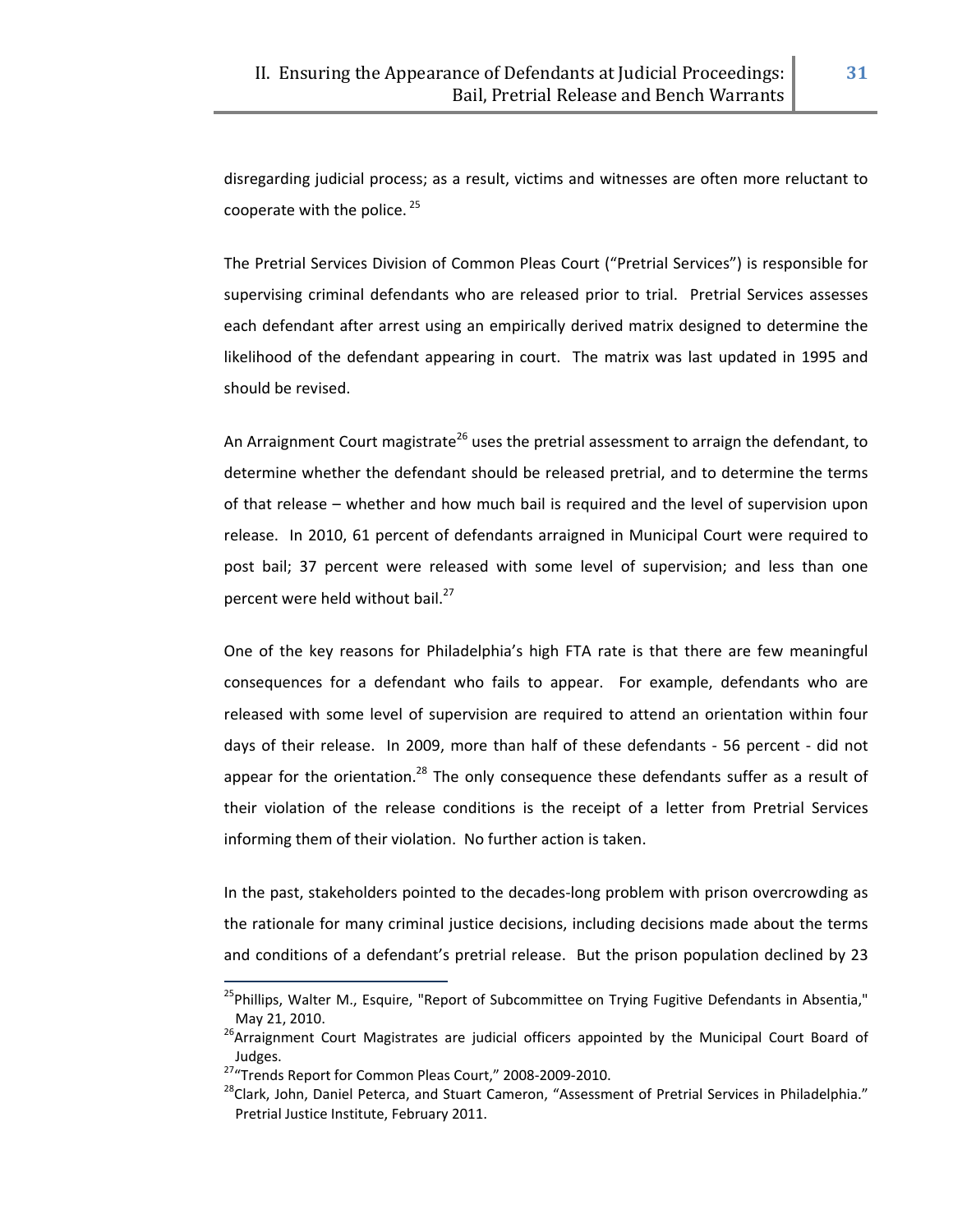percent, from 9,787 to 7,575<sup>29</sup> inmates, between January 2009 and January 2011, effectively eliminating the overcrowding problem. This extra capacity should be used in conjunction with revised pretrial release procedures to penalize effectively those defendants who fail to appear; instead, the city reduced funding to the prisons by \$15 million.<sup>30</sup> The result is that defendants released pretrial still have little incentive to appear in court because failing to appear in Philadelphia rarely leads to pretrial incarceration.

The Initiative resolved to examine the FJD's current programs and explore alternatives to reduce the FTA rate and restore public confidence in the criminal justice system. To that end, the Initiative engaged the PJI, recognized experts in the field, to evaluate Philadelphia's pretrial release system. Funded by a grant awarded by the Bureau of Justice Assistance,  $31$ PJI undertook an assessment of Philadelphia's pretrial release decision‐process and an assessment of the operations of the FJD's Pretrial Services Division. PJI issued its report,

[The] haphazard approach in dealing with fugitives may well explain why Philadelphia has one of the highest fugitive rates in the country and why so many defendants thumb their noses at the system.

*Walter M. Phillips, Esquire*

"Report of Subcommittee on Trying Fugitive Defendants in Absentia"

2011. PJI concluded that Philadelphia was incarcerating defendants who posed a low risk of flight because they were unable to post the 10 percent cash bail, while releasing other defendants who posed a greater risk of flight who were able to post the 10 percent cash bail.

"Assessment of Pretrial Services in Philadelphia," on February 17,

PJI recommended that pretrial release options be better tailored to the risks posed by individual defendants, and recommended the implementation of a system‐wide policy with "meaningful, swift and certain" responses for failing to appear in court and for violating pretrial release conditions. It stressed that its

recommendations for changing the "culture of disrespect" could not be implemented without a substantial commitment of additional resources.

<sup>&</sup>lt;sup>29</sup>"Trends Report for Common Pleas Court," 2008-2009-2010.<br><sup>30</sup>Shubik-Richards, Claire. "Philadelphia's Crowded and Costly Jails: The Search for Safe Solutions." The Pew Charitable Trusts, May 2010.<br><sup>31</sup>The Bureau of Justice Assistance is a component of the Office of Justice Programs, which includes

the Bureau of Justice Statistics, the National Institute of Justice, the Office of Juvenile Justice and Delinquency Prevention, the SMART Office, and the Office for Victims of Crime.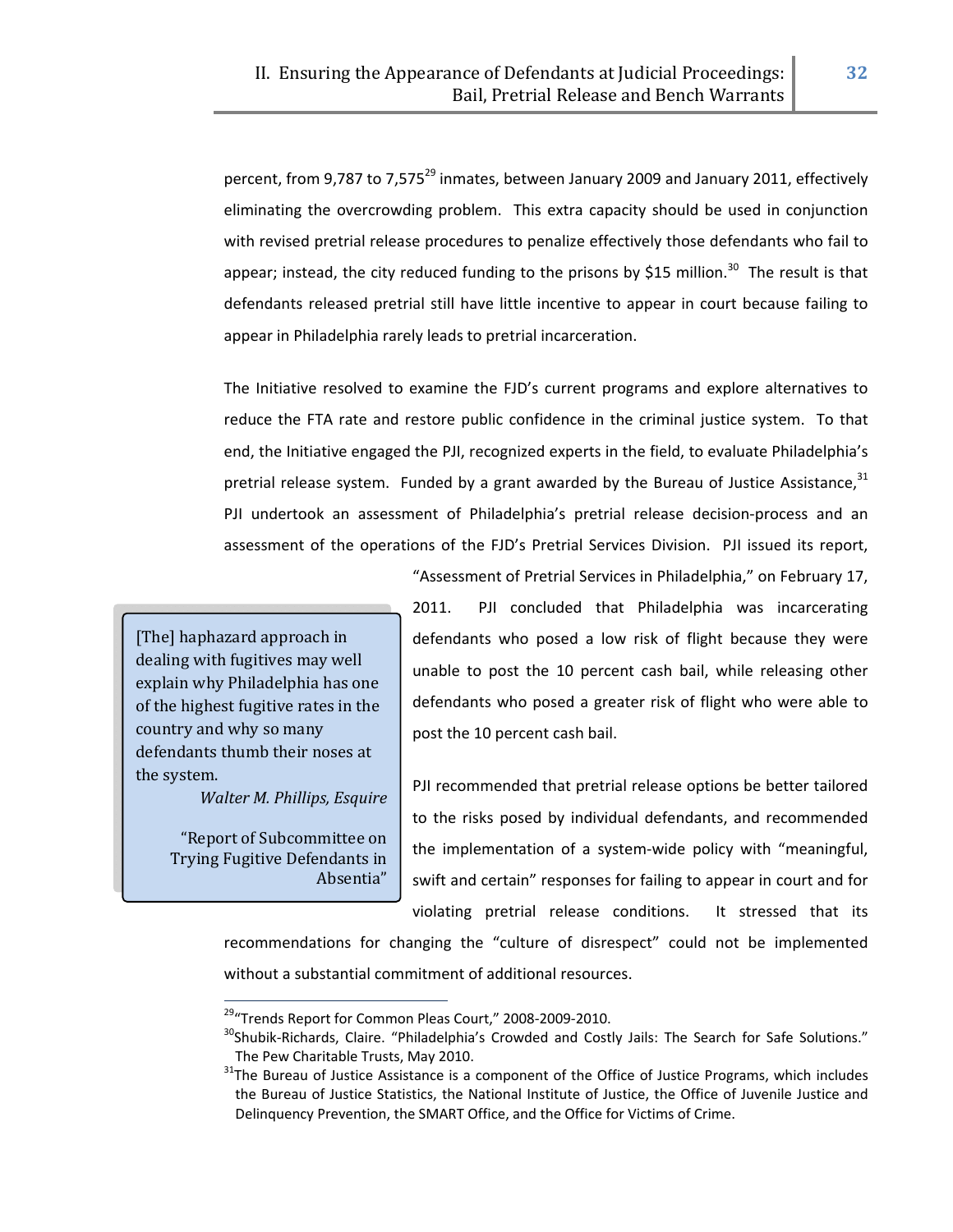In addition to examining the FJD's current Pretrial Services Program and its bail matrix, the Initiative resolved to examine alternative bail models, including cash bail models using private bail companies, and hybrid models. Advisory Board members Senior Judge John L. Braxton of the Philadelphia Common Pleas Court, Charles Grant, an attorney in private practice and Professor Steven Chanenson, co‐chaired the subcommittee to examine these issues. Individuals involved with these issues on a day‐to‐day basis were asked to consider the types of changes required and how those changes could be instituted.

Thomas McCaffrey, Director, Pretrial Services Department, Allegheny County, made a presentation to the Advisory Board regarding Allegheny County's 2007 transition to a non‐ monetary bond system. Under its new system, Allegheny County Pretrial Services makes non‐monetary release recommendations derived from a risk‐based assessment, but judges are not required to follow the recommendations and may set cash bail for some defendants. Director McCaffrey described the process and shared the results of what he described as a "very progressive pretrial program aligned with notable best practices in the pretrial field."

The Initiative ultimately determined that reforms were needed to improve the pretrial release program and the bail system in order to lower the FTA rate in Philadelphia. As with case processing, many of these reforms involved amendments to the Pennsylvania Rules of Criminal Procedure.

Additional reforms to lower the FTA rate focused on:

- **The FJD's assumption of the responsibilities of the former Clerk of Quarter** Sessions to restore functionality to the Clerk's bail responsibilities
- Reforming the bail system to impose meaningful sanctions on those who violate the conditions of release
- Reducing the inventory of outstanding bench warrants
- Reducing bring‐down failures by easing the burden on the Philadelphia Sheriff's Office for transporting incarcerated defendants to court from state prison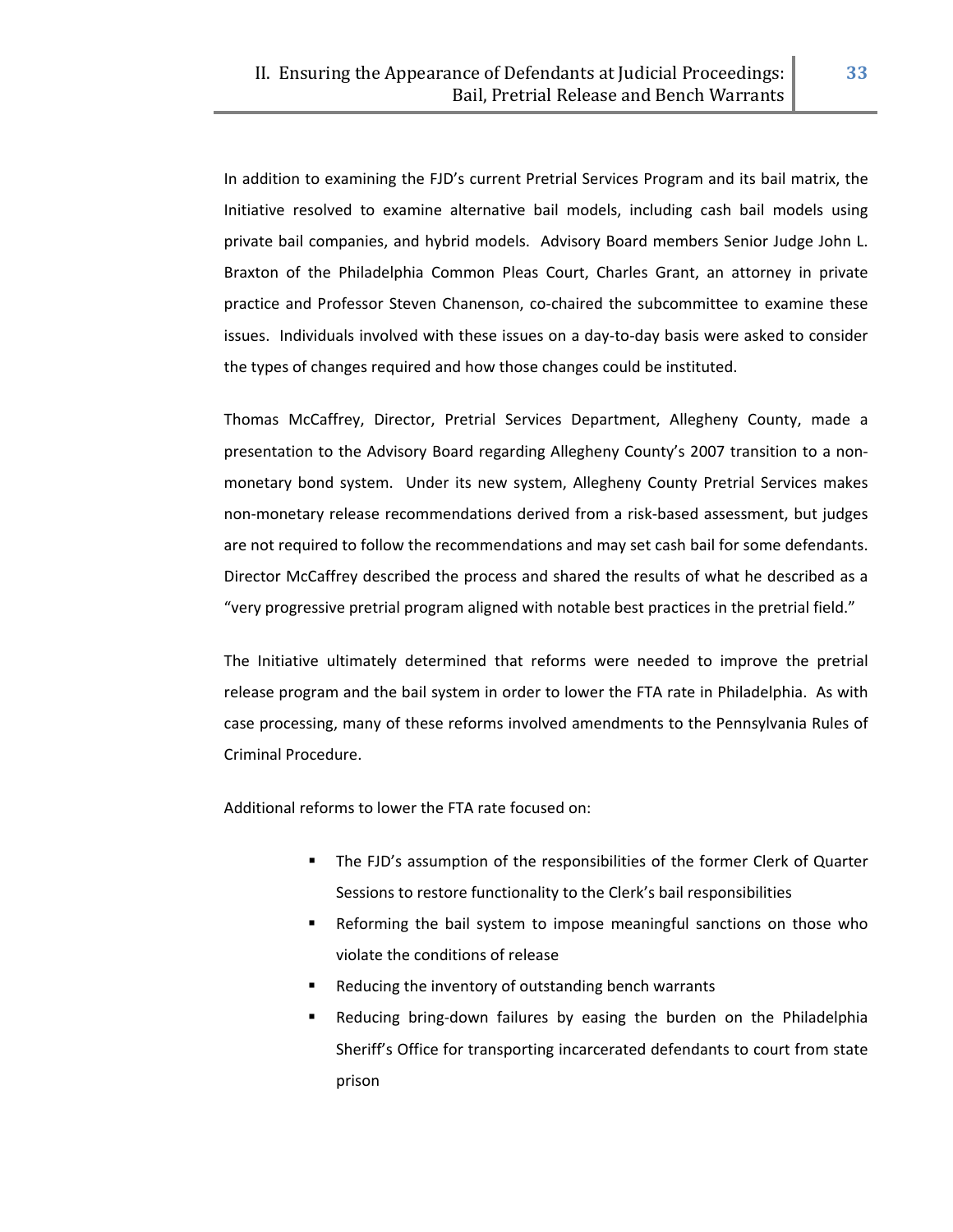# **Reform Initiatives**

# *Amended Rules of Criminal Procedure*

It was the consensus of the Initiative that a highly effective measure to reduce the failureto-appear rate would be standardizing the use of trials in absentia.<sup>32</sup> When defendants learn that the consequence of failing to appear for court is not merely the issuance of a bench warrant but also that their case will proceed in their absence and, upon conviction, sentence will be imposed, then defendants will be much more likely to appear for their trial court listing. Trials in absentia are permitted under existing law but have not been standard practice in the FJD.

Accordingly, in response to the Initiative's recommendations and advocacy, in 2010, the Supreme Court amended the Pa.R.C.P. relating to trials in absentia. First, the Supreme Court amended Rule 1003 of the Pa.R.C.P. to require that defendants be advised at their preliminary arraignments that their preliminary hearings will proceed in their absence if they fail to appear without good cause after notice of the scheduled hearing. Although existing rules already required the preliminary hearing to proceed in that situation, there was no provision for *notifying* defendants that the hearing would proceed without them. Specifically, the amended rule requires that defendants be advised that:

… failure to appear without good cause for the preliminary hearing will be deemed a waiver by the defendant of the right to be present at any further proceedings before the issuing authority, and that the case shall proceed in the defendant's absence, and a warrant of arrest shall be issued.

In the seven months immediately following the amendment of Rule 1003, which provided for preliminary hearings in absentia upon the request of the District Attorney, 83 such

 $32$ Advisory Board Member Walter M. Phillips, Jr., an attorney in private practice who is also the former Chairman of the Pennsylvania Commission on Crime and Delinquency (PCCD), submitted a report to the Advisory Board, "Trying Fugitive Defendants in Absentia," that found: (1) both the United States Supreme Court and Pennsylvania courts have held that trials in absentia are not unconstitutional; (2) New York City, which makes extensive use of trials in absentia, has a fugitive rate of 16 percent, compared to Philadelphia's 30 percent.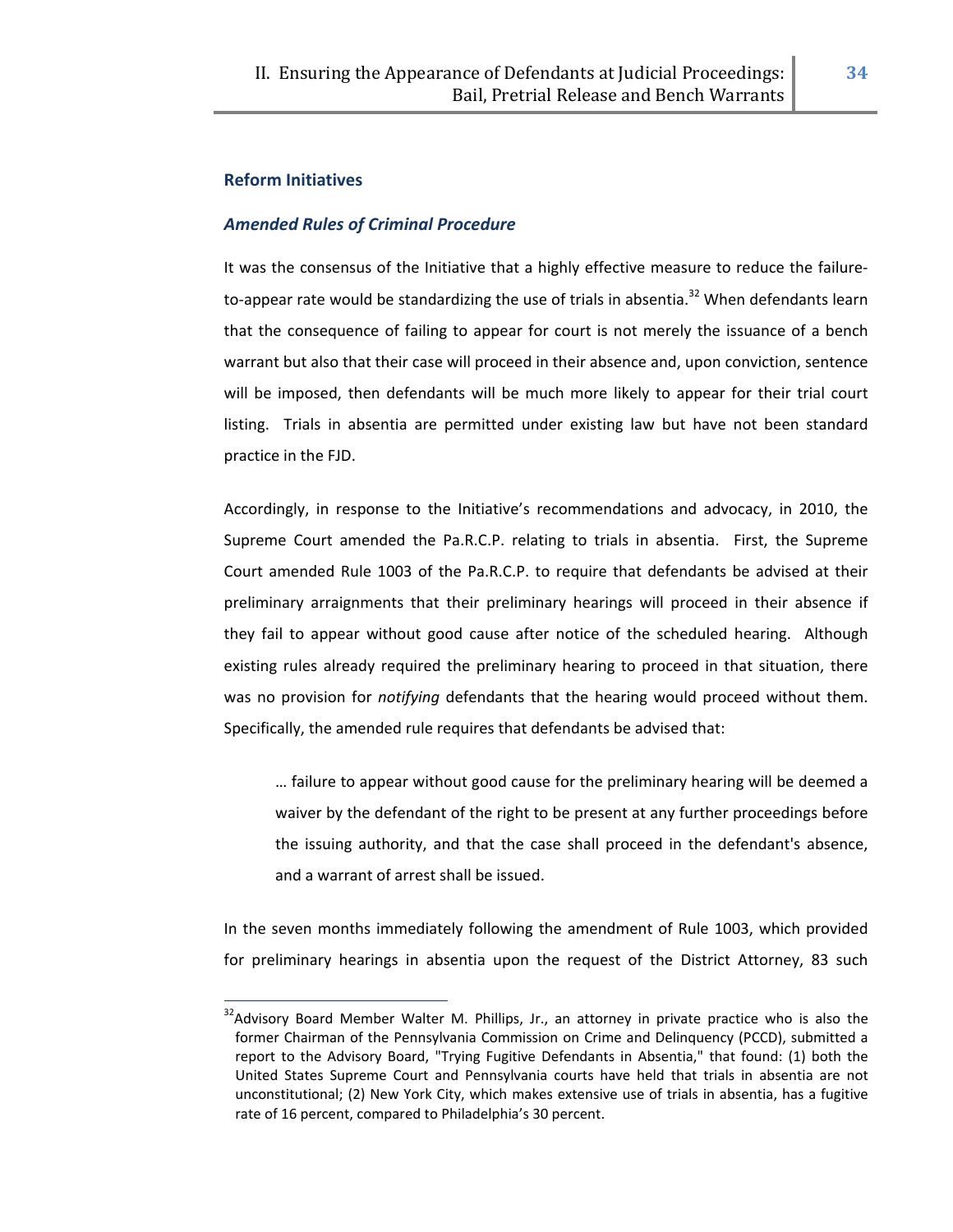hearings were held. However, since April, the number of preliminary hearings in absentia has declined to fewer than 10 per month, and in November 2010, no preliminary hearings in absentia were held.

As described above in the section on case processing, on December 22, 2010, the Supreme

… the [previous] Clerk of Quarter Sessions was "lacking any serious mechanism to collect some of the \$1 billion dollars in outstanding bail money owed from defendants who jumped bail.

> *Alan Butkovitz, City Controller* Testimony before the Pennsylvania Senate Judiciary Committee August 9, 2010

> > <u> 1989 - Johann Stein, mars ar breis an t-</u>

Court amended Rule 1002 of the Pa.R.C.P. to require that defendants who fail to appear for non-traffic summary cases be tried in absentia "unless the judge determines that there is a likelihood that the sentence will be imprisonment or that there is other good cause not to conduct the trial in the defendant's absence." Similarly to Rule 1003, this rule requires the court to "advise the defendant that failure to appear shall constitute consent to a trial in the defendant's absence, and if the defendant is found guilty, the defendant shall have the right to appeal within 30 days for a trial de novo. $^{33}$  This rule has

substantially reduced the number of bench warrants issued in summary cases. Most failures to appear now result in a conviction in absentia, the imposition of a fine, and the referral of the judgment to a private agency for collection.

# *Establishment of Clerk of Courts Office within the FJD*

Before its dissolution in 2010, the Office of the Clerk of Quarter Sessions had a \$4.5 million annual budget and was responsible for collecting bail money, collecting fines in criminal cases, maintaining criminal court records, and staffing criminal courtrooms with court clerks. The office faced intense criticism for many years and over many issues, including its inability to account for the majority of the money paid in 10 percent bail posted by defendants and its failure to collect the remaining 90 percent bail that various judges had ordered sued out ("BOSO") for defendants who had failed to appear.

<sup>&</sup>lt;sup>33</sup>Supreme Court of Pennsylvania, No 396, Criminal Procedural Rules, In Re: Amendment of Rule 1002 of the Pennsylvania Rules of Criminal Procedure, December 22, 2010.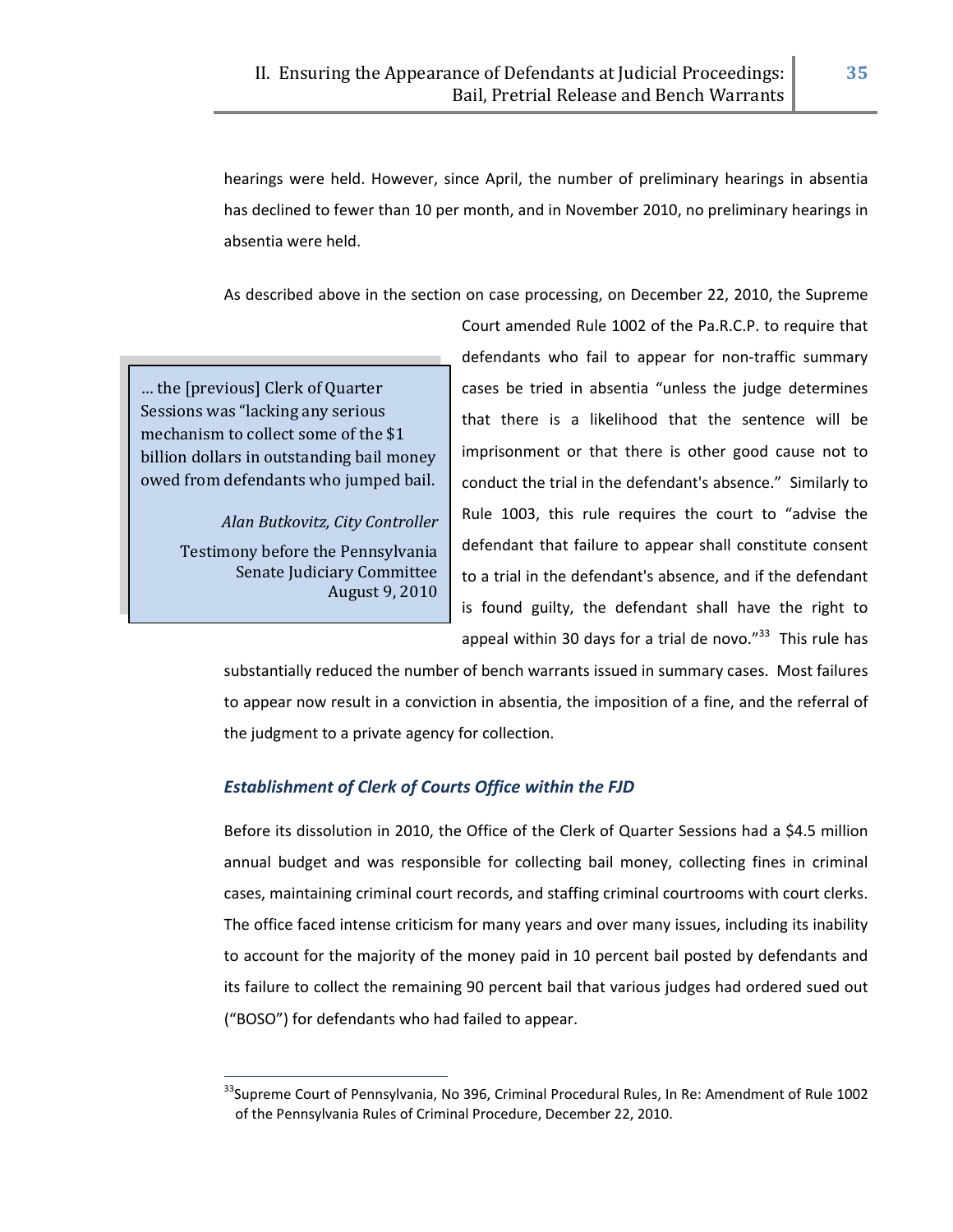In April 2010, these issues led the Supreme Court to issue an order for the FJD to assume the functions of the Office of the Clerk of Quarter Sessions. In October 2010, City Council and Mayor Michael A. Nutter officially abolished the Office of the Clerk of Quarter Sessions and merged its functions into the newly established Office of the Clerk of Courts within the FJD. The new office commenced a review of the office's financial records, updated files with the most accurate information possible, and established policies and procedures to ensure the accurate accounting of funds due to the court and to defendants. The review is ongoing at the time of this report and is expected to be completed within six to twelve months.

# *Reforms in Bail Collections and Returns*

<u> 1989 - Johann Stein, mars ar breis an t-</u>

The FJD has administered the bail bond process for almost forty years. Under the current system, defendants pay 10 percent of the set bail amount to the court as a condition of release, and only owe the remaining 90 percent if they violate a condition of release, such as the requirement to appear at all judicial proceedings in the case.

Prior to its dissolution, the Office of the Clerk of Quarter Sessions systematically failed to execute judicial orders to collect the forfeited 90 percent bail owed by violating defendants. As such, the practical consequence of violating the conditions of bail in Philadelphia was reduced to forfeiting the 10 percent posted bail deposit.

In the summer of 2010, the FJD instituted an aggressive program to pursue the more than 320,000 individuals who owed in excess of \$1.5 billion in uncollected bail, court fees, fines and restitution. About \$1 billion of that amount represented the 90 percent of bail owed by defendants who had failed to appear in court. As an initial step, the FJD began requiring defendants whose cases had concluded to satisfy outstanding obligations to the court for bail, fines, fees and restitution before their 10 percent posted bail was returned.<sup>34</sup>

In addition, in July 2010, the court began sending letters to individuals with outstanding balances instructing them to contact the court to establish a payment plan. As a result of

<sup>&</sup>lt;sup>34</sup>Prior to 2010, the posted bail was released without determining whether the defendant owed other obligations to the court.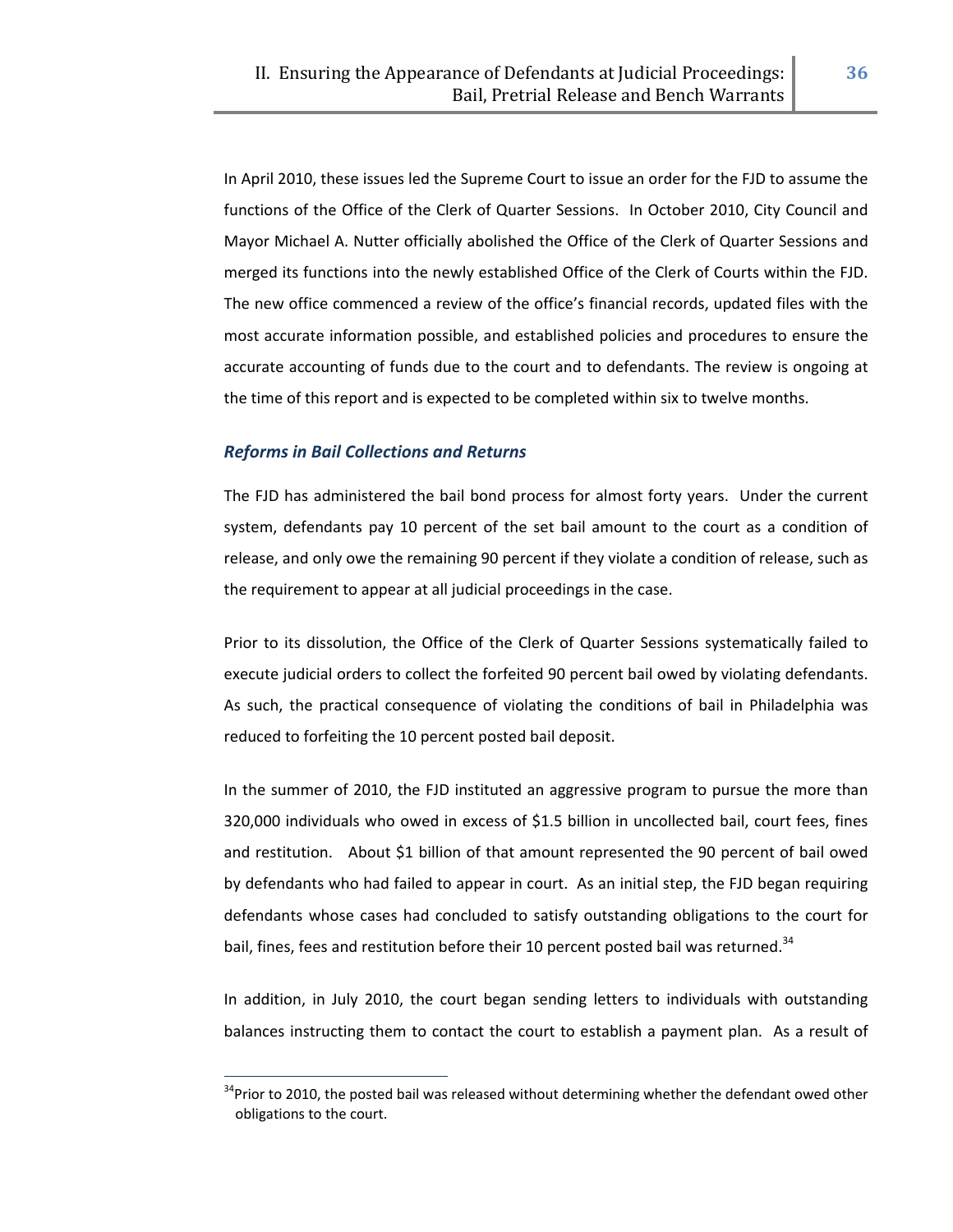

this initiative, collections of the 90 percent of forfeited bail increased by \$1.6 million for the



In January 2011, the FJD granted a two-month amnesty period to individuals with outstanding balances, allowing them to contact the court and establish a payment plan prior to February 28, 2011, without incurring the standard penalties for nonpayment. Individuals with balances were informed that, if they failed to contact the FJD by that date, the FJD would pursue aggressive measures to collect the debt, including seizing property and garnishing wages. During the moratorium, collections of the 90 percent of forfeited bail increased by \$437,000 over the same period in the prior year, and average monthly collections have increased from \$3,300 a month to \$137,000 a month.

The FJD has begun referring those who did not respond to the letters to third-party collection agencies, which will charge the debtors an additional 17 percent fee to collect the outstanding balances. As a third step in the escalation of efforts to collect these funds, the FJD has started to assign cases to private law firms for collection, with the law firms earning 25 percent of funds collected. To date, more than \$270 million in outstanding bail, fees and restitution claims have been assigned to six law firms. To manage these efforts, the FJD has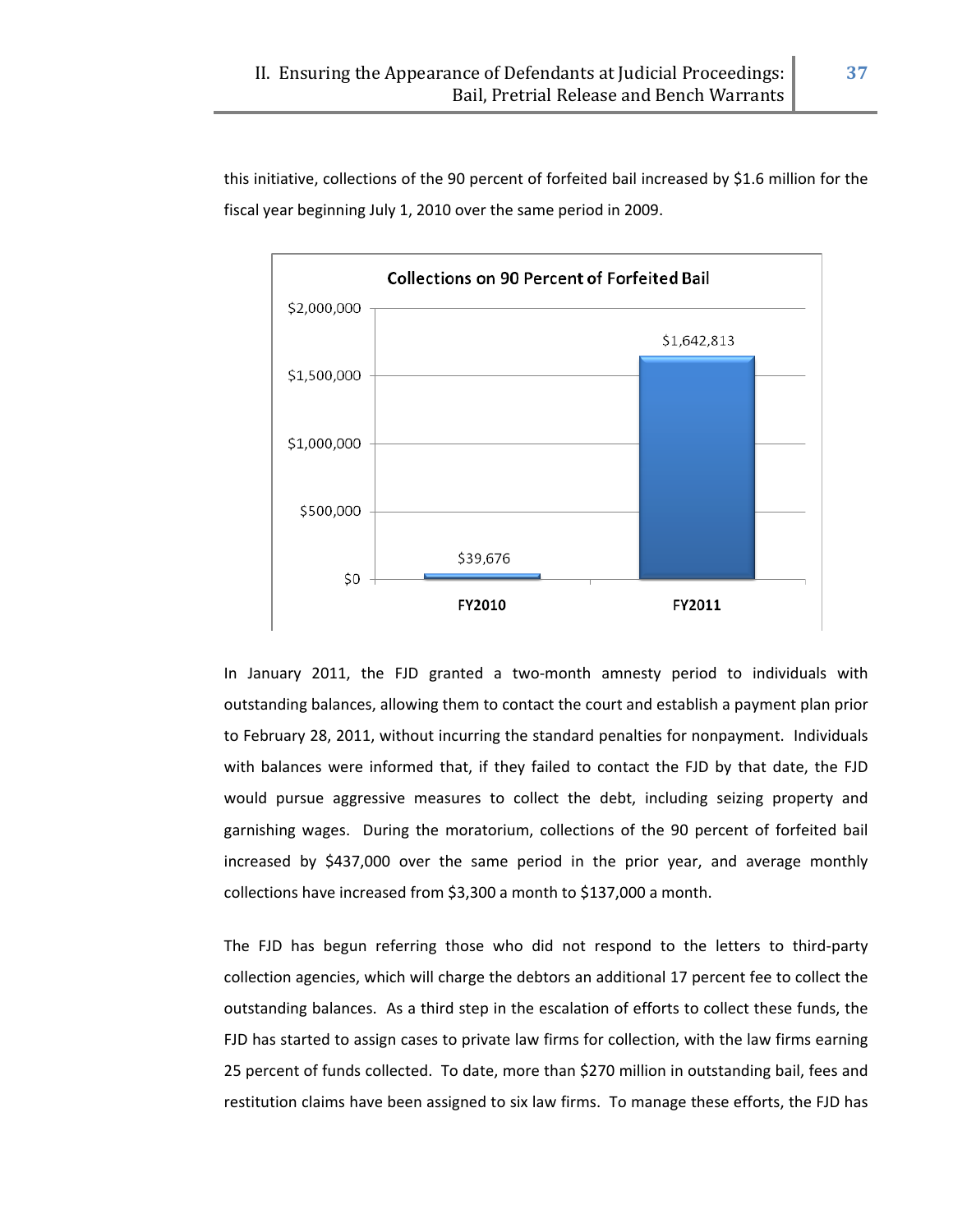established the Office of Court Compliance, headed by a Deputy Court Administrator who oversees a staff of six individuals.

For various reasons – poor record keeping by the Clerk of Quarter Sessions, the age of most of the debt and a 70 percent unemployment rate among defendants – a large portion of the outstanding debt realistically will never be collected. However, the reforms implemented to date will ensure the responsible management of these critical processes going forward.

# *Reduction of Inventory of Outstanding Bench Warrants*

In early 2010, Chief Justice Castille directed the District Attorney's Office to review its cases which had outstanding bench warrants, identify cases with which the District Attorney would not proceed if the defendants were apprehended, and petition the court to withdraw the bench warrants on those cases. After conducting the review, the District Attorney's Office petitioned the Court of Common Pleas to withdraw 21,210 bench warrants on cases it determined it would not pursue even if the defendants were apprehended, either because of the age of the case or the nature of the charge. In July and August 2010, Judge D. Webster Keogh, Administrative Judge, Trial Division, Court of Common Pleas, and Judge Marsha H. Neifield, President Judge, Municipal Court, granted the District Attorney's petitions and issued two orders withdrawing the selected warrants issued between 1969 and 1998. The order provided, in part:

… in order to ensure that current fugitives who have failed to appear for court can be effectively pursued, to efficiently use available resources, and to implement efforts to enter all current bench warrants into the National Crime Information Center (NCIC) computer system, it is hereby ORDERED that non‐viable and out‐of‐date arrest or bench warrants issued … shall be cancelled.<sup>35</sup>

As of December 31, 2010, the total bench warrant inventory was 41,680 – one‐third less than it had been just six months earlier.

<sup>&</sup>lt;sup>35</sup>CP-51-AD-0000001-2010, July 13, 2010 Order, In Re: Cancellation of Out-of-Date First Judicial District Bench Warrants, 1969‐1980; and CP‐51‐AD‐0000002‐2010, August 12, 2010, In Re: Cancellation of Out‐of‐Date First Judicial District Bench Warrants, 1981‐1998.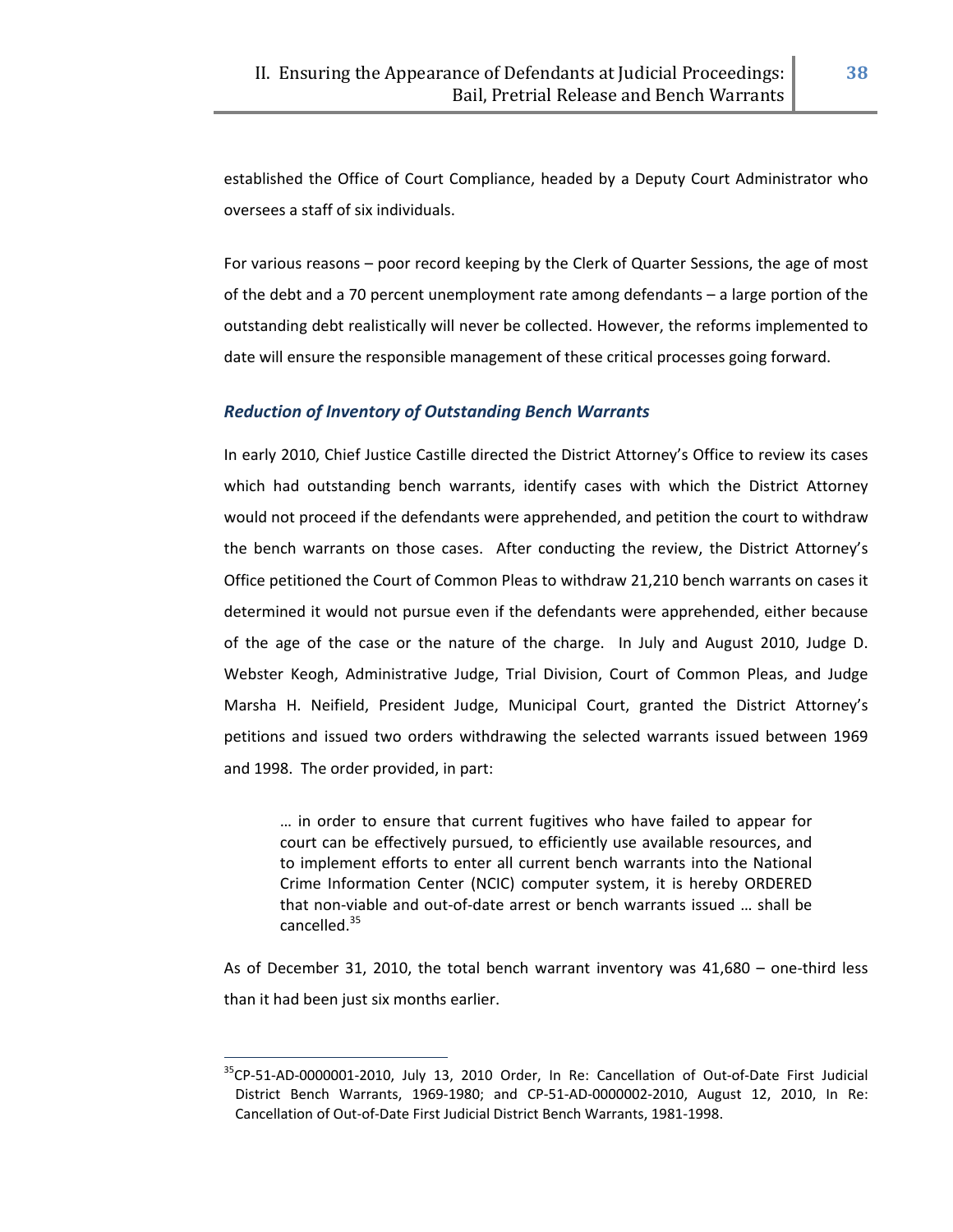While some members of the public and the media questioned the "wholesale dismissal"<sup>36</sup> of bench warrants, the District Attorney stressed that reducing the number of outstanding bench warrants permitted the system to prioritize the most serious cases; in fact, it facilitated the entry of the remaining active warrants into the FBI's National Crime Information Center database. The District Attorney also assured the public that the withdrawal of a bench warrant did not preclude the case from being re-opened and prosecuted, if appropriate.

Philadelphia's bench warrant inventory will be further reduced only if the number of bench warrants executed exceeds the number of new warrants issued. Additional resources are needed to execute more bench warrants, but measures previously discussed to impose consequences on defendants who fail to appear will likely reduce the number of bench warrants issued.

## *Reduction of Bring‐Down Failures*

<u> 1989 - Johann Stein, mars ar breis an t-</u>

Another circumstance that contributed to defendants not appearing in court was that the Philadelphia Sheriff's Office, which was responsible for transporting defendants incarcerated in state prisons to court on the day of their hearings, often failed to do so because of the logistical complexities involved. Frequently these prisoners were incarcerated in state facilities located a substantial distance from Philadelphia.<sup>37</sup>

To address this problem, the Pennsylvania General Assembly enacted Act 82 in September 2008. Effective in April 2009, the act requires the Pennsylvania Department of Corrections, rather than the Philadelphia Sheriff, to transport state prisoners to the state prison nearest to the county where the defendant is scheduled to appear in court. This relieves the counties of the responsibility for transporting prisoners from state prisons in distant counties to their county prison prior to the hearing. County sheriffs are now responsible

<sup>&</sup>lt;sup>36</sup>"When justice gets lost: Wholesale dismissal of cases may be right - but was handled poorly."

*Philadelphia Daily News,* 11/17/2010.<br><sup>37</sup>Bring-down failures have the same consequences for victims, witnesses and police officers as do willful failures to appear, and they waste judicial resources in the same way.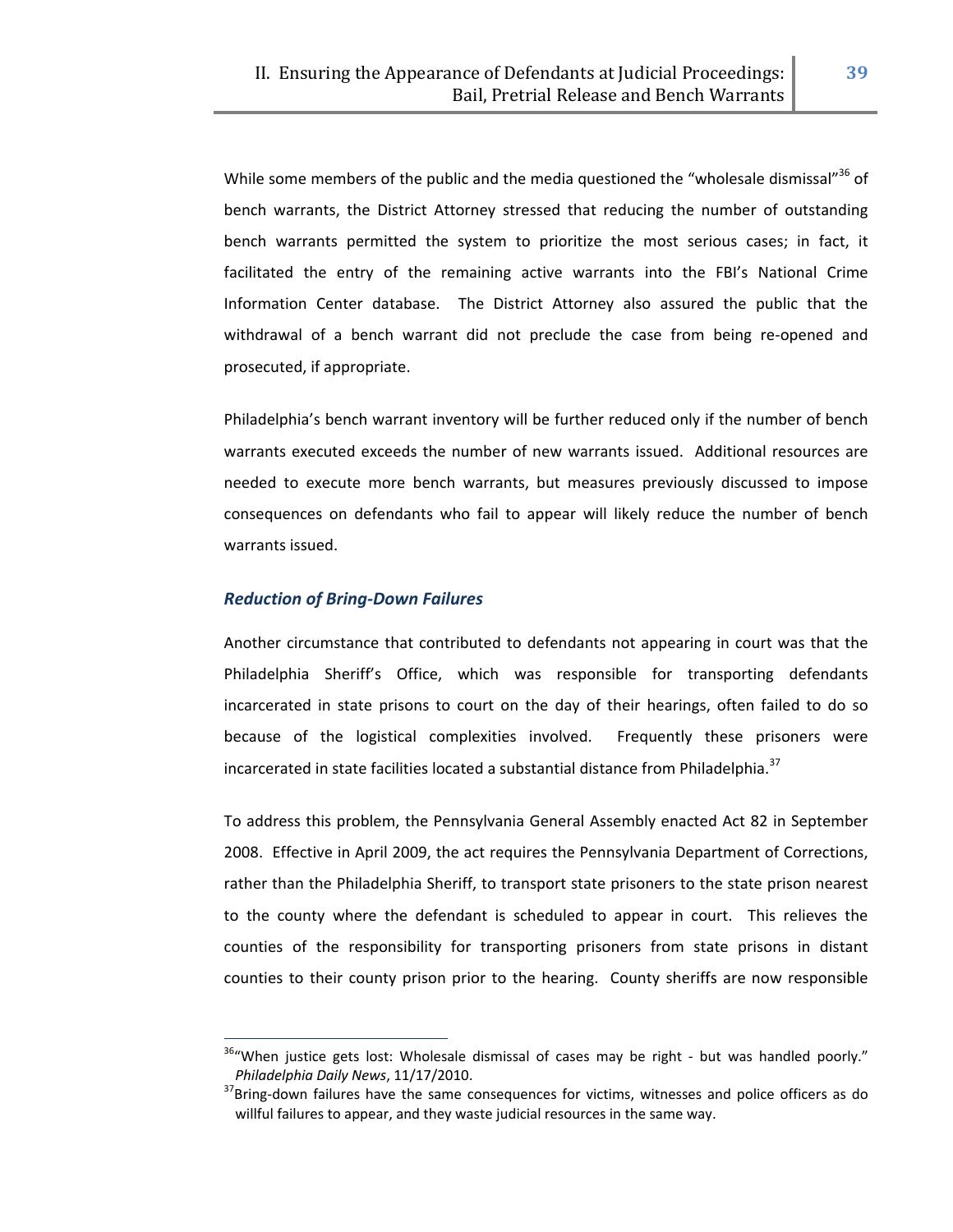only for transporting the defendant from the nearest state prison to the county courthouse on the day of the hearing.

At about the same time, the Philadelphia Managing Director's Office implemented new measures to reduce the number of prisoner bring‐down orders that were routinely being cancelled. These measures, collectively, have substantially reduced bring-down failures. Chip Junod, Director of Criminal Justice Population Management for the City of Philadelphia, reported that bring down failures have been "miniscule" since the measures were adopted. Junod's statistics show that at the outset of the new program, an average of 59 defendants per week were transported to Philadelphia from state prisons. During a recent 10‐week period, that number had fallen to an average of 35 defendants per week, suggesting that the measures have reduced the relisting of hearings for defendants who were not brought down.

## *Next Steps*

To continue the progress that has been made over the last year, the Initiative intends to follow up on several additional reforms.

First, to strengthen the rules regarding trials in absentia, the Initiative has sought to amend Pa.R.C.P. 602, Presence of the Defendant, to replace the current language "The defendant's absence without cause shall not preclude proceeding with the trial" with a requirement that the case proceed in absentia upon the request of the District Attorney's Office:

If the defendant fails to appear at any proceeding without establishing cause for the failure, the court shall upon request of the Commonwealth conduct the proceeding, including the return of the verdict and the imposition of sentence, in the defendant's absence.

A related amendment to Pa.R.C.P. 526, Conditions of Bail Bond, would require defendants released on bail to be notified that the case will proceed in their absence if they fail to appear without cause.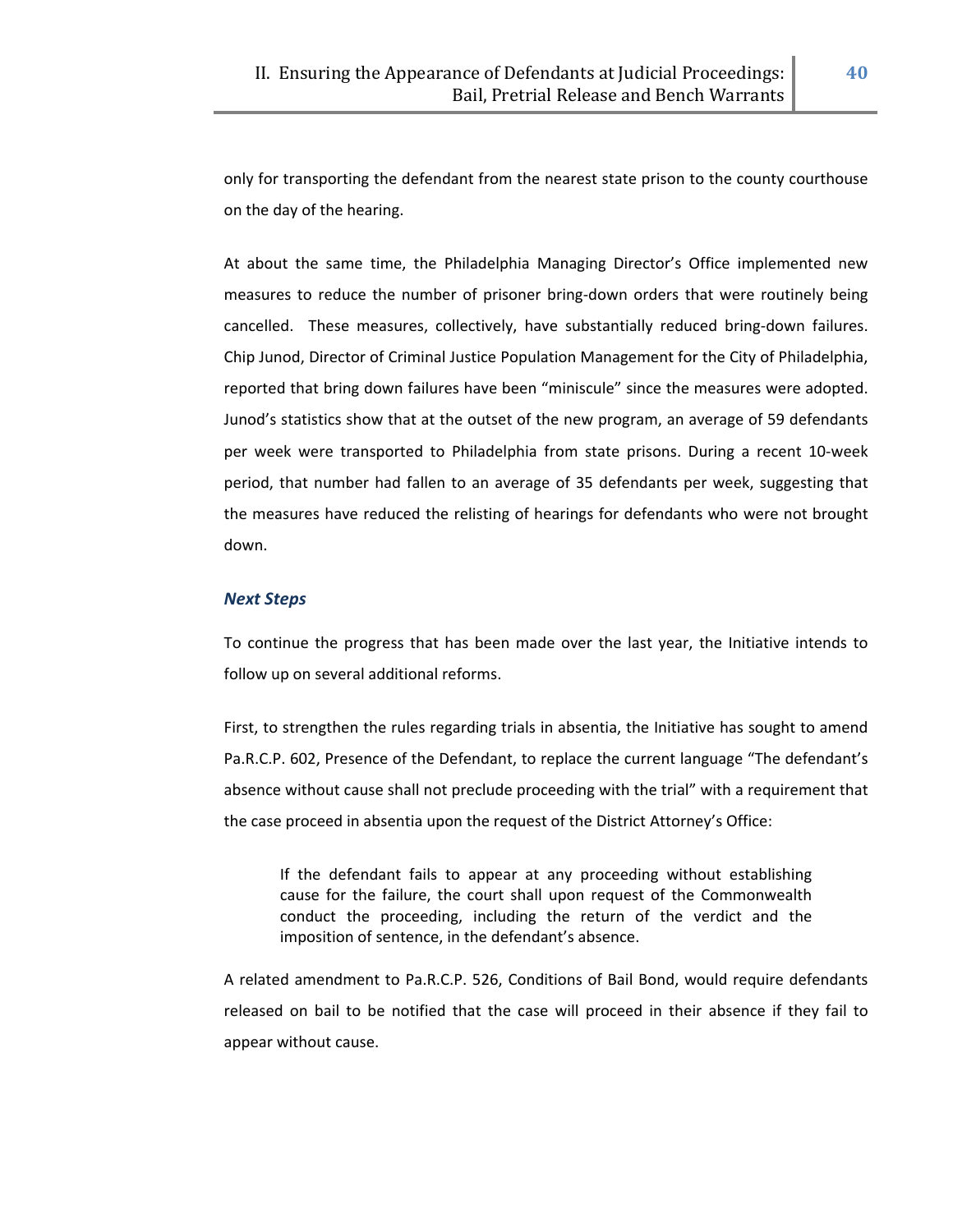In addition, based on PJI's recommendation, the Initiative will pursue funding for a validation study of Philadelphia's pretrial release guidelines. Given current economic constraints, prior to launching some of the suggested changes, the Pretrial Services Division will evaluate the costs and the potential cost savings of: (1) expanding pretrial release options by tailoring options to individuals based on the risk the individual poses; and (2) using a non‐cash bail system entirely. In conjunction with other criminal justice agencies, the court must establish "meaningful, swift and certain"<sup>38</sup> responses when defendants violate release requirements, including the opportunity to incarcerate more violators given the falling prison population.

The Initiative intends to evaluate the advantages and disadvantages of increasing the use of commercial bail companies, including the impact on a defendant's ability to be released pretrial by posting bail, the effect of commercial bail alternatives on the failure to appear rate, and the economic impact on the FJD's budget of a commercial bail alternative.

The Initiative has determined that the judicial system should develop benchmarks for measuring the system's effectiveness in ensuring the appearance of criminal defendants at judicial proceedings and to quantify the impact of specific reforms. The Initiative recommends developing monthly and yearly metrics regarding a defendant‐based failure to appear rate, including the ability to evaluate the failure‐to‐appear rate for each pretrial release option. The Initiative recommends maintaining a monthly bench warrant inventory report, analyzing the impact of holding hearings in absentia, evaluating how frequently judges are conducting hearings in absentia, and compiling the results for such hearings.

The Initiative further recommends that the Pretrial Service Division's Warrant Unit continue to work with the Eastern District of Pennsylvania's U.S. Marshal's Fugitive Task Force, as well as the FBI's Philadelphia Violent Crime/Fugitive Task Force. Given the limited resources of the FJD's Warrant Unit, inter‐agency coordination and cooperation is critical to reduce the

<u> Alexandria de la contrada de la contrada de la contrada de la contrada de la contrada de la contrada de la c</u>

<sup>&</sup>lt;sup>38</sup>Clark, John, Daniel Peterca, and Stuart Cameron, "Assessment of Pretrial Services in Philadelphia." Pretrial Justice Institute, February 2011.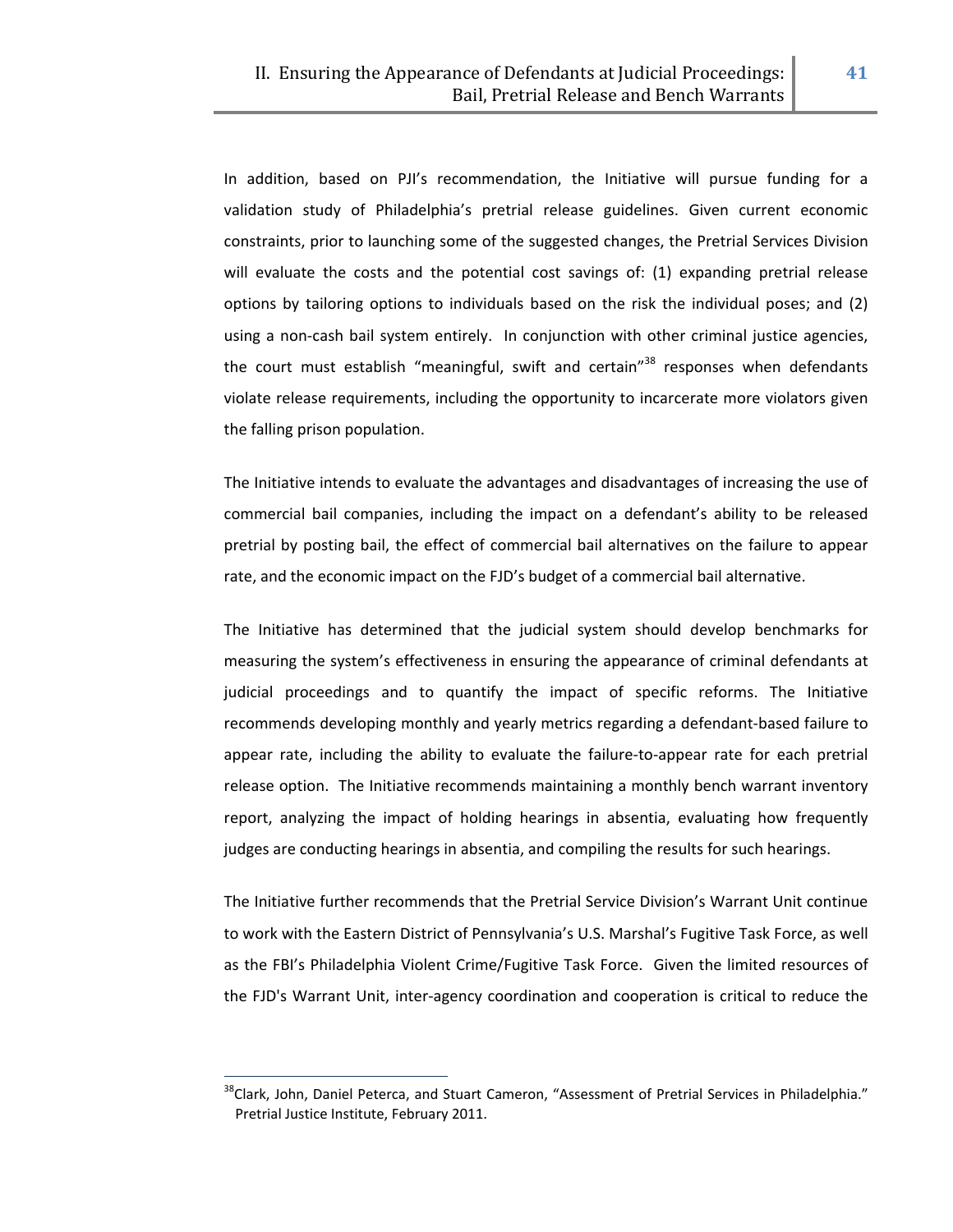number of outstanding bench warrants. In addition, the Initiative recommends pursuing additional federal funding to capture Philadelphia fugitives.

## **III. WITNESS INTIMIDATION**

The Initiative's third area of focus was witness intimidation.

A core tenet of fairness in the American criminal justice system is the right of every defendant to confront his or her accuser:

In all criminal prosecutions the accused hath a right to … to meet the witnesses face to face  $\ldots$ <sup>39</sup>

This right of confrontation requires the victim of a crime to come face‐to‐face with the person accused of committing the offense. When the crime is violent, and the victim, witnesses and defendant all reside in the same community, this face-to-face encounter can seem particularly daunting. In these situations, victims and witnesses are often vulnerable to intimidation by defendants and their supporters; such intimidation tactics often result in

"Without the witnesses, you don't have no case. No witness, no crime."

"These rats deserve to die, right or wrong? …. My war is with the rats. I'm a hunt every last one bitch that I can, and kill 'em."

*Kaboni Savage, convicted drug dealer*

victims and witnesses changing their testimony or not appearing in court at all.

In a conversation secretly recorded by the FBI, convicted drug dealer Kaboni Savage, a Philadelphia defendant who was accused in 2009 of ordering multiple witness‐related murders, including the murder of four children, said: "Without the witnesses, you don't have no case. No witness, no crime." Savage later added: "These rats deserve to die, right or

wrong? .... My war is with the rats. I'm a hunt every last one bitch that I can, and kill 'em."<sup>40</sup>

Savage's expressed intention to murder witnesses represents intimidation at its extreme, but witness intimidation takes other forms as well: physical violence, explicit threats of

<sup>&</sup>lt;sup>39</sup>"Constitution of the Commonwealth of Pennsylvania." Article I, § 9.<br><sup>40</sup>Nancy Phillips, Craig R. McCoy and Dylan Purcell, "Witnesses fear reprisals, and cases crumble." *Philadelphia Inquirer,* 12/14/2009.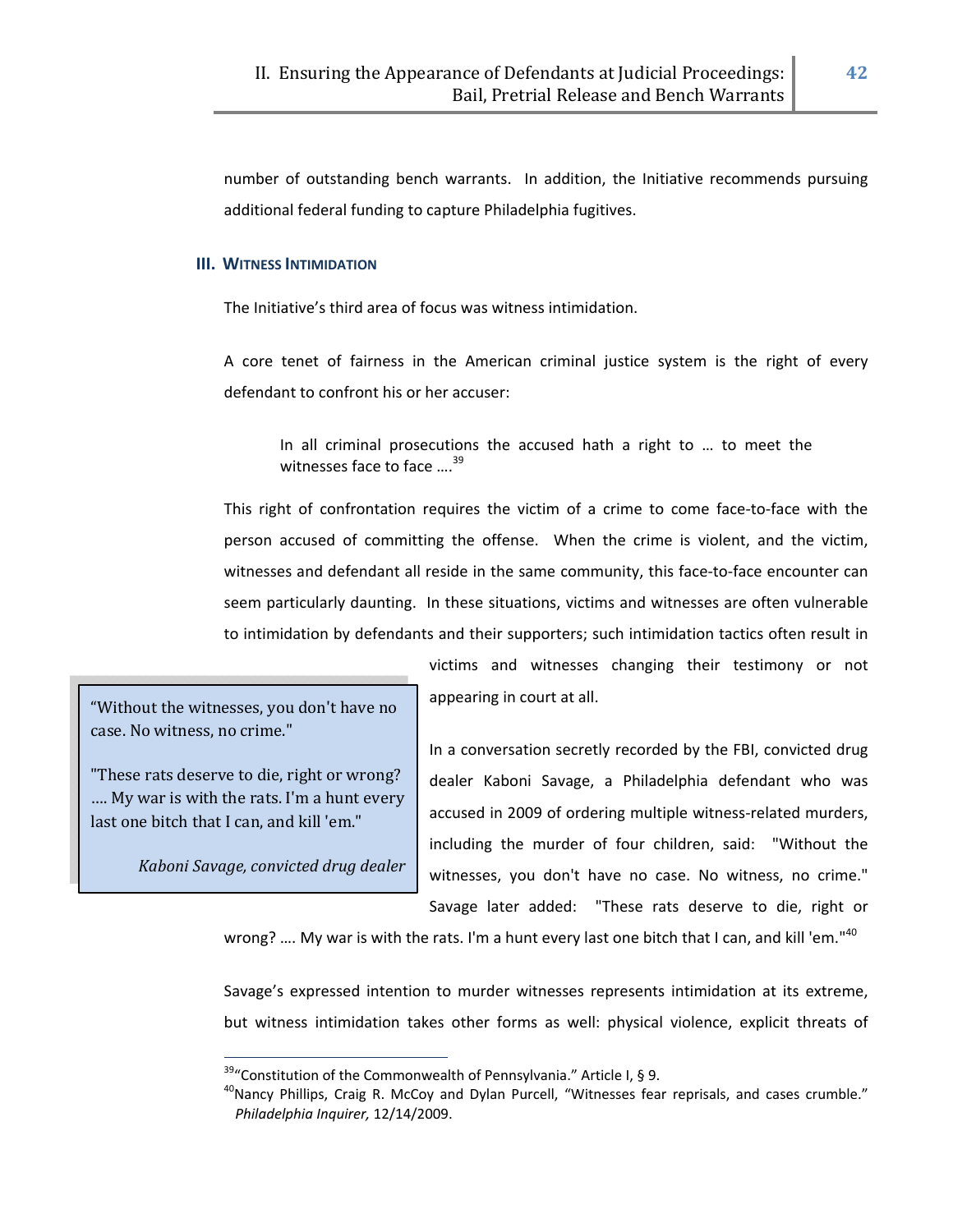physical violence, property damage, looks, gestures and other threats, such as challenges to child custody and immigration status. Intimidation may be conveyed verbally, through notes, letters and nuisance phone calls, and by parking or loitering outside the homes of witnesses. It may also be directed at witnesses' children, spouses, parents and other family members, friends, and neighbors.<sup>41</sup>

The *Inquirer* reported in the second article of its series, "Justice: Delayed, Dismissed, Denied," that 13 witnesses were killed in the last 10 years as a result of testimony they were expected to give; 300 people each year are charged with witness intimidation; and the conviction rate for witness intimidation cases is 28 percent. $42$ 

Witness intimidation has an insidious and deleterious effect on the entire criminal justice system, because the very testimony needed to achieve justice can put the victims' and witnesses' safety in jeopardy. Witness intimidation can be difficult for law enforcement to identify and quantify, which makes it particularly insidious. Prosecutors, detectives, and even some defense lawyers say witness fear has become an unspoken factor in virtually every court case involving violent crime in Philadelphia.

Michael Kane, former Executive Director of the Pennsylvania Commission on Crime and Delinquency, has observed:

Though intimidation can take place anywhere and a defendant who is determined to dissuade a victim or witness will seek him or her out, often intimidation is a crime of opportunity precipitated by the victim or witness coming into close proximity of the accused or allies. That opportunity is nowhere more likely than when the parties are at the courthouse during scheduled court appearances. Even if not subjected to actual threatening conduct, victims and witnesses often feel vulnerable to potential violence

<u> 1989 - Johann Stein, mars ar breis an t-</u>

<sup>&</sup>lt;sup>41</sup>US Department of Justice Office of Community Oriented Policing Services, Problem-Oriented Guides for Police Problem-Specific Guides Series, No. 42, July 2006.<br><sup>42</sup>Phillips, Nancy, Craig R. McCoy, and Dylan Purcell. "Witnesses fear reprisals and cases crumble."

*Philadelphia Inquirer,* 12/14/2009.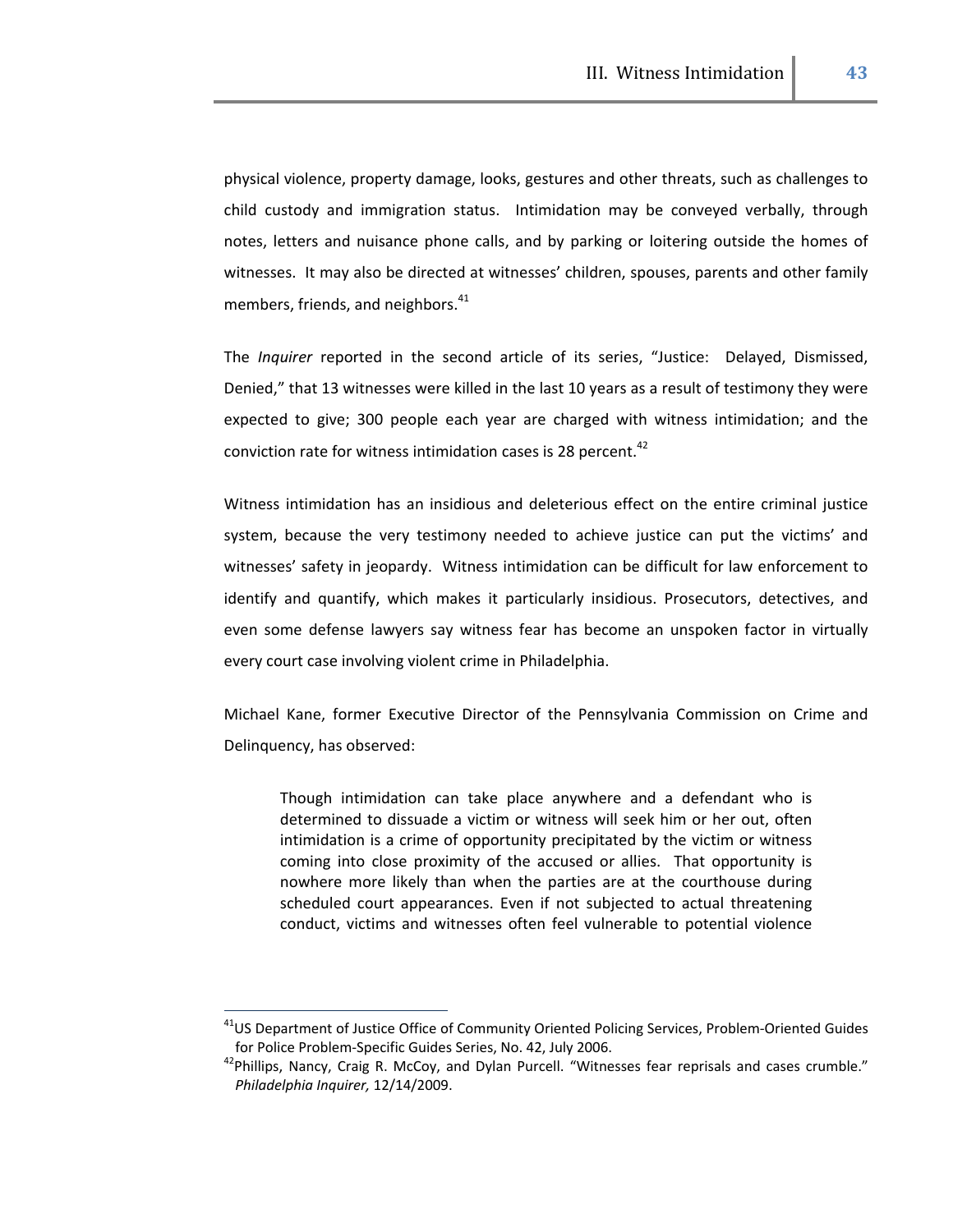simply by having to appear in court at the same time as the defendant. Often, the uncertainty is sufficient to cause them to fail to appear.<sup>43</sup>

Courts have a complex but critical role in affording defendants the right to confront witnesses while assuring witnesses that they can testify without fear of retaliation. The Initiative examined several reforms to address these issues:

- The use of indicting grand juries as an alternative to preliminary hearings
- The use of video surveillance cameras in and around courtrooms
- The publication of a bench book for Pennsylvania judges addressing witness intimidation

## **Reform Initiatives**

## *Proposed Amendments to the Rules of Criminal Procedure*

In an effort to curb witness intimidation and its deleterious effects on criminal justice, and in response to the Initiative's recommendations, the Criminal Procedure Rules Committee of the Pennsylvania Supreme Court is currently reviewing a proposed rule change that would authorize the use of indicting grand juries as an alternative to preliminary hearings in certain instances. The proposed rule would give prosecutors the option of presenting a case to a grand jury in a secret proceeding as an alternative to presenting the evidence in open court at a preliminary hearing, and would preserve the rights of defendants to challenge the evidence before trial.<sup>44</sup>

<sup>&</sup>lt;sup>43</sup>Kane, Michael J. "Use of Video Surveillance In and Near Courtrooms to Reduce Victim and Witness Intimidation," 2010.<br><sup>44</sup>The subcommittee's proposal was controversial for some members of the Advisory Board. Some

were concerned that prosecutors might abuse the grand jury powers, espousing a common complaint that the grand jury serves overzealous prosecutors, and as such does not protect defendants, as was the original intent of the framers of the U.S. Constitution. These members recommended pursuing, as an alternative, reforms to the preliminary hearing process that would protect witnesses from intimidation. Some members advocated that if indicting grand juries were restored, stringent controls should be imposed on District Attorneys and the use of grand juries should be restricted to a very small percentage of cases.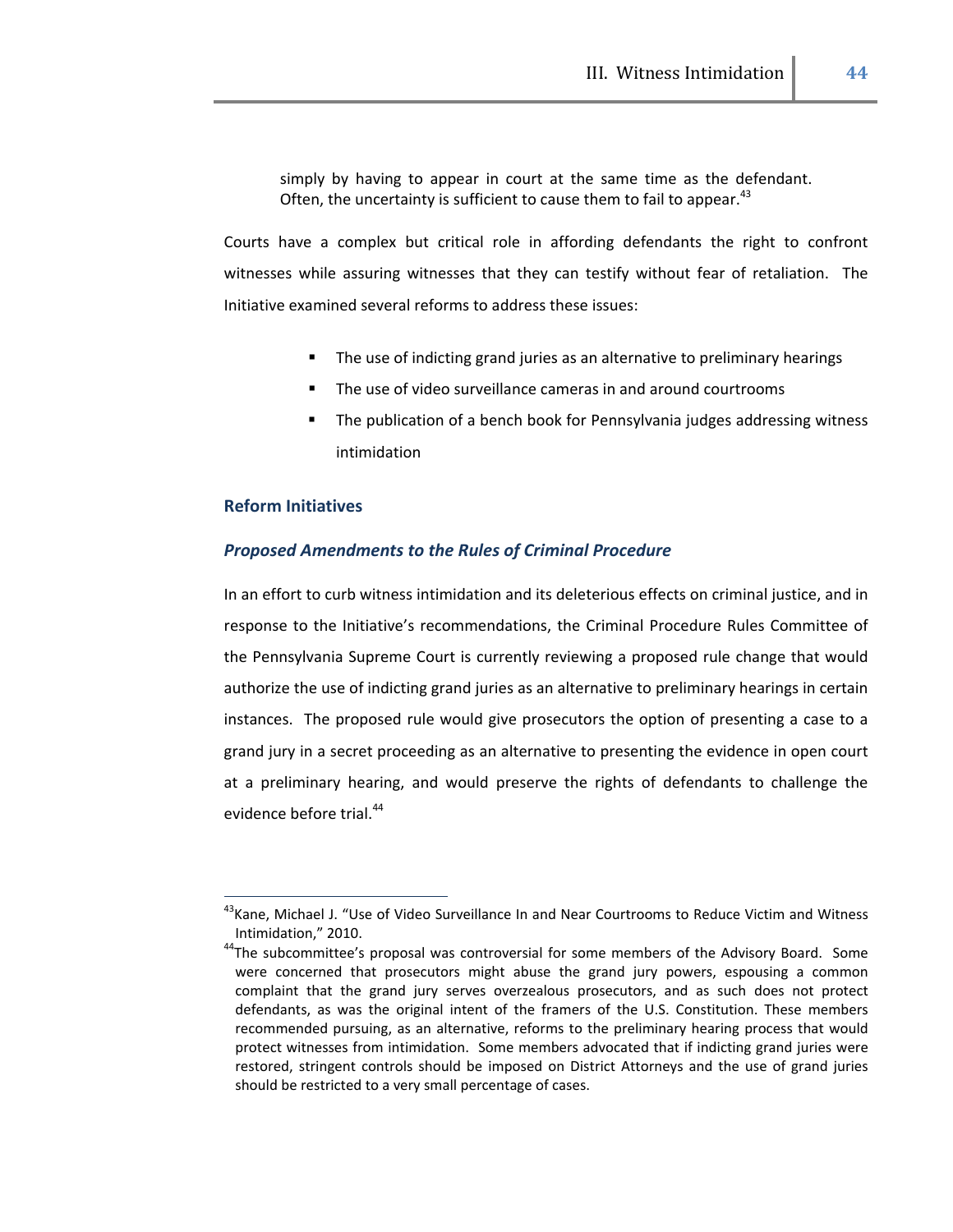Under the current legal structure, the preliminary hearing is Pennsylvania's primary mechanism for establishing the requisite probable cause to try a defendant in the Court of Common Pleas.<sup>45</sup> Forty-eight states, however, regularly use indicting grand juries to mitigate the risk of witness intimidation, especially in cases involving violent crimes.

Advisory Board members A. Roy DeCaro, Esquire, and Walter M. Phillips, Jr., Esquire, co‐ chaired a subcommittee that researched both witness intimidation and the grand jury process, and submitted a comprehensive report recommending that the rules of criminal procedure be amended to allow prosecutors, at their option, to proceed by way of grand jury indictment as an alternative to a preliminary hearing in certain cases.

The Grand Jury Subcommittee reported:

<u> Alexandria de la contrada de la contrada de la contrada de la contrada de la contrada de la contrada de la c</u>

One of the root causes in Philadelphia of witness reluctance to testify, either as a victim or as merely an eyewitness, can be found in how charges are processed from arrest, arraignment, preliminary hearing and finally to the filing of an information by the District Attorney….

Under Philadelphia's current system, witnesses and victims of a crime often have to appear multiple times at preliminary hearings, because it is not uncommon for hearings to be postponed several times. Each time, they must go to police districts or the CJC, where most preliminary hearings are held, and where they find themselves in close quarters with the defendants against whom they are to testify as well as the defendant's friends and family. Then, when the hearing does take place, they are subjected to harsh cross‐examination by hostile defense counsel.

If the District Attorney had the option of proceeding directly from arraignment to an indicting grand jury, rather than having to go through a preliminary hearing, it would eliminate these problems.

The subcommittee concluded that proceeding by grand jury indictment rather than by preliminary hearing in certain cases would substantially address the problem of witness

<sup>&</sup>lt;sup>45</sup>Although Pa.R.C.P 565 permits the Court of Common Pleas to grant the Commonwealth leave to file an information without a preliminary hearing upon a showing of good cause that a preliminary hearing cannot be held, the comment to the rule makes clear that its applicability is "limited to exceptional circumstances only." Accordingly, the rule is infrequently invoked.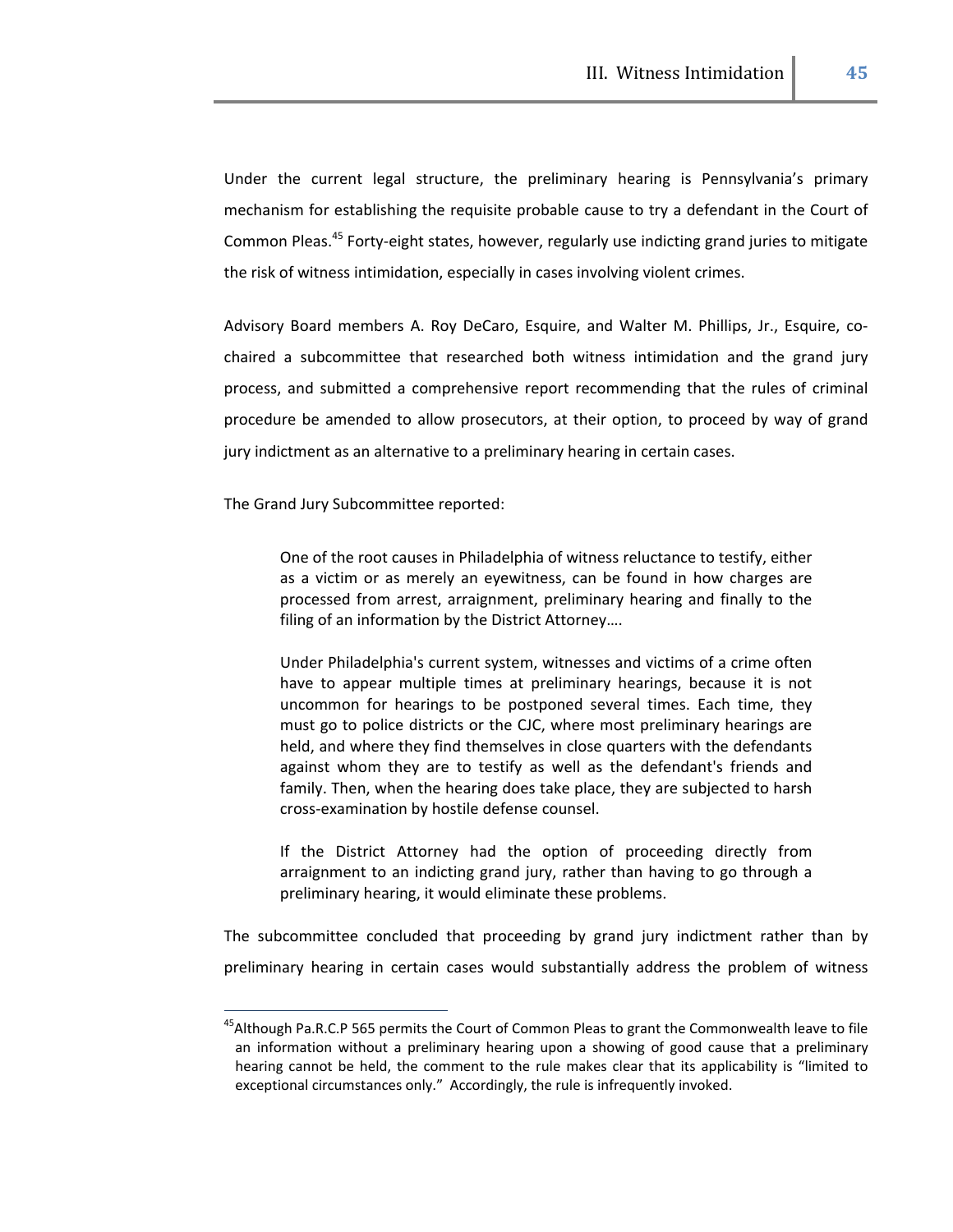intimidation in several ways. First, the victim and witnesses would no longer have to interact directly with the defendant prior to trial. In addition, prosecutors would be able to use grand jury testimony in future proceedings in the event a victim or witness subsequently changed his or her testimony. As a result, witness intimidation would be less effective and therefore less likely to occur. Finally, allowing the use of indicting grand juries would reduce the number of times victims and witnesses must appear since, unlike preliminary hearings, grand jury proceedings are rarely postponed.<sup>46</sup>

## *Videography in the Courthouse*

<u> 1989 - Johann Stein, mars ar breis an t-</u>

The Initiative has recommended to the Supreme Court that video surveillance cameras be used in and around courtrooms to reduce instances of witness intimidation. Because Rule 112 of the rules of criminal procedure prohibits "the taking of photographs, video, or motion pictures of any judicial proceedings or in the hearing room or courtroom or its environs during the judicial proceedings," cameras would be directed at courtroom galleries, not at the proceedings, and there would be no audio component.

Advisory Board member and former Executive Director of the Pennsylvania Commission on Crime and Delinquency, Michael J. Kane, Esquire, researched whether this measure would violate Rule 112. He advised that because the original purpose of Rule 112 was to prevent the creation of a *de facto* secondary recording of the judicial proceedings, it was unlikely that Rule 112 would be interpreted to prohibit video recording of galleries and corridors "under tightly controlled policies to enhance the court's own security and that of the litigants, jurors, witnesses and the public. $147$ 

<sup>&</sup>lt;sup>46</sup>DeCaro, A. Roy and Phillips, Walter M. Jr. "Grand Jury Subcommittee Report to the Advisory Board," 2010.

<sup>&</sup>lt;sup>47</sup>Kane, Michael J. "Use of Video Surveillance In and Near Courtrooms to Reduce Victim and Witness Intimidation," 2010.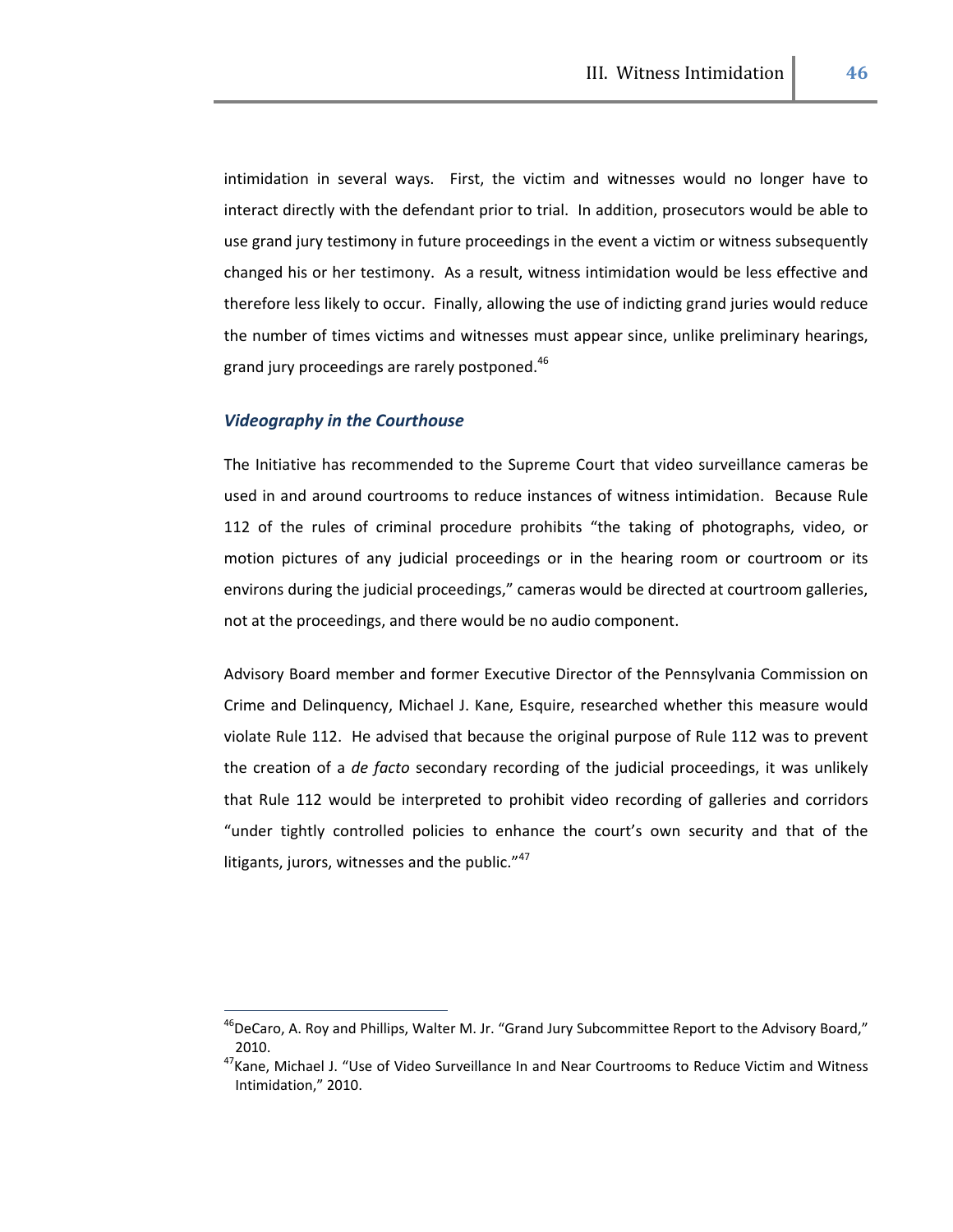## *Bench Book for Pennsylvania Judges*

Two Advisory Board members, retired Judge Renée Cardwell Hughes, Court of Common Pleas, and Michael J. Kane, Esquire, were part of a team that developed the bench book "Free to Tell the Truth – Preventing and Combating Intimidation in Court: A Bench Book for Pennsylvania Judges"<sup>48</sup> – a best practices guide for judges and their staffs that assists in identifying and responding to cases of witness intimidation. The bench book emphasizes the court's responsibility to create an environment in which truth can be spoken, and encourages judges to be attentive to conduct that might intimidate a witness while fostering an environment that affords the defendant the presumption of innocence.

The following key areas are addressed in the bench book:

- Intimidation both outside and inside the courtroom
- Creating a safe and secure courtroom through:
	- **Judicial control of the courtroom**
	- **Protective orders restricting conduct outside the courtroom**
	- Use of an anonymous jury
	- Bail as a deterrent to witness intimidation
	- Excluding spectators
	- Testimony from outside the courtroom
	- Use of the court's contempt powers

The FJD will continue to provide information and training for judges and other FJD personnel on this important issue.

# *Ongoing Steps*

<u> Alexandria de la contrada de la contrada de la contrada de la contrada de la contrada de la contrada de la c</u>

Some of the reforms addressed earlier in this report will also address the problem of witness intimidation. A reduction in the number of times cases are listed, which is described in

<sup>&</sup>lt;sup>48</sup>Support for the development of this publication was provided by the Pennsylvania Commission on Crime and Delinquency using federal funds.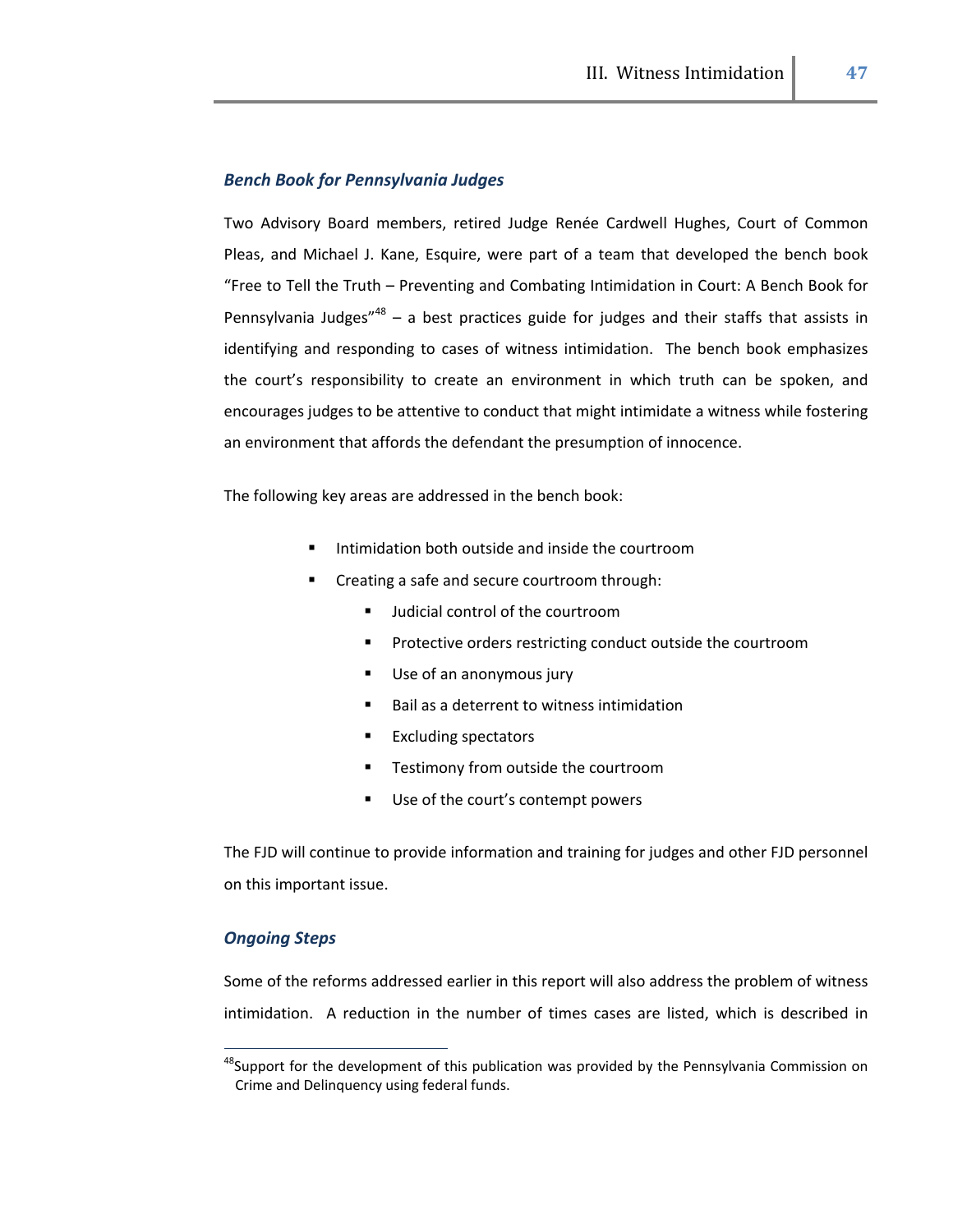Section I, will limit opportunities to intimidate witnesses. The Zone Court model, also described in Section I, provides a safer, more controlled environment, with a heavy concentration of law enforcement personnel near the courtrooms. The coordination of police work schedules within the FJD's case management system will ensure that necessary police personnel are in court to support victims

The District Attorney's Office has worked with the Philadelphia Police Department to develop an investigative protocol to ensure that witness intimidation cases are properly investigated and charged. The department has also begun tracking court dates for witness intimidation cases together with cases involving the underlying crime. The District Attorney's Office now specially assigns each case involving witness intimidation to a single prosecutor who handles the case from outset through resolution.

The FJD is coordinating with the District Attorney's Office to identify cases with claims of witness intimidation early in the process so that the cases can be fast-tracked. Consideration is being given to assigning a specific judge to hear intimidation cases.

The Pennsylvania General Assembly, in its 2011‐2012 budget, appropriated \$1.133 million to the Pennsylvania Attorney General's Office to fund local witness protection efforts across the Commonwealth. Historically, 70 percent of the Attorney General's witness protection funds have been directed to Philadelphia.

## **IV. INFORMATION TECHNOLOGY**

As its fourth area of focus, the Initiative examined whether information technology was being used effectively to advance the objectives of the FJD and the larger criminal justice system. Three key areas were examined:

- The integrity and accuracy of case activity information available to FJD officials
- The FJD's capabilities for analyzing data and producing standardized, replicable management reports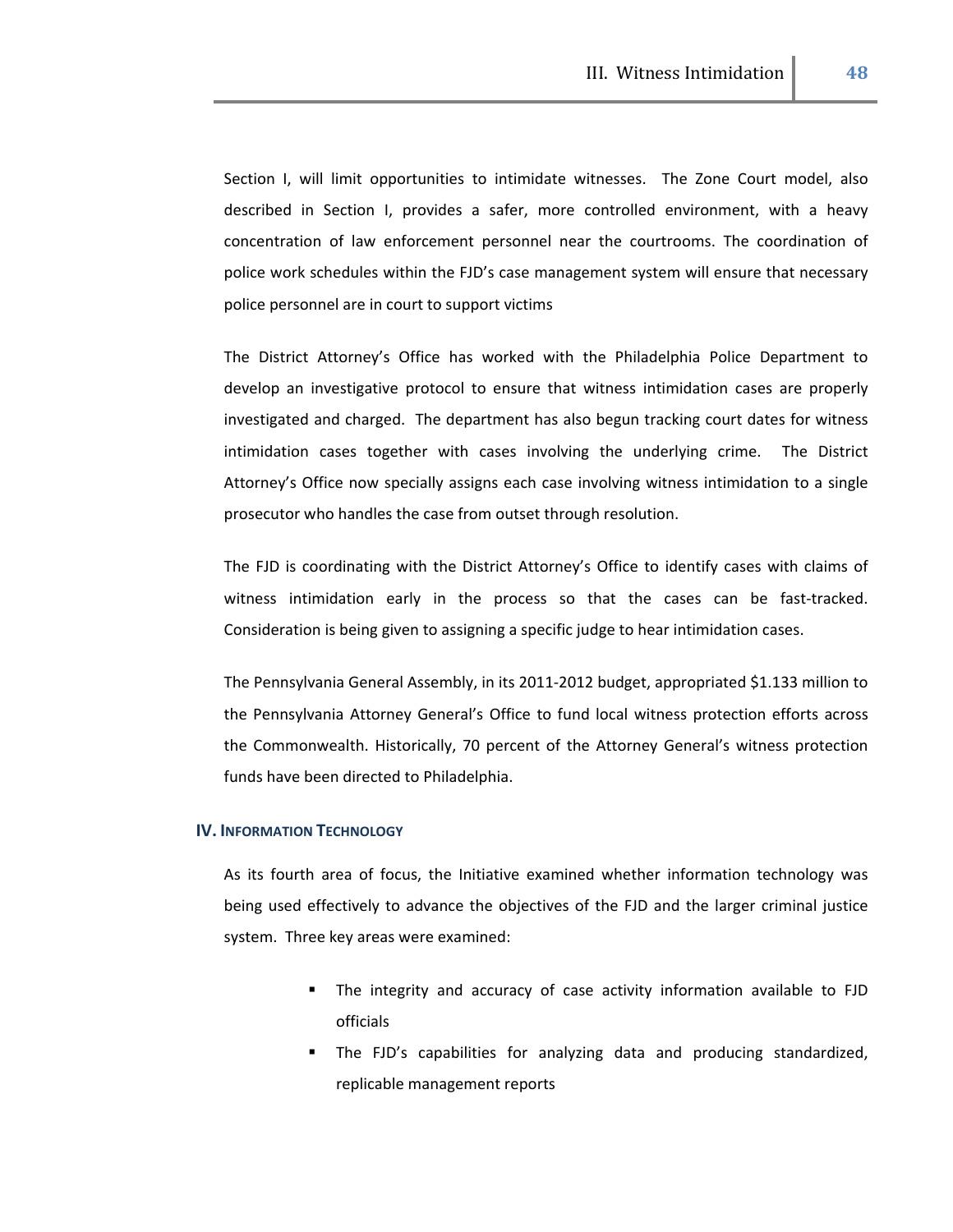The sharing of information among the criminal justice agencies

To facilitate the Initiative's work in this area, the Court Data Working Group ("CDWG") was established comprised of AOPC and FJD officials, Advisory Board Members Steve Chanenson and Syndi Guido, and principals of Chadwick Associates, Inc.

Technical assistance was provided by the National Training and Technical Assistance Center. As a result, SEARCH, The National Consortium for Justice Information and Statistics, conducted an independent assessment of the current structure and processes for information sharing among Philadelphia's criminal justice stakeholders.<sup>49</sup>

## *Data Integrity and Accuracy*

<u> 1989 - Johann Stein, mars ar breis an t-</u>

In the past, the reliability of case activity information in the FJD's electronic files was compromised by the poor data entry practices of court clerks under the former Clerk of Quarter Sessions. While general information about case activity was recorded in the official records, more detailed information, such as the specific reasons for continuances, withdrawals and dismissals, was often lacking. The unavailability of such information made it difficult to determine the exact causes for the court system's poor performance. The transfer of the clerk function to the FJD has addressed part of this problem through better management and training of personnel. However, part of the problem derived from a proliferation of redundant and confusing case activity codes that court clerks are required to use in entering case activity information into the court's case management system. To address this problem, the CDWG has begun a project to revise and streamline case activity codes to ensure that accurate information needed for legal and court administration purposes is captured and entered into the system. As part of this project, the CDWG is developing a guide for court clerks to use in the courtroom, developing training to ensure that clerks are knowledgeable in data entry, and auditing outcomes for quality control purposes.

<sup>&</sup>lt;sup>49</sup>The technical assistance grant was funded by the Bureau of Justice Assistance of the United States Department of Justice.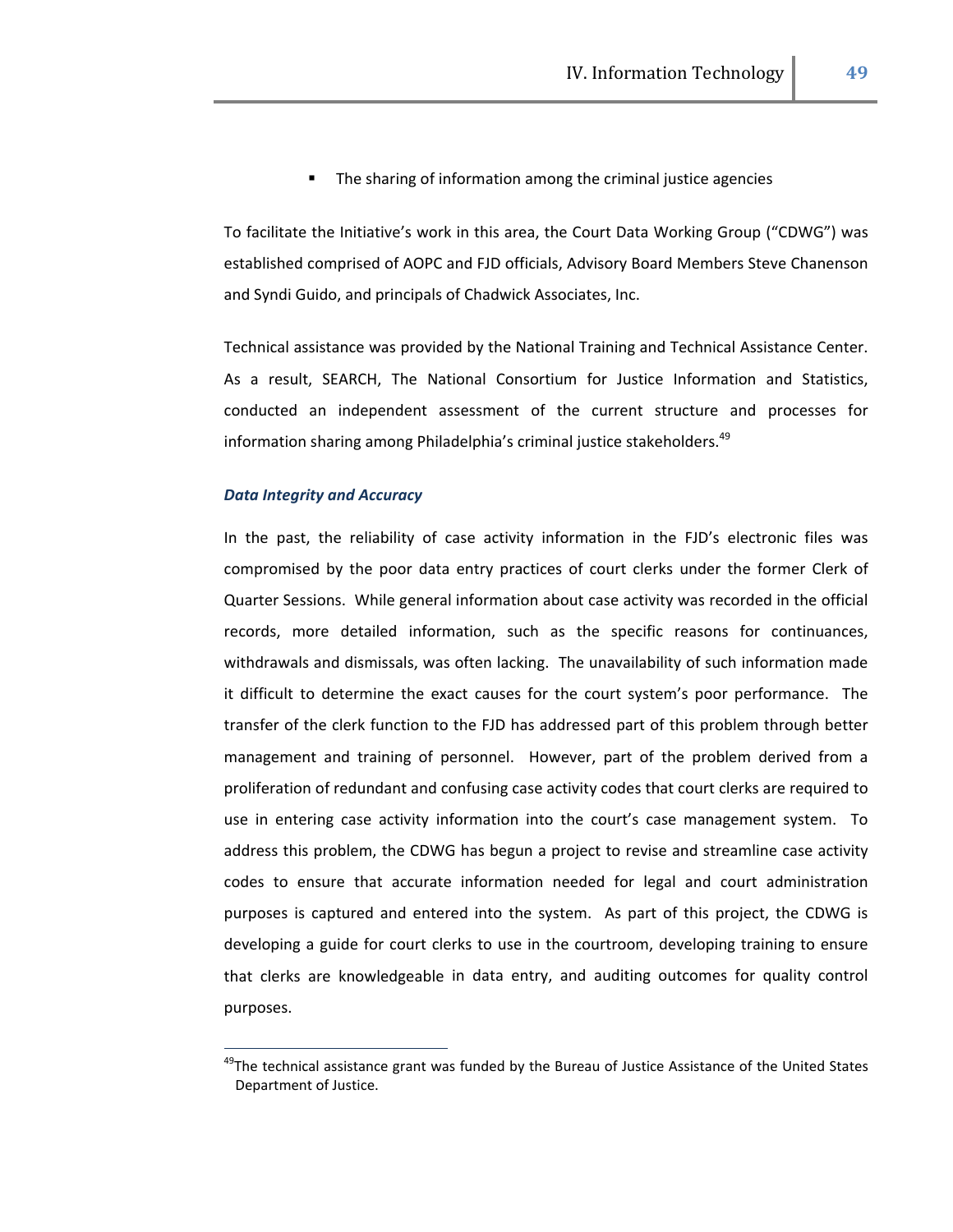#### *Data Analysis and Standardized Reporting*

The CDWG also examined the FJD's resources for analyzing case activity information and producing management reports.

The FJD has used the AOPC's Common Pleas Case Management System ("CPCMS") application for case management since the fall of 2006. CPCMS provides case management, accounting and reporting functions to every judicial district in the Commonwealth. While AOPC information technology officials work with FJD officials to address the FJD's case processing, data analysis and reporting needs, the FJD's volume of cases, complex structure and diversity of specialized programs require resources beyond those available from the AOPC. Upon the recommendation of the CDWG and with the support of the AOPC, the FJD is in the process of hiring a statistician who will report to the Court Administrator and be responsible for analyzing data and assisting in the development of standardized management reports.

During the course of its review of FJD statistics, the CDWG identified a significant error in the transfer of case information from the Philadelphia Police Arrest Reporting System ("PARS") to CPCMS that caused a large number of misdemeanor cases to be tracked as felonies despite that felonies had never been charged. Although this error did not affect individual defendants, it materially distorted the court system's performance in CPCMS reports, for example, by making it appear that a large number of felony cases had resulted in misdemeanor convictions. The Initiative has worked with the FJD and the AOPC to correct this error both prospectively and retroactively so that revised reports showing true trends since 2006 could be produced.

Another challenge to analyzing data was the FJD's use of different case numbering systems for Municipal Court and Common Pleas Court cases which contributed to the initial confusion about the accuracy of the *Inquirer*'s analysis. To address this issue, the Municipal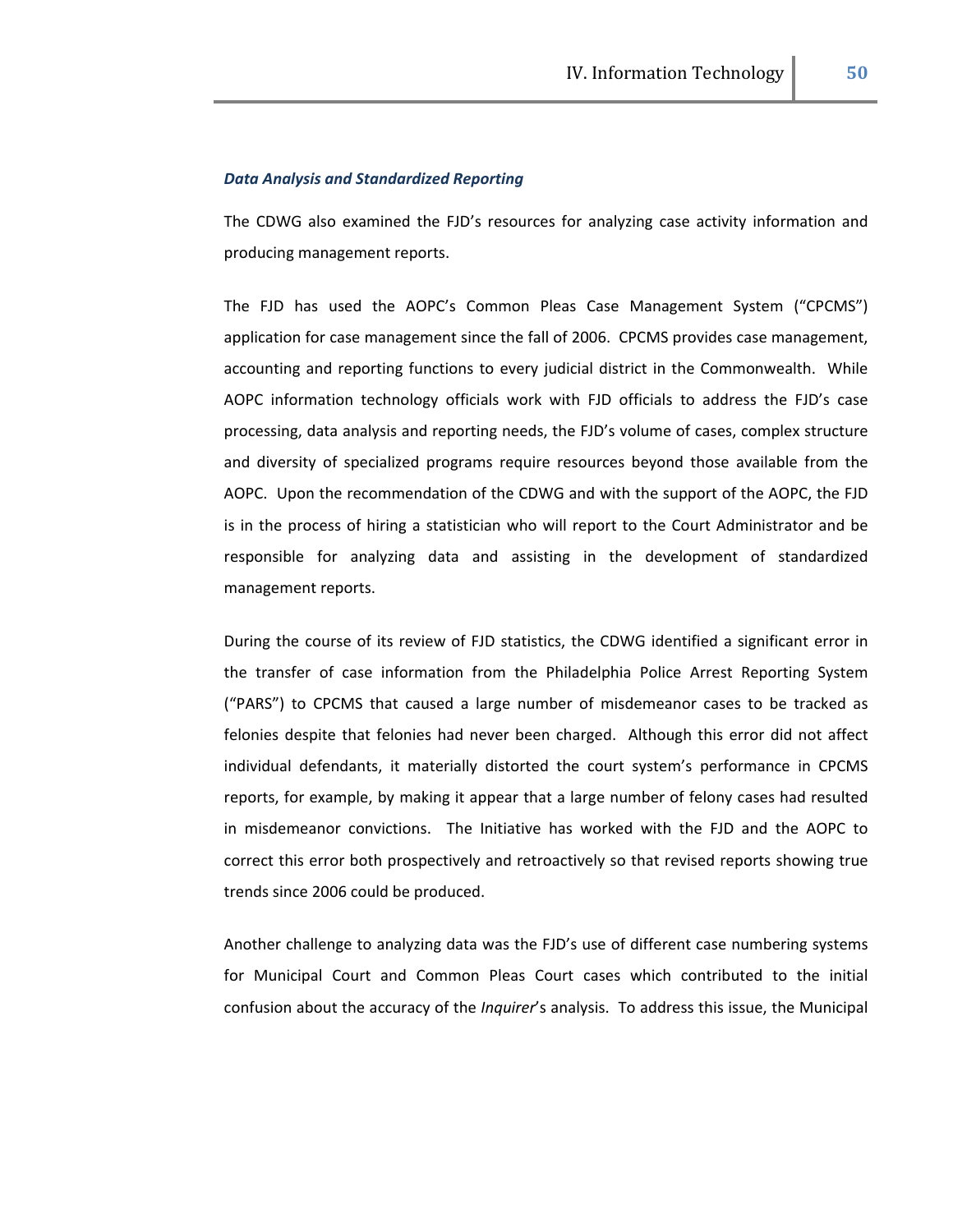Court is planning to switch from its current case numbering system to the more widely used Offense Tracking Number<sup>50</sup> ("OTN") system.

The CDWG is also working to revise past practices in report compilation that resulted in skewed data that then distorted performance data integrity. A number of the problems resulted from the complex operations and two-tiered structure of the FJD's criminal courts that caused cases to be counted more than once in various categories. For example, when defendants charged with felonies were held on misdemeanor charges only, the case was counted twice, once as a felony disposition at the preliminary hearing, and again as a misdemeanor disposition after the Municipal Court trial.

Improved data integrity and enhanced ability to analyze data and produce standardized, replicable management reports are all necessary precursors to the implementation of performance‐based management.

#### *Information Sharing*

Information sharing is a critical component of a coordinated, efficient and cost-effective criminal justice system. Ideally, each agency has access to the information it needs to fulfill its own role in the process, while avoiding redundancies and protecting the confidentiality of sensitive information. Toward this end, the Initiative examined how information is shared among Philadelphia's criminal justice agencies and, on a larger level, among federal, state and local national agencies. As previously described, SEARCH, The National Consortium for Justice Information and Statistics, performed an independent assessment of the current structure and processes for information sharing among Philadelphia's criminal justice stakeholders.

# *Information Sharing within the Philadelphia Criminal Justice System*

SEARCH conducted a series of site visits with criminal justice agencies to review the information flow within the Philadelphia criminal justice system and to identify gaps in

<sup>50</sup> The *Inquirer* used OTNs for its analysis.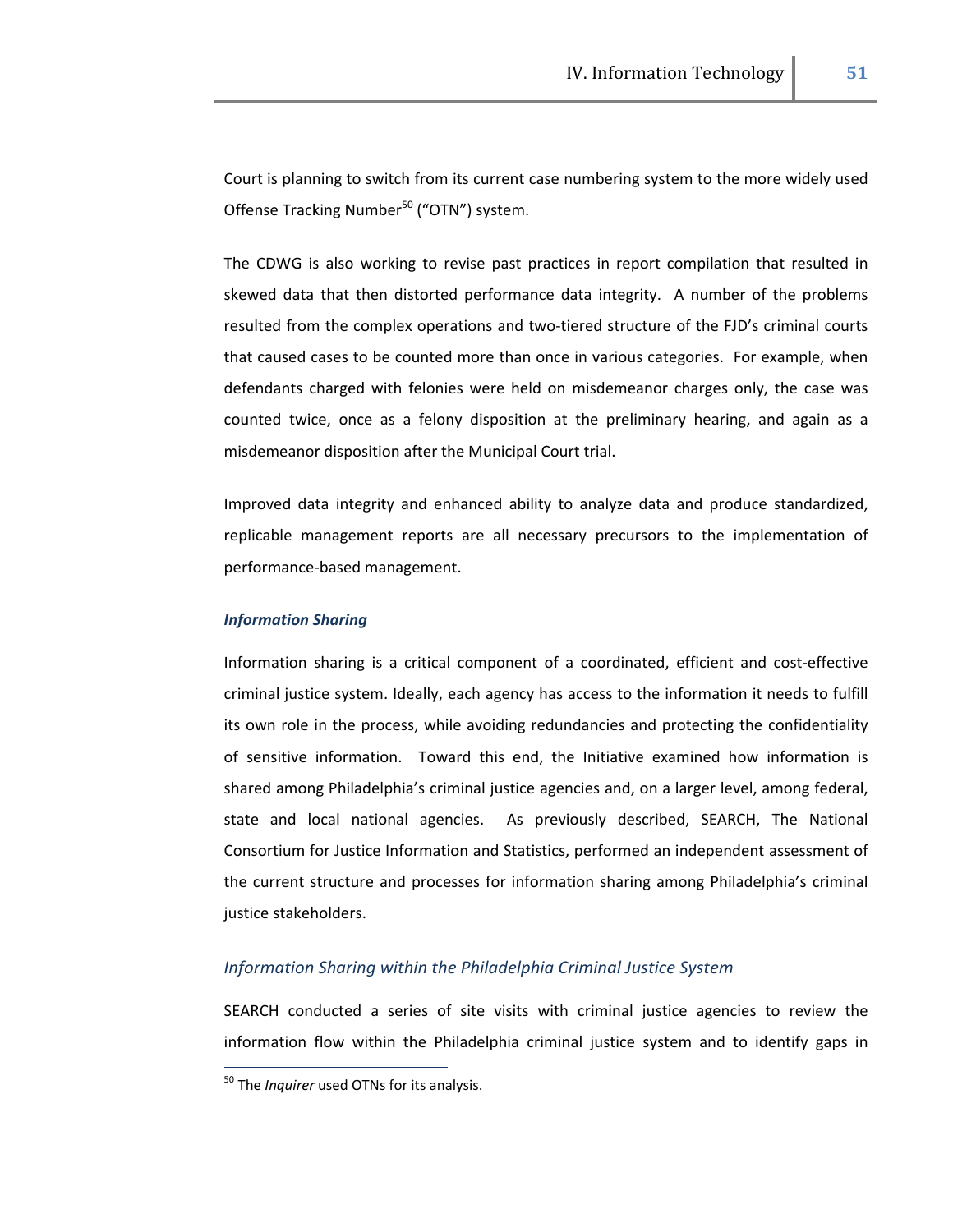business processes and technologies. Based on discussions with officials from Municipal Court, the Court of Common Pleas, the AOPC, the Police Department, the District Attorney's Office, the Defender Association, the Sheriff's Office and the Prison System, SEARCH identified three major gaps in Philadelphia's criminal justice information sharing process:

- Lack of a formalized, cross-agency governance structure dedicated to information sharing and technology management
- **E** Lack of a strategic plan for information sharing
- A heavy reliance on paper‐based transactions

In its report, SEARCH recommended several measures to address these gaps. Its key recommendation was that Philadelphia establish an information‐sharing governance structure to develop and implement a strategic plan for sharing electronic information among its criminal justice agencies.

To implement SEARCH's recommendation, the Philadelphia Criminal Justice Advisory Board ("CJAB") Technology Subcommittee secured a \$100,000 grant from the Pennsylvania Commission on Crime and Delinquency, and an ad hoc interagency group was formed to work with SEARCH to develop the strategic plan. The strategic plan sets forth the group's mission and vision and identifies seven specific goals:

- 1. Institutionalize the planning and funding process
- 2. Document the end-to-end criminal justice process in Philadelphia
- 3. Identify quick wins and develop action plans for expedited implementations
- 4. Create effective communications for schedules and notifications
- 5. Support data collection and reporting that reinforce effective system-wide justice administration
- 6. Reinforce data quality assurance and integrity
- 7. Create a scalable and flexible technology environment to meet business goals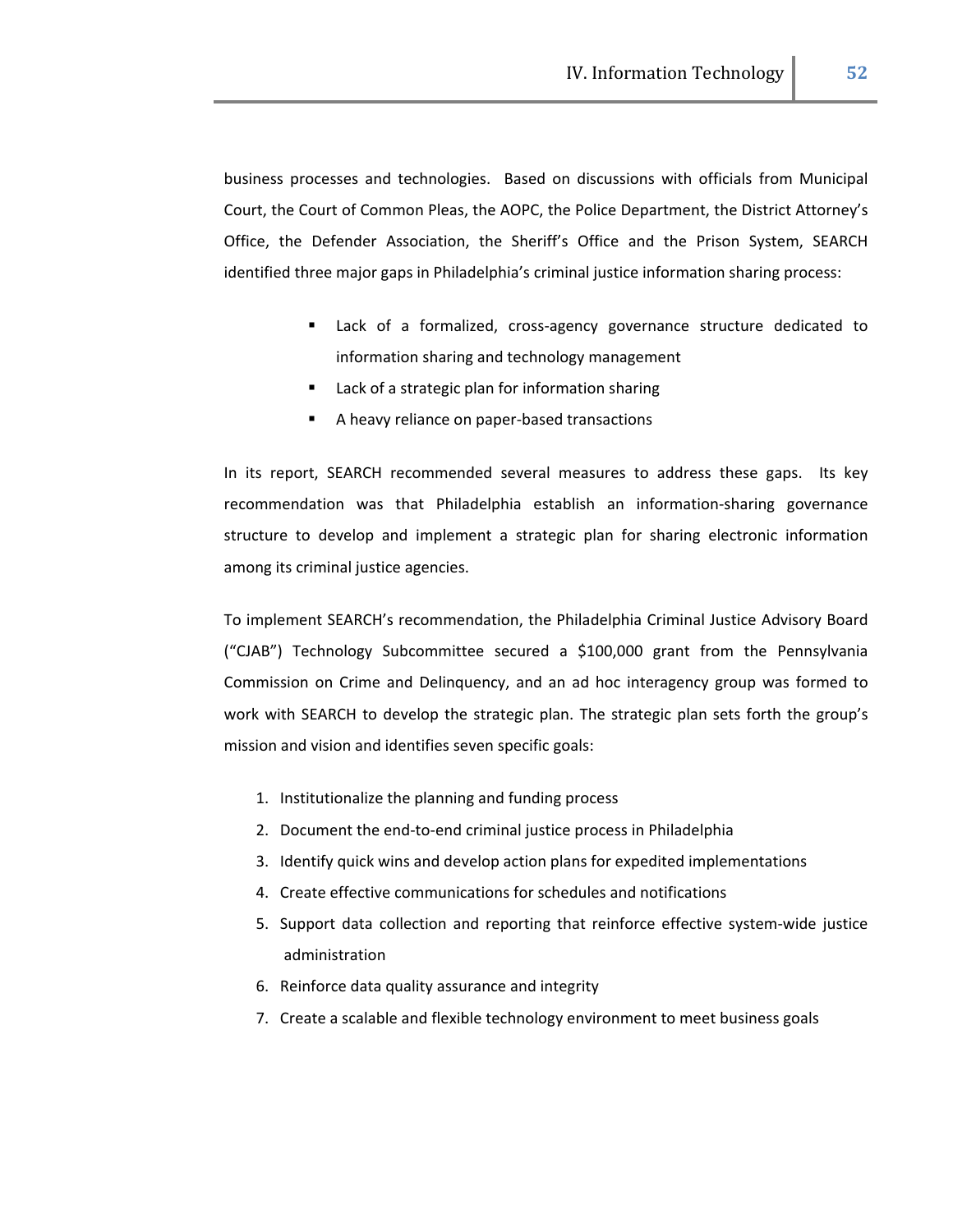The subcommittee is currently reviewing proposed governance agreements provided by SEARCH to identify a governance structure that best meets Philadelphia's needs. CJAB continues to support interagency efforts to implement SEARCH's recommendations for achieving a unified system of information sharing.

## *Information Sharing among Federal, State and Local Agencies*

An individual's criminal history is among the most widely used record in the criminal justice system and informs decisions at nearly every stage of criminal justice process. For obvious reasons, it must be current, accurate and detailed, and provide a single comprehensive record of all of the individual's warrants, arrests and case dispositions from jurisdictions nationally. The national repository for criminal history information is the FBI's NCIC database. While NCIC records are broad in scope, they frequently lack disposition information for FJD cases. Conversely, local CPCMS summary reports for individual defendants are comprehensive as to Philadelphia cases, but lack information from other counties and states. Insuring an accurate decision making process presently requires referring to both databases. The missing FJD dispositions in NCIC are the result of a breakdown in the sharing of information among the local, statewide and nationwide information systems. The Initiative is working with the AOPC and the FJD to resolve the information‐sharing problems that are currently preventing FJD dispositions from being entered in NCIC.

## *Other Initiatives*

Additional initiatives to improve the information sharing process in Philadelphia's criminal justice system, many developed in response to the SEARCH recommendations, are currently underway. Most notable is an effort to identify and adopt a standard architecture for information exchanges among agencies that conforms to national standards.

The SEARCH report also recommended implementing electronic discovery to enable discovery documents to be transferred earlier in the process from the police to the District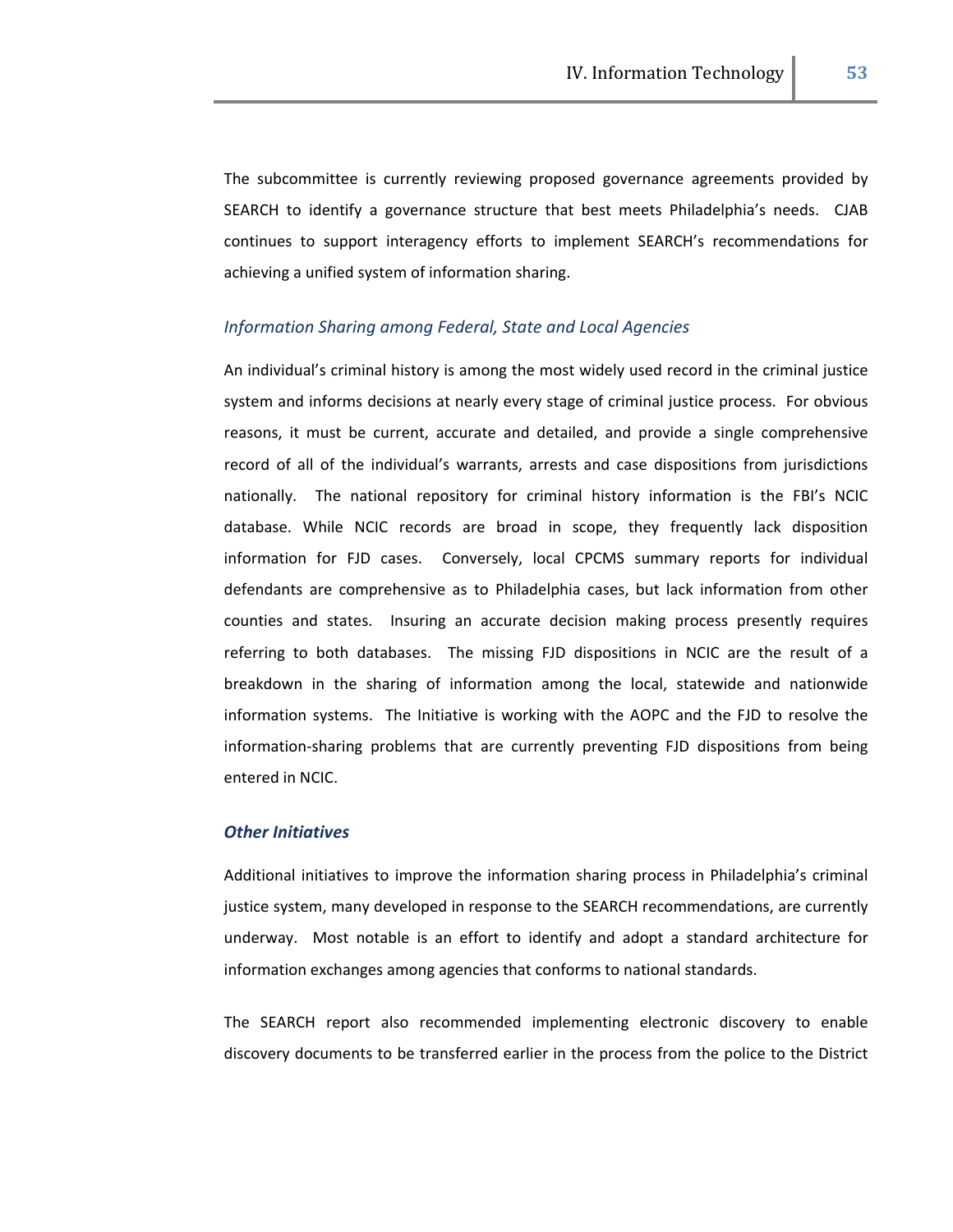Attorney's Office and then to defense attorneys. Toward this end, the police and the District Attorney's office are working together, with assistance from the CJAB and the SEARCH team, to establish the necessary policies, procedures and mechanisms to accomplish this goal.

In addition to digitizing the discovery process, efforts are underway to eliminate paper transactions wherever possible throughout the court system, including the Clerk's Office and the Probation and Parole Department.